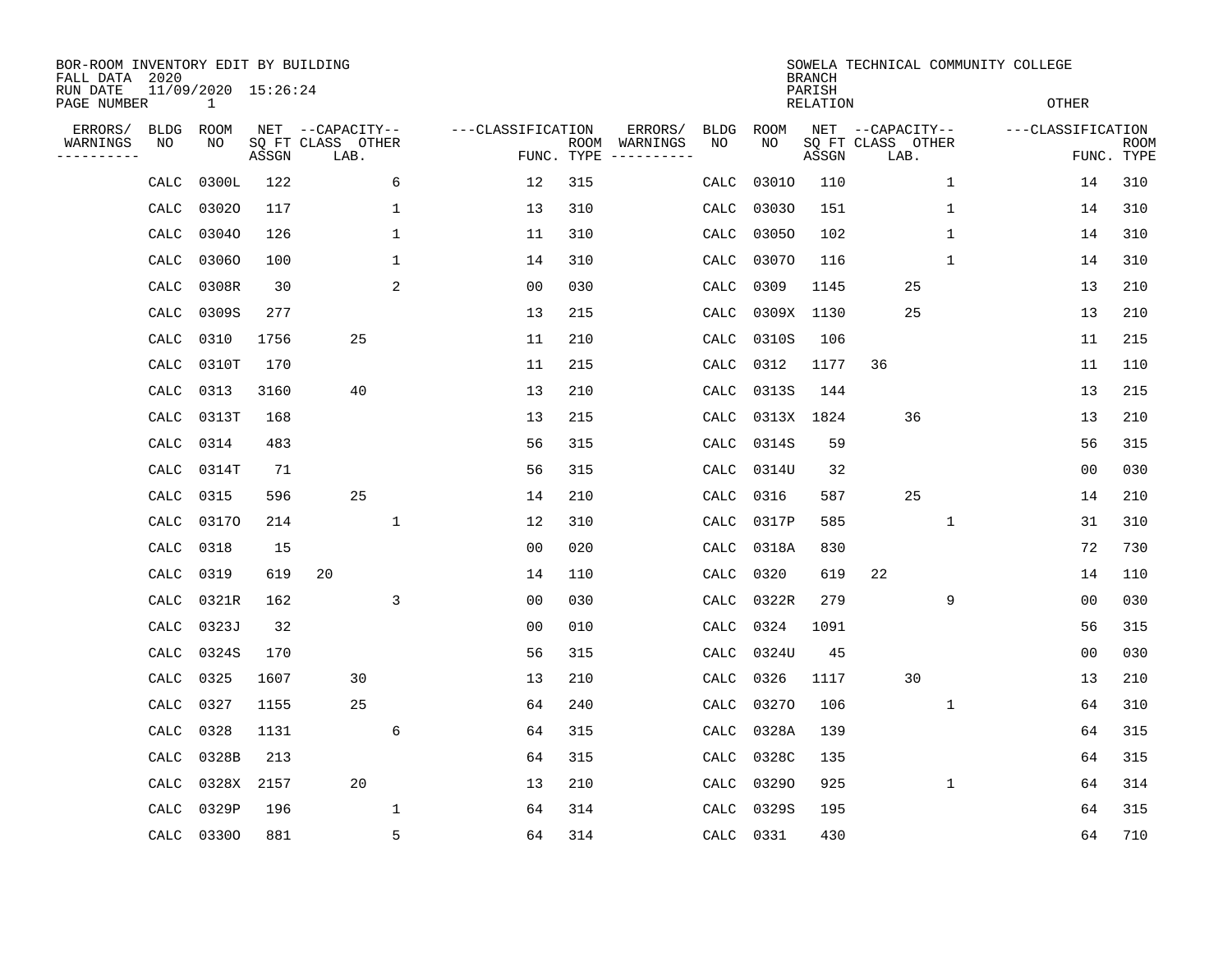| BOR-ROOM INVENTORY EDIT BY BUILDING<br>FALL DATA 2020 |      |                          |       |                           |                   |     |                                      |      |                                                  | <b>BRANCH</b>      | SOWELA TECHNICAL COMMUNITY COLLEGE                                                                                                                  |                             |                           |
|-------------------------------------------------------|------|--------------------------|-------|---------------------------|-------------------|-----|--------------------------------------|------|--------------------------------------------------|--------------------|-----------------------------------------------------------------------------------------------------------------------------------------------------|-----------------------------|---------------------------|
| RUN DATE<br>PAGE NUMBER                               |      | 11/09/2020 15:26:24<br>2 |       |                           |                   |     |                                      |      |                                                  | PARISH<br>RELATION |                                                                                                                                                     | <b>OTHER</b>                |                           |
| ERRORS/                                               | BLDG | ROOM                     |       | NET --CAPACITY--          | ---CLASSIFICATION |     | ERRORS/                              | BLDG | ROOM                                             |                    | NET --CAPACITY--                                                                                                                                    | ---CLASSIFICATION           |                           |
| WARNINGS<br>----------                                | NO   | NO                       | ASSGN | SQ FT CLASS OTHER<br>LAB. |                   |     | ROOM WARNINGS<br>FUNC. TYPE $------$ | NO.  | NO.                                              | ASSGN              | SQ FT CLASS OTHER<br>LAB.                                                                                                                           |                             | <b>ROOM</b><br>FUNC. TYPE |
|                                                       | CALC | 0331U                    | 111   |                           | 0 <sub>0</sub>    | 030 |                                      | CALC | 03320                                            | 170                |                                                                                                                                                     | 64                          | 315                       |
|                                                       | CALC | 03330                    | 95    |                           | 64                | 315 |                                      | CALC | 0334H                                            | 102                |                                                                                                                                                     | 0 <sub>0</sub>              | 020                       |
|                                                       | CALC | 0335L                    | 585   | 16                        | 11                | 650 |                                      | CALC | 0336H                                            | 172                |                                                                                                                                                     | 00                          | 020                       |
|                                                       | CALC | 0337H                    | 144   |                           | 00                | 020 |                                      | CALC | 0338H                                            | 818                |                                                                                                                                                     | 00                          | 020                       |
|                                                       | CALC | 0339H                    | 869   |                           | 00                | 020 |                                      | CALC | 0340H                                            | 432                |                                                                                                                                                     | 0 <sub>0</sub>              | 020                       |
|                                                       | CALC | 0341H                    | 67    |                           | 0 <sub>0</sub>    | 020 |                                      | CALC | 0342H                                            | 109                |                                                                                                                                                     | 00                          | 020                       |
|                                                       | CALC | 0343H                    | 62    |                           | 0 <sub>0</sub>    | 020 |                                      | CALC | 0344S                                            | 1125               |                                                                                                                                                     | 72                          | 730                       |
|                                                       | CALC | 0345U                    | 181   |                           | 0 <sub>0</sub>    | 030 |                                      | CALC | 0347D                                            | 583                |                                                                                                                                                     | 00                          | 020                       |
|                                                       | CALC | 0348H                    | 97    |                           | 0 <sub>0</sub>    | 020 |                                      | CALC | 0349S                                            | 116                |                                                                                                                                                     | 0 <sub>0</sub>              | 030                       |
|                                                       |      | CALC 0350                | 1218  |                           | 64                | 710 |                                      |      | TOTAL NUMBER CLASSROOMS<br>TOTAL NUMBER LABS 210 |                    | TOTAL ASSIGNABLE & UNASSIGNABLE SQFT:<br>TOTAL NET ASSIGN SQ. FT. IN ROOM FILE<br>TOTAL NUMBER COMPUTER CLASSROOMS<br>TOTAL NUMBER SPECIAL LABS 220 | 35,963<br>31,505<br>3<br>10 |                           |
|                                                       |      | CHAR 1100A               | 231   | $\mathbf 1$               | 61                | 325 |                                      |      | CHAR 1100F                                       | 297                | 1                                                                                                                                                   | 61                          | 325                       |
|                                                       |      | CHAR 1100H               | 195   |                           | 00                | 020 |                                      |      | CHAR 1100R                                       | 62                 | 1                                                                                                                                                   | 61                          | 315                       |
|                                                       |      | CHAR 1101                | 377   | 10                        | 63                | 350 |                                      |      | CHAR 1102H                                       | 61                 |                                                                                                                                                     | 00                          | 020                       |
|                                                       |      | CHAR 11020               | 203   | 1                         | 63                | 310 |                                      |      | CHAR 1102P                                       | 116                |                                                                                                                                                     | 63                          | 315                       |
|                                                       |      | CHAR 1103                | 958   | 3                         | 63                | 314 |                                      |      | CHAR 1103A                                       | 132                | 1                                                                                                                                                   | 63                          | 314                       |
|                                                       |      | CHAR 11030               | 99    | $\mathbf{1}$              | 63                | 314 |                                      |      | CHAR 1103S                                       | 50                 |                                                                                                                                                     | 63                          | 315                       |
|                                                       |      | CHAR 1104                | 958   | 3                         | 63                | 314 |                                      |      | CHAR 11040                                       | 195                | $\mathbf{1}$                                                                                                                                        | 63                          | 314                       |
|                                                       |      | CHAR 1104S               | 50    |                           | 63                | 315 |                                      |      | CHAR 1105A                                       | 180                | 1                                                                                                                                                   | 62                          | 314                       |
|                                                       |      | CHAR 1105U               | 44    |                           | 0 <sub>0</sub>    | 030 |                                      |      | CHAR 11060                                       | 194                | 1                                                                                                                                                   | 62                          | 315                       |
|                                                       |      | CHAR 1106P               | 451   |                           | 62                | 325 |                                      |      | CHAR 1107A                                       | 104                | 1                                                                                                                                                   | 62                          | 314                       |
|                                                       |      | CHAR 11070               | 381   | 2                         | 62                | 314 |                                      |      | CHAR 1107R                                       | 257                | 3                                                                                                                                                   | 0 <sub>0</sub>              | 030                       |
|                                                       |      | CHAR 11080               | 133   | $\mathbf{1}$              | 62                | 314 |                                      |      | CHAR 1109A                                       | 143                | 1                                                                                                                                                   | 53                          | 310                       |
|                                                       |      | CHAR 1109B               | 660   | $\mathbf{1}$              | 52                | 680 |                                      |      | CHAR 1109H                                       | 176                |                                                                                                                                                     | 0 <sub>0</sub>              | 020                       |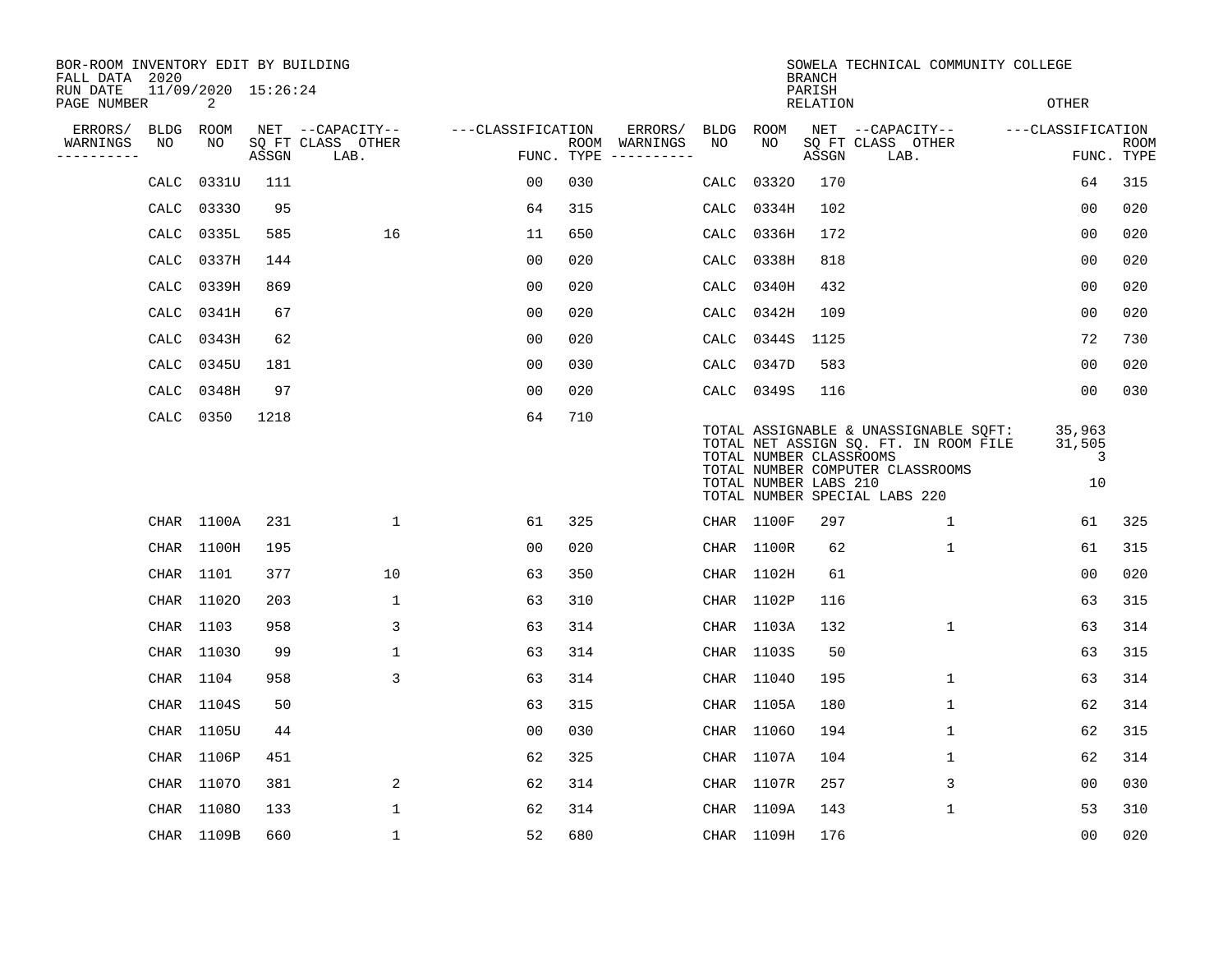| BOR-ROOM INVENTORY EDIT BY BUILDING<br>FALL DATA 2020 |             |                          |       |                           |                   |                    |          |      |            | <b>BRANCH</b>      | SOWELA TECHNICAL COMMUNITY COLLEGE |   |                   |                           |
|-------------------------------------------------------|-------------|--------------------------|-------|---------------------------|-------------------|--------------------|----------|------|------------|--------------------|------------------------------------|---|-------------------|---------------------------|
| RUN DATE<br>PAGE NUMBER                               |             | 11/09/2020 15:26:24<br>3 |       |                           |                   |                    |          |      |            | PARISH<br>RELATION |                                    |   | <b>OTHER</b>      |                           |
| ERRORS/                                               | <b>BLDG</b> | ROOM                     |       | NET --CAPACITY--          | ---CLASSIFICATION |                    | ERRORS/  | BLDG | ROOM       |                    | NET --CAPACITY--                   |   | ---CLASSIFICATION |                           |
| WARNINGS<br>----------                                | NO          | NO                       | ASSGN | SQ FT CLASS OTHER<br>LAB. |                   | ROOM<br>FUNC. TYPE | WARNINGS | NO   | NO         | ASSGN              | SQ FT CLASS OTHER<br>LAB.          |   |                   | <b>ROOM</b><br>FUNC. TYPE |
|                                                       | CHAR        | 1110                     | 105   | 2                         | 61                | 315                |          |      | CHAR 1110C | 44                 |                                    |   | 00                | 020                       |
|                                                       | CHAR        | 11110                    | 246   | 1                         | 63                | 310                |          |      | CHAR 11120 | 179                | 1                                  |   | 63                | 310                       |
|                                                       |             | CHAR 1113C               | 11    |                           | 61                | 315                |          |      | CHAR 11130 | 206                | $\mathbf{1}$                       |   | 61                | 325                       |
|                                                       |             | CHAR 1113R               | 39    | 1                         | 61                | 315                |          |      | CHAR 1114C | 11                 |                                    |   | 61                | 315                       |
|                                                       |             | CHAR 11140               | 206   | $\mathbf{1}$              | 61                | 325                |          |      | CHAR 11150 | 118                |                                    | 1 | 61                | 314                       |
|                                                       |             | CHAR 11160               | 117   | $\mathbf 1$               | 61                | 314                |          |      | CHAR 11180 | 255                |                                    | 2 | 62                | 314                       |
|                                                       |             | CHAR 1119A               | 78    | $\mathbf 1$               | 62                | 315                |          |      | CHAR 1119H | 50                 |                                    |   | 0 <sub>0</sub>    | 020                       |
|                                                       |             | CHAR 11190               | 203   | $\mathbf{1}$              | 62                | 314                |          |      | CHAR 11220 | 100                | 1                                  |   | 62                | 310                       |
|                                                       |             | CHAR 1124H               | 228   | 1                         | 61                | 310                |          |      | CHAR 11240 | 294                |                                    | 2 | 61                | 314                       |
|                                                       |             | CHAR 11260               | 144   | 2                         | 63                | 310                |          |      | CHAR 11270 | 155                | 1                                  |   | 62                | 310                       |
|                                                       |             | CHAR 1130                | 494   | 15                        | 46                | 650                |          |      | CHAR 1132  | 133                | 3                                  |   | 57                | 860                       |
|                                                       |             | CHAR 1132H               | 78    |                           | 0 <sub>0</sub>    | 020                |          |      | CHAR 11320 | 111                | 1                                  |   | 57                | 850                       |
|                                                       |             | CHAR 11330               | 117   | 1                         | 57                | 850                |          |      | CHAR 11340 | 119                | 1                                  |   | 57                | 850                       |
|                                                       |             | CHAR 11350               | 105   | 1                         | 57                | 830                |          |      | CHAR 1136  | 611                |                                    |   | 57                | 880                       |
|                                                       |             | CHAR 1136A               | 29    |                           | 57                | 870                |          |      | CHAR 1136B | 29                 |                                    |   | 57                | 870                       |
|                                                       |             | CHAR 1136C               | 28    |                           | 57                | 870                |          |      | CHAR 1139  | 107                |                                    |   | 57                | 870                       |
|                                                       |             | CHAR 11390               | 176   |                           | 62                | 315                |          |      | CHAR 1140  | 154                |                                    | 2 | 65                | 314                       |
|                                                       |             | CHAR 11400               | 165   | 1                         | 65                | 314                |          |      | CHAR 11410 | 165                | 1                                  |   | 12                | 325                       |
|                                                       |             | CHAR 1142                | 715   | 25                        | 12                | 210                |          |      | CHAR 1142E | 159                |                                    |   | 0 <sub>0</sub>    | 030                       |
|                                                       |             | CHAR 1143                | 65    |                           | 12                | 215                |          |      | CHAR 1143C | 3322               |                                    |   | 0 <sub>0</sub>    | 030                       |
|                                                       |             | CHAR 1143D               | 194   |                           | 0 <sub>0</sub>    | 020                |          |      | CHAR 1143E | 159                |                                    |   | 0 <sub>0</sub>    | 030                       |
|                                                       |             | CHAR 1144                | 981   | 40                        | 12                | 210                |          |      | CHAR 1145  | 63                 |                                    |   | 12                | 215                       |
|                                                       |             | CHAR 1146                | 63    |                           | 12                | 215                |          |      | CHAR 1147  | 160                | 5                                  |   | 12                | 210                       |
|                                                       |             | CHAR 1149                | 512   | 15                        | 12                | 210                |          |      | CHAR 1151  | 1900               | 50                                 |   | 12                | 210                       |
|                                                       |             | CHAR 1151S               | 76    |                           | 12                | 215                |          |      | CHAR 1151U | 86                 |                                    |   | 00                | 030                       |
|                                                       |             | CHAR 1152                | 703   | 15                        | 12                | 210                |          |      | CHAR 1152M | 155                | 1                                  |   | 0 <sub>0</sub>    | 030                       |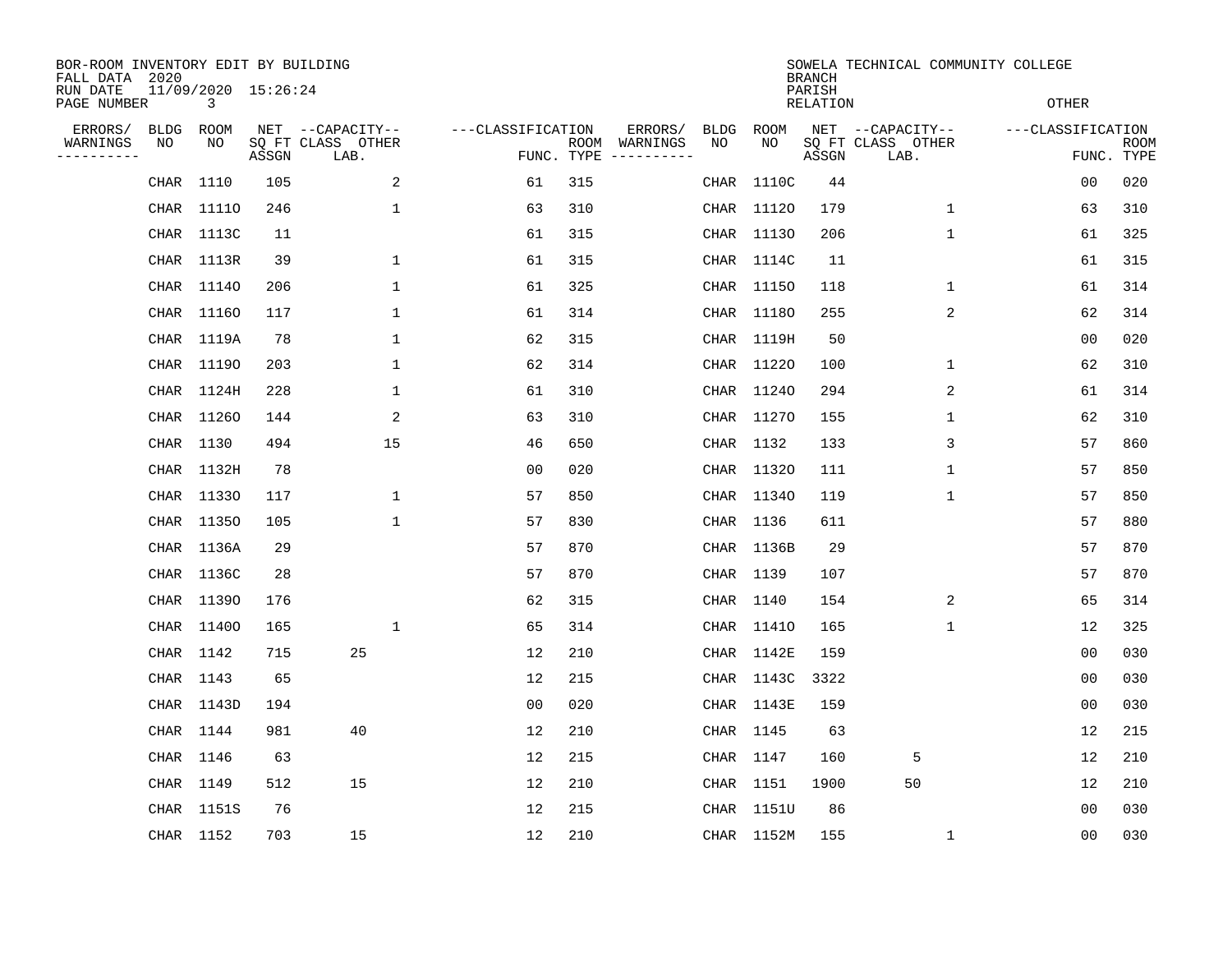| BOR-ROOM INVENTORY EDIT BY BUILDING<br>FALL DATA 2020 |           |                          |                            |                  |      |              |                   |                    |          |             |            | <b>BRANCH</b>              |                  |      |                | SOWELA TECHNICAL COMMUNITY COLLEGE |                |                           |
|-------------------------------------------------------|-----------|--------------------------|----------------------------|------------------|------|--------------|-------------------|--------------------|----------|-------------|------------|----------------------------|------------------|------|----------------|------------------------------------|----------------|---------------------------|
| RUN DATE<br>PAGE NUMBER                               |           | 11/09/2020 15:26:24<br>4 |                            |                  |      |              |                   |                    |          |             |            | PARISH<br><b>RELATION</b>  |                  |      |                | <b>OTHER</b>                       |                |                           |
| ERRORS/                                               | BLDG      | ROOM                     |                            | NET --CAPACITY-- |      |              | ---CLASSIFICATION |                    | ERRORS/  | <b>BLDG</b> | ROOM       |                            | NET --CAPACITY-- |      |                | ---CLASSIFICATION                  |                |                           |
| WARNINGS<br>----------                                | NO        | NO                       | SQ FT CLASS OTHER<br>ASSGN |                  | LAB. |              |                   | ROOM<br>FUNC. TYPE | WARNINGS | NO          | NO         | SQ FT CLASS OTHER<br>ASSGN |                  | LAB. |                |                                    |                | <b>ROOM</b><br>FUNC. TYPE |
|                                                       | CHAR      | 1152W                    | 154                        |                  |      | $\mathbf 1$  | 00                | 030                |          |             | CHAR 1153  | 93                         |                  |      |                |                                    | 12             | 215                       |
|                                                       |           | CHAR 1154                | 72                         |                  |      |              | 12                | 215                |          |             | CHAR 1155  | 90                         |                  |      |                |                                    | 12             | 215                       |
|                                                       |           | CHAR 1156E               | 20                         |                  |      |              | 0 <sub>0</sub>    | 020                |          |             | CHAR 1156L | 3443                       |                  |      |                |                                    | 0 <sub>0</sub> | 020                       |
|                                                       |           | CHAR 1156P               | 125                        |                  |      |              | 0 <sub>0</sub>    | 030                |          |             | CHAR 1156S | 31                         |                  |      |                |                                    | 64             | 710                       |
|                                                       |           | CHAR 11570               | 91                         |                  |      | $\mathbf 1$  | 12                | 310                |          |             | CHAR 1158  | 60                         |                  |      |                |                                    | 12             | 315                       |
|                                                       |           | CHAR 11580               | 80                         |                  |      | 1            | 12                | 310                |          |             | CHAR 1161H | 602                        |                  |      |                |                                    | 0 <sub>0</sub> | 020                       |
|                                                       |           | CHAR 1166R               | 152                        |                  |      | 3            | 0 <sub>0</sub>    | 030                |          |             | CHAR 1168R | 161                        |                  |      | 2              |                                    | 0 <sub>0</sub> | 030                       |
|                                                       |           | CHAR 1169R               | 149                        |                  |      | 2            | 0 <sub>0</sub>    | 030                |          |             | CHAR 1171W | 241                        |                  |      |                |                                    | 0 <sub>0</sub> | 020                       |
|                                                       |           | CHAR 1172W               | 251                        |                  |      |              | 00                | 020                |          |             | CHAR 1200  | 514                        | 32               |      |                |                                    | 12             | 110                       |
|                                                       |           | CHAR 1201                | 387                        |                  |      |              | 12                | 731                |          |             | CHAR 1202  | 514                        | 27               |      |                |                                    | 12             | 110                       |
|                                                       | CHAR 1203 |                          | 881                        |                  |      | 10           | 12                | 310                |          |             | CHAR 1204  | 514                        | 30               |      |                |                                    | 11             | 110                       |
|                                                       | CHAR 1205 |                          | 1597                       |                  | 40   |              | 12                | 240                |          |             | CHAR 1206  | 1001                       | 50               |      |                |                                    | 11             | 110                       |
|                                                       |           | CHAR 1206B               | 1001                       | 36               |      |              | 11                | 110                |          |             | CHAR 1206H | 810                        |                  |      |                |                                    | 0 <sub>0</sub> | 020                       |
|                                                       | CHAR 1207 |                          | 1137                       |                  | 35   |              | 12                | 210                |          |             | CHAR 1208  | 1032                       | 45               |      |                |                                    | 15             | 110                       |
|                                                       |           | CHAR 1208H               | 715                        |                  |      |              | 0 <sub>0</sub>    | 020                |          |             | CHAR 1209  | 1337                       |                  | 32   |                |                                    | 12             | 210                       |
|                                                       |           | CHAR 1210                | 480                        | 25               |      |              | 74                | 110                |          |             | CHAR 1212  | 504                        | 24               |      |                |                                    | 12             | 110                       |
|                                                       | CHAR 1213 |                          | 197                        |                  |      |              | 0 <sub>0</sub>    | 030                |          |             | CHAR 1214  | 528                        | 25               |      |                |                                    | 12             | 110                       |
|                                                       | CHAR 1215 |                          | 651                        |                  | 25   |              | 12                | 210                |          |             | CHAR 1215H | 216                        |                  |      |                |                                    | 0 <sub>0</sub> | 020                       |
|                                                       |           | CHAR 1217                | 718                        |                  | 30   |              | 12                | 210                |          |             | CHAR 1218  | 155                        |                  |      | 1              |                                    | 12             | 310                       |
|                                                       |           | CHAR 12190               | 162                        |                  |      | 2            | 12                | 314                |          |             | CHAR 1220H | 121                        |                  |      |                |                                    | 11             | 115                       |
|                                                       |           | CHAR 12200               | 160                        |                  |      | 1            | 12                | 314                |          |             | CHAR 12210 | 101                        |                  |      | 1              |                                    | 12             | 314                       |
|                                                       |           | CHAR 12220               | 82                         |                  |      | $\mathbf 1$  | 12                | 314                |          |             | CHAR 12230 | 188                        |                  |      | 1              |                                    | 12             | 314                       |
|                                                       |           | CHAR 12240               | 108                        |                  |      | 1            | 12                | 314                |          |             | CHAR 1225A | 391                        |                  |      | $\overline{2}$ |                                    | 15             | 314                       |
|                                                       |           | CHAR 1225B               | 644                        |                  |      | 3            | 15                | 310                |          |             | CHAR 1225E | 113                        |                  |      |                |                                    | 0 <sub>0</sub> | 030                       |
|                                                       | CHAR      | 1225H                    | 2026                       |                  |      |              | 0 <sub>0</sub>    | 020                |          |             | CHAR 1226  | 210                        |                  |      |                |                                    | 12             | 315                       |
|                                                       |           | CHAR 12270               | 215                        |                  |      | $\mathbf{1}$ | 12                | 310                |          |             | CHAR 1228  | 140                        |                  |      |                |                                    | 64             | 710                       |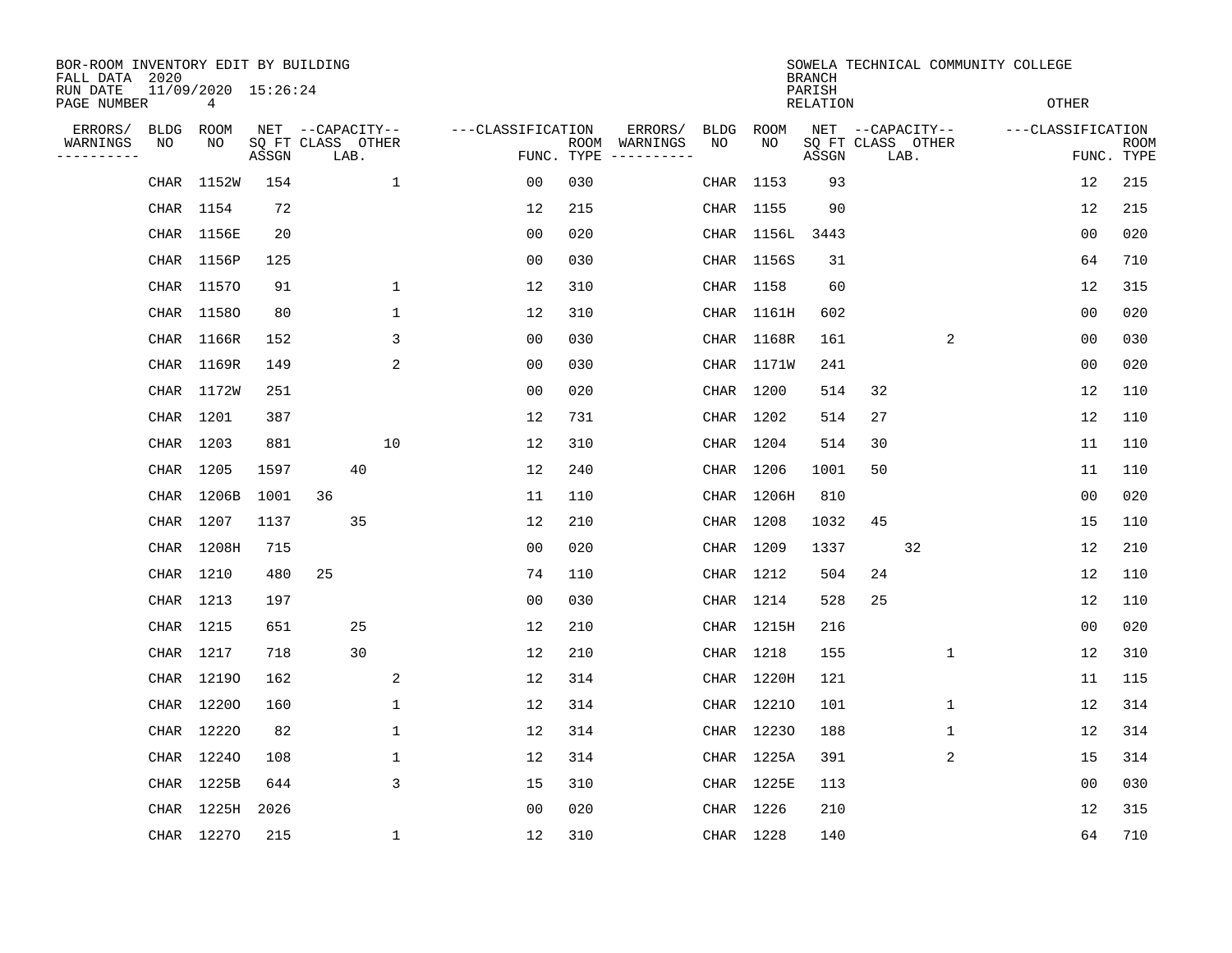| BOR-ROOM INVENTORY EDIT BY BUILDING<br>FALL DATA 2020 |             |                          |       |                           |                   |                |     |                                      |             |                                                                | <b>BRANCH</b>      | SOWELA TECHNICAL COMMUNITY COLLEGE                                                                                                                  |              |                                    |                    |
|-------------------------------------------------------|-------------|--------------------------|-------|---------------------------|-------------------|----------------|-----|--------------------------------------|-------------|----------------------------------------------------------------|--------------------|-----------------------------------------------------------------------------------------------------------------------------------------------------|--------------|------------------------------------|--------------------|
| RUN DATE<br>PAGE NUMBER                               |             | 11/09/2020 15:26:24<br>5 |       |                           |                   |                |     |                                      |             |                                                                | PARISH<br>RELATION |                                                                                                                                                     |              | <b>OTHER</b>                       |                    |
| ERRORS/                                               | <b>BLDG</b> | ROOM                     |       | NET --CAPACITY--          | ---CLASSIFICATION |                |     | ERRORS/                              |             | BLDG ROOM                                                      |                    | NET --CAPACITY--                                                                                                                                    |              | ---CLASSIFICATION                  |                    |
| WARNINGS<br>. _ _ _ _ _ _ _ _ _                       | NO          | NO                       | ASSGN | SQ FT CLASS OTHER<br>LAB. |                   |                |     | ROOM WARNINGS<br>FUNC. TYPE $------$ | NO.         | NO.                                                            | ASSGN              | SQ FT CLASS OTHER<br>LAB.                                                                                                                           |              |                                    | ROOM<br>FUNC. TYPE |
|                                                       |             | CHAR 1229U               | 197   |                           |                   | 00             | 030 |                                      |             | CHAR 1230R                                                     | 252                |                                                                                                                                                     | 7            | 00                                 | 030                |
|                                                       |             | CHAR 12310               | 171   |                           | 1                 | 12             | 325 |                                      |             | CHAR 12320                                                     | 112                |                                                                                                                                                     | 1            | 12                                 | 314                |
|                                                       |             | CHAR 1233                | 27    |                           |                   | 64             | 710 | 9                                    |             | CHAR 1234                                                      | 1639               | 16                                                                                                                                                  |              | 11                                 | 110                |
|                                                       |             | CHAR 1234A               | 873   | 30                        |                   | 11             | 110 |                                      |             | CHAR 1234B                                                     | 1065               | 30                                                                                                                                                  |              | 11                                 | 110                |
|                                                       |             | CHAR 1234H               | 672   |                           |                   | 0 <sup>0</sup> | 020 |                                      |             | CHAR 1234S                                                     | 82                 |                                                                                                                                                     |              | 11                                 | 215                |
|                                                       |             | CHAR 12350               | 169   |                           | 1                 | 11             | 310 |                                      |             | CHAR 12360                                                     | 170                |                                                                                                                                                     | 1            | 11                                 | 310                |
|                                                       |             | CHAR 12370               | 174   |                           | $\mathbf{1}$      | 11             | 314 |                                      |             | CHAR 1238                                                      | 830                | 40                                                                                                                                                  |              | 11                                 | 240                |
|                                                       |             | CHAR 1239                | 201   |                           |                   | 11             | 315 |                                      |             | CHAR 1240                                                      | 66                 |                                                                                                                                                     | $\mathbf{1}$ | 11                                 | 310                |
|                                                       |             | CHAR 1240S               | 66    |                           |                   | 11             | 315 |                                      |             | CHAR 12410                                                     | 90                 |                                                                                                                                                     | $\mathbf 1$  | 11                                 | 310                |
|                                                       |             | CHAR 1256E               | 20    |                           |                   | 0 <sub>0</sub> | 020 |                                      |             | CHAR 1268R                                                     | 159                |                                                                                                                                                     | 2            | 00                                 | 030                |
|                                                       |             | CHAR 1269R               | 161   |                           | 2                 | 00             | 030 |                                      |             | CHAR 1270R                                                     | 153                |                                                                                                                                                     | 3            | 00                                 | 030                |
|                                                       |             | CHAR 1271W               | 82    |                           |                   | 00             | 020 |                                      |             | CHAR 1272W<br>TOTAL NUMBER CLASSROOMS<br>TOTAL NUMBER LABS 210 | 80                 | TOTAL ASSIGNABLE & UNASSIGNABLE SQFT:<br>TOTAL NET ASSIGN SQ. FT. IN ROOM FILE<br>TOTAL NUMBER COMPUTER CLASSROOMS<br>TOTAL NUMBER SPECIAL LABS 220 |              | 00<br>54,306<br>38,175<br>12<br>10 | 020                |
|                                                       | <b>CHEN</b> | 0400 19594               |       | 49                        |                   | 12             | 210 |                                      | CHEN        | 0400H                                                          | 135                |                                                                                                                                                     |              | 00                                 | 020                |
|                                                       | <b>CHEN</b> | 0401                     | 416   | 8                         |                   | 12             | 210 |                                      | CHEN        | 0402R                                                          | 123                |                                                                                                                                                     | 3            | 00                                 | 030                |
|                                                       | <b>CHEN</b> | 0403R                    | 208   |                           | 7                 | 0 <sub>0</sub> | 030 |                                      | <b>CHEN</b> | 0404                                                           | 647                | 13                                                                                                                                                  |              | 12                                 | 210                |
|                                                       | CHEN        | 04050                    | 286   |                           | 2                 | 12             | 314 |                                      | CHEN        | 04060                                                          | 117                |                                                                                                                                                     | 2            | 12                                 | 314                |
|                                                       | CHEN        | 04070                    | 137   |                           | 1                 | 12             | 314 |                                      | CHEN        | 0407S                                                          | 73                 |                                                                                                                                                     |              | 12                                 | 315                |
|                                                       | <b>CHEN</b> | 0408                     | 508   | 15                        |                   | 12             | 110 |                                      | <b>CHEN</b> | 0409                                                           | 497                | 12                                                                                                                                                  |              | 12                                 | 210                |
|                                                       | CHEN        | 0410                     | 133   |                           |                   | 64             | 710 |                                      | CHEN        | 0411S                                                          | 343                |                                                                                                                                                     |              | 12                                 | 215                |
|                                                       | CHEN        | 0412                     | 471   | 9                         |                   | 12             | 210 |                                      | CHEN        | 0413                                                           | 365                | 6                                                                                                                                                   |              | 12                                 | 210                |
|                                                       | CHEN        | 0414                     | 277   | 6                         |                   | 12             | 210 |                                      | CHEN        | 0415                                                           | 2619               | 8                                                                                                                                                   |              | 12                                 | 210                |
|                                                       | <b>CHEN</b> | 0416                     | 1253  | 6                         |                   | 12             | 210 |                                      | CHEN        | 0417                                                           | 971                | 9                                                                                                                                                   |              | 12                                 | 210                |
|                                                       | CHEN        | 0418                     | 2278  | 15                        |                   | 12             | 210 |                                      |             | CHEN 0419                                                      | 556                | 11                                                                                                                                                  |              | 12                                 | 210                |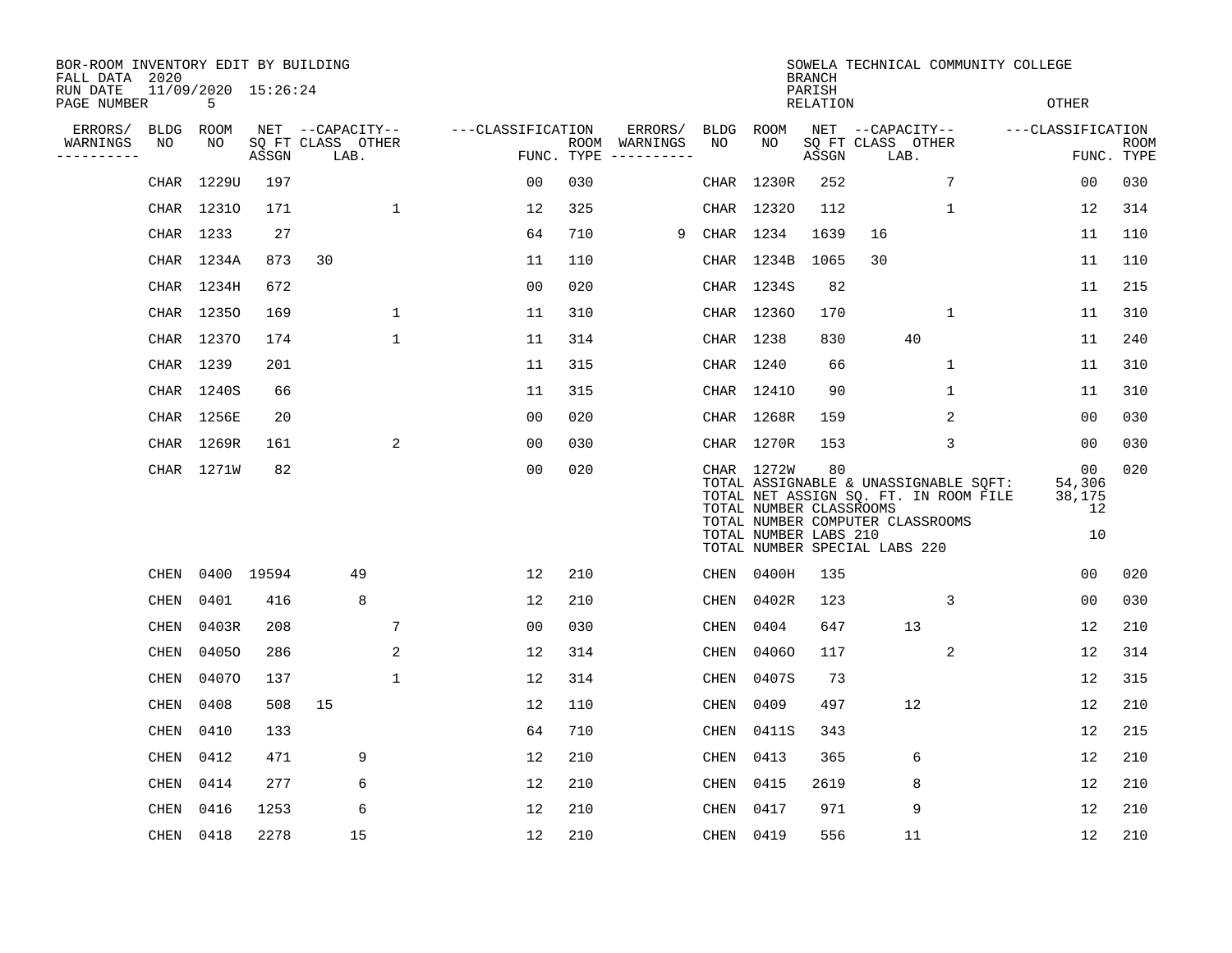| BOR-ROOM INVENTORY EDIT BY BUILDING<br>FALL DATA 2020 |           |                     |                           |                   |     |                                      |      |                                                                        | <b>BRANCH</b>      | SOWELA TECHNICAL COMMUNITY COLLEGE                                                                                                                  |                                   |                           |
|-------------------------------------------------------|-----------|---------------------|---------------------------|-------------------|-----|--------------------------------------|------|------------------------------------------------------------------------|--------------------|-----------------------------------------------------------------------------------------------------------------------------------------------------|-----------------------------------|---------------------------|
| RUN DATE<br>PAGE NUMBER                               | 6         | 11/09/2020 15:26:24 |                           |                   |     |                                      |      |                                                                        | PARISH<br>RELATION |                                                                                                                                                     | OTHER                             |                           |
| ERRORS/                                               | BLDG ROOM |                     | NET --CAPACITY--          | ---CLASSIFICATION |     | ERRORS/                              | BLDG | ROOM                                                                   |                    | NET --CAPACITY--                                                                                                                                    | ---CLASSIFICATION                 |                           |
| WARNINGS<br>NO<br>----------                          | NO        | ASSGN               | SQ FT CLASS OTHER<br>LAB. |                   |     | ROOM WARNINGS<br>FUNC. TYPE $------$ | NO   | NO                                                                     | ASSGN              | SQ FT CLASS OTHER<br>LAB.                                                                                                                           |                                   | <b>ROOM</b><br>FUNC. TYPE |
| CHEN                                                  | 0420      | 83                  |                           | 12                | 215 |                                      | CHEN |                                                                        | 0421 13140         | 50                                                                                                                                                  | 12                                | 210                       |
|                                                       | CHEN 0422 | 336                 |                           | 52                | 650 | 9                                    |      | CHEN 0423 18750 50<br>TOTAL NUMBER CLASSROOMS<br>TOTAL NUMBER LABS 210 |                    | TOTAL ASSIGNABLE & UNASSIGNABLE SQFT:<br>TOTAL NET ASSIGN SQ. FT. IN ROOM FILE<br>TOTAL NUMBER COMPUTER CLASSROOMS<br>TOTAL NUMBER SPECIAL LABS 220 | 12<br>64,316<br>63,850<br>2<br>13 | 110                       |
| CMSC                                                  | 0022      | 204                 | $\mathbf{1}$              | 81                | 081 |                                      |      | CMSC 0100                                                              | 280                | 2                                                                                                                                                   | 81                                | 081                       |
| CMSC                                                  | 0101      | 1920                | 100                       | 81                | 081 |                                      | CMSC | 0102                                                                   | 296                | 35                                                                                                                                                  | 81                                | 081                       |
| CMSC                                                  | 0103      | 50                  | $\mathbf 1$               | 81                | 081 |                                      | CMSC | 0104                                                                   | 800                | 15                                                                                                                                                  | 81                                | 081                       |
| CMSC                                                  | 0105      | 240                 | 8                         | 81                | 081 |                                      | CMSC | 0107                                                                   | 156                | $\mathbf{1}$                                                                                                                                        | 81                                | 081                       |
| CMSC                                                  | 0108      | 96                  | $\mathbf{1}$              | 81                | 081 |                                      | CMSC | 0111                                                                   | 96                 |                                                                                                                                                     | 81                                | 081                       |
| CMSC                                                  | 0113      | 666                 | 6                         | 81                | 081 |                                      | CMSC | 0201                                                                   | 907                | 20                                                                                                                                                  | 81                                | 081                       |
| CMSC                                                  | 0202      | 721                 | 3                         | 81                | 081 |                                      | CMSC | 0203                                                                   | 730                | 30                                                                                                                                                  | 81                                | 081                       |
| CMSC                                                  | 0204      | 140                 | 1                         | 81                | 081 |                                      | CMSC | 0205                                                                   | 349                | 3                                                                                                                                                   | 81                                | 081                       |
| CMSC                                                  | 0206      | 252                 | 2                         | 81                | 081 |                                      | CMSC | 0207                                                                   | 720                | 25                                                                                                                                                  | 81                                | 081                       |
| CMSC                                                  | 0208      | 337                 | 14                        | 81                | 081 |                                      | CMSC | 0209                                                                   | 367                | 20                                                                                                                                                  | 81                                | 081                       |
| CMSC                                                  | 0210      | 158                 |                           | 81                | 081 |                                      | CMSC | 0300                                                                   | 1032               | 25                                                                                                                                                  | 81                                | 081                       |
| CMSC                                                  | 0301      | 1924                | 20                        | 81                | 081 |                                      | CMSC | 0302                                                                   | 624                | 16                                                                                                                                                  | 81                                | 081                       |
| CMSC                                                  | 0303      | 120                 | 3                         | 81                | 081 |                                      | CMSC | 0304                                                                   | 2177               | 24                                                                                                                                                  | 81                                | 081                       |
| CMSC                                                  | 0305      | 120                 | 3                         | 81                | 081 |                                      | CMSC | 0307                                                                   | 624                | 22                                                                                                                                                  | 81                                | 081                       |
| CMSC                                                  | 0400      | 1200                | 50                        | 81                | 081 |                                      | CMSC | 0400A                                                                  | 1200               | 25                                                                                                                                                  | 81                                | 081                       |
| CMSC                                                  | 0400B     | 300                 |                           | 81                | 081 |                                      | CMSC | 0401                                                                   | 410                | 25                                                                                                                                                  | 81                                | 081                       |
| CMSC                                                  | 0402      | 184                 | 2                         | 81                | 081 |                                      | CMSC | 0403                                                                   | 402                |                                                                                                                                                     | 81                                | 081                       |
| CMSC                                                  | 0404      | 380                 |                           | 81                | 081 |                                      | CMSC | 0405                                                                   | 2000               | 20                                                                                                                                                  | 81                                | 081                       |
| CMSC                                                  | 0406      | 3500                | 20                        | 81                | 081 |                                      |      | CMSC 0407<br>TOTAL NUMBER CLASSROOMS                                   | 270                | 15<br>TOTAL ASSIGNABLE & UNASSIGNABLE SQFT:<br>TOTAL NET ASSIGN SQ. FT. IN ROOM FILE                                                                | 81<br>25,952<br>25,952            | 081                       |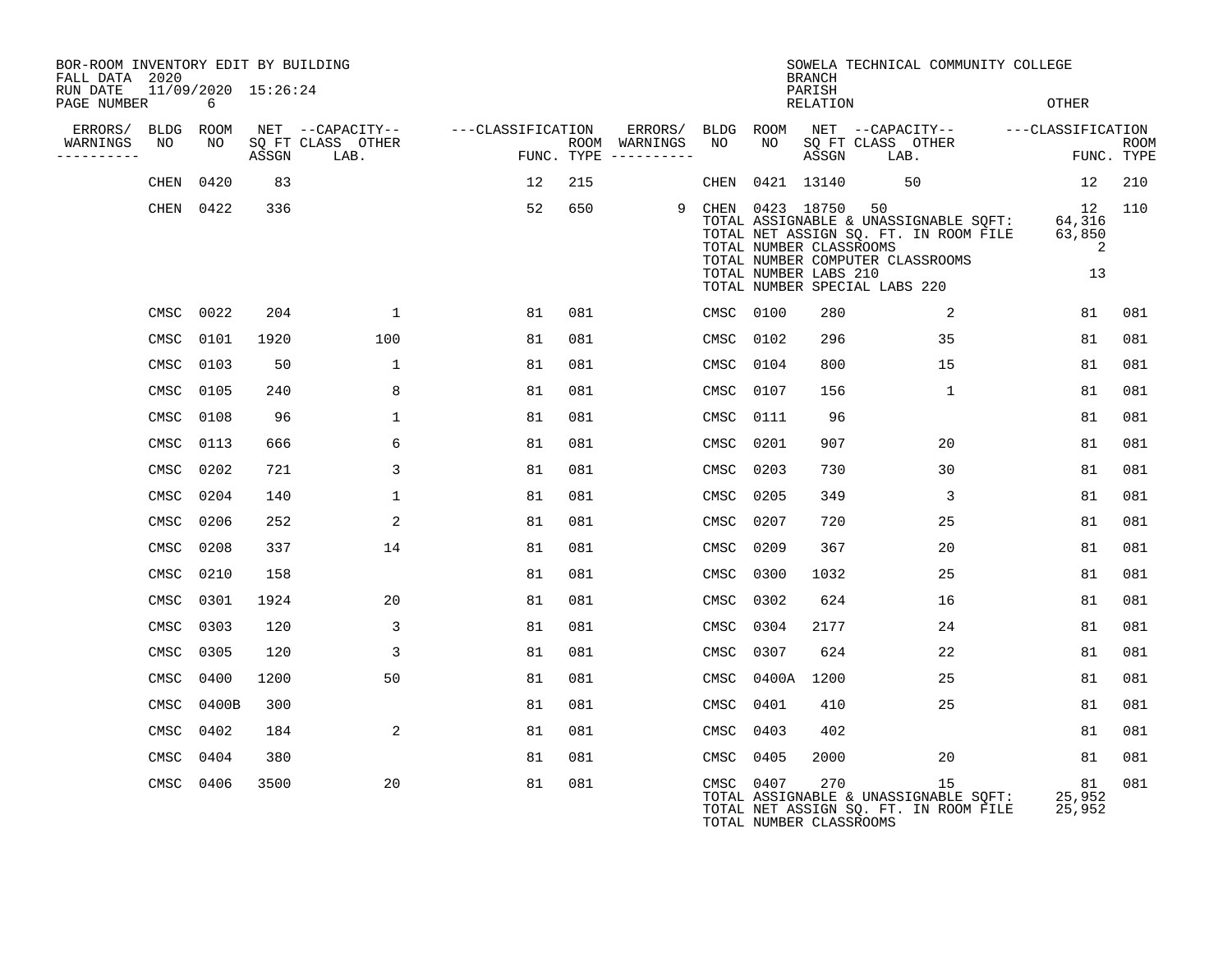| BOR-ROOM INVENTORY EDIT BY BUILDING<br>FALL DATA 2020<br>RUN DATE | 11/09/2020 15:26:24 |            |                                               |                   |     |                                                           |           |                                                  | <b>BRANCH</b><br>PARISH | SOWELA TECHNICAL COMMUNITY COLLEGE                                                                                                                  |                                         |                    |
|-------------------------------------------------------------------|---------------------|------------|-----------------------------------------------|-------------------|-----|-----------------------------------------------------------|-----------|--------------------------------------------------|-------------------------|-----------------------------------------------------------------------------------------------------------------------------------------------------|-----------------------------------------|--------------------|
| PAGE NUMBER                                                       | $7^{\circ}$         |            |                                               |                   |     |                                                           |           |                                                  | RELATION                |                                                                                                                                                     | OTHER                                   |                    |
| ERRORS/<br>NO<br>WARNINGS<br>---------                            | BLDG ROOM<br>NO     | ASSGN      | NET --CAPACITY--<br>SQ FT CLASS OTHER<br>LAB. | ---CLASSIFICATION |     | ERRORS/ BLDG ROOM<br>ROOM WARNINGS<br>FUNC. TYPE $------$ | NO        | NO                                               | ASSGN                   | NET --CAPACITY--<br>SQ FT CLASS OTHER<br>LAB.                                                                                                       | ---CLASSIFICATION                       | ROOM<br>FUNC. TYPE |
|                                                                   |                     |            |                                               |                   |     |                                                           |           | TOTAL NUMBER LABS 210                            |                         | TOTAL NUMBER COMPUTER CLASSROOMS<br>TOTAL NUMBER SPECIAL LABS 220                                                                                   |                                         |                    |
|                                                                   | CYPR 0600H          | 2407       |                                               | 00                | 020 |                                                           |           | CYPR 0600R                                       | 384                     | 7                                                                                                                                                   | 0 <sub>0</sub>                          | 030                |
|                                                                   | 0601<br>CYPR        | 552        | 13                                            | 13                | 110 |                                                           | CYPR 0602 |                                                  | 432                     |                                                                                                                                                     | 13                                      | 225                |
|                                                                   | 0603<br>CYPR        | 744        | 13                                            | 13                | 210 |                                                           |           | CYPR 06040                                       | 120                     | 1                                                                                                                                                   | 71                                      | 310                |
|                                                                   | 0604S<br>CYPR       | 66         |                                               | 71                | 315 |                                                           |           | CYPR 0605H                                       | 166                     |                                                                                                                                                     | 0 <sub>0</sub>                          | 020                |
|                                                                   | CYPR<br>06060       | 120        | $\mathbf{1}$                                  | 71                | 310 |                                                           |           | CYPR 0607H                                       | 64                      |                                                                                                                                                     | 00                                      | 020                |
|                                                                   | CYPR<br>06080       | 744        | 8                                             | 71                | 310 |                                                           |           | CYPR 0608S                                       | 66                      |                                                                                                                                                     | 71                                      | 315                |
|                                                                   | CYPR<br>0609L       | 133        | 6                                             | 13                | 315 |                                                           | CYPR 0610 |                                                  | 368                     |                                                                                                                                                     | 72                                      | 725                |
|                                                                   | CYPR<br>0611        | 552        |                                               | 72                | 730 |                                                           | CYPR 0612 |                                                  | 1872                    | 29                                                                                                                                                  | 13                                      | 210                |
|                                                                   | CYPR<br>0612S       | 5124       |                                               | 72                | 730 |                                                           |           | CYPR 0613A                                       | 5587                    |                                                                                                                                                     | 72                                      | 730                |
|                                                                   | CYPR                | 0613B 1410 | 24                                            | 13                | 210 |                                                           |           | CYPR 0614J                                       | 601                     |                                                                                                                                                     | 72                                      | 730                |
|                                                                   | 0615S<br>CYPR       | 69         |                                               | 75                | 725 |                                                           |           | CYPR 0616S                                       | 167                     |                                                                                                                                                     | 72                                      | 725                |
|                                                                   | CYPR<br>06170       | 96         | 1                                             | 72                | 310 |                                                           | CYPR 0618 |                                                  | 3265                    |                                                                                                                                                     | 72                                      | 720                |
|                                                                   | CYPR<br>0618S       | 4480       |                                               | 72                | 730 |                                                           |           | CYPR 06190                                       | 212                     | 2                                                                                                                                                   | 72                                      | 314                |
|                                                                   | CYPR 06200          | 165        | $\mathbf{1}$                                  | 72                | 314 |                                                           |           | CYPR 0621U                                       | 56                      |                                                                                                                                                     | 00                                      | 030                |
|                                                                   | 0622<br>CYPR        | 3752       |                                               | 72                | 725 |                                                           |           | CYPR 0623R                                       | 98                      | 2                                                                                                                                                   | 00                                      | 030                |
|                                                                   | CYPR 0624R          | 98         | 2                                             | 0 <sub>0</sub>    | 030 |                                                           |           | TOTAL NUMBER CLASSROOMS<br>TOTAL NUMBER LABS 210 |                         | TOTAL ASSIGNABLE & UNASSIGNABLE SQFT:<br>TOTAL NET ASSIGN SQ. FT. IN ROOM FILE<br>TOTAL NUMBER COMPUTER CLASSROOMS<br>TOTAL NUMBER SPECIAL LABS 220 | 33,970<br>30,697<br>$\overline{1}$<br>3 |                    |
|                                                                   | 0801H<br>GRST       | 372        |                                               | 00                | 020 |                                                           |           | GRST 0802H                                       | 372                     |                                                                                                                                                     | 00                                      | 020                |
| GRST                                                              | 0803H               | 162        |                                               | 00                | 020 |                                                           | GRST      | 0805                                             | 742                     | 24                                                                                                                                                  | 12                                      | 110                |
| GRST                                                              | 0806H               | 102        |                                               | 0 <sub>0</sub>    | 020 |                                                           | GRST      | 08070                                            | 100                     |                                                                                                                                                     | 12                                      | 315                |
| <b>GRST</b>                                                       | 08080               | 100        | $\mathbf{1}$                                  | 12                | 314 |                                                           | GRST      | 08090                                            | 371                     | 3                                                                                                                                                   | 12                                      | 325                |
|                                                                   | GRST<br>0810J       | 35         |                                               | 0 <sub>0</sub>    | 010 |                                                           |           | GRST 0812U                                       | 60                      |                                                                                                                                                     | 0 <sub>0</sub>                          | 030                |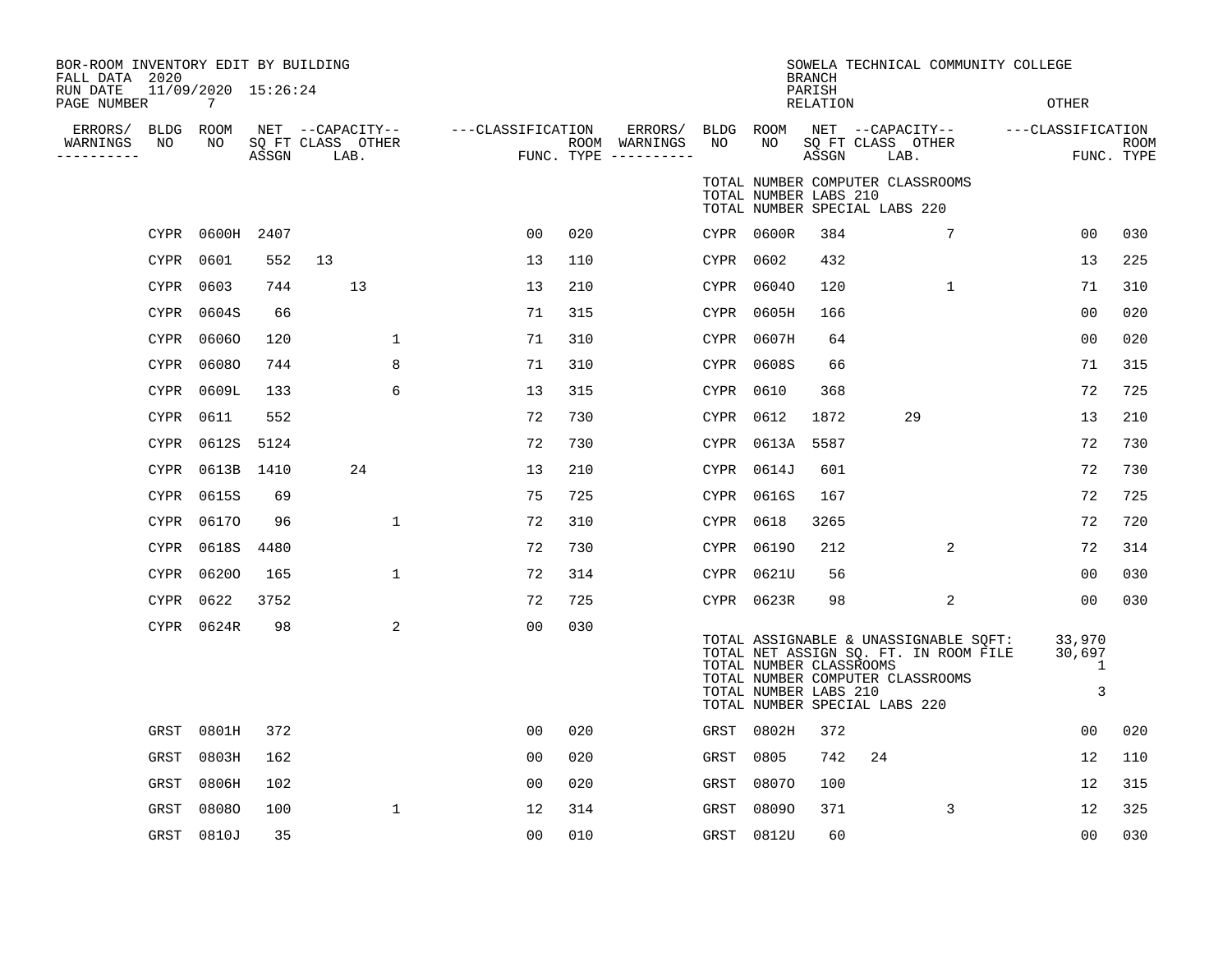| BOR-ROOM INVENTORY EDIT BY BUILDING<br>FALL DATA 2020 |             |                          |       |                   |      |             |                   |            |                              |           |                                                  | <b>BRANCH</b>      | SOWELA TECHNICAL COMMUNITY COLLEGE                                                                                                                  |              |                          |                    |
|-------------------------------------------------------|-------------|--------------------------|-------|-------------------|------|-------------|-------------------|------------|------------------------------|-----------|--------------------------------------------------|--------------------|-----------------------------------------------------------------------------------------------------------------------------------------------------|--------------|--------------------------|--------------------|
| RUN DATE<br>PAGE NUMBER                               |             | 11/09/2020 15:26:24<br>8 |       |                   |      |             |                   |            |                              |           |                                                  | PARISH<br>RELATION |                                                                                                                                                     |              | OTHER                    |                    |
| ERRORS/                                               | <b>BLDG</b> | ROOM                     |       | NET --CAPACITY--  |      |             | ---CLASSIFICATION |            | ERRORS/                      |           | BLDG ROOM                                        |                    | NET --CAPACITY--                                                                                                                                    |              | ---CLASSIFICATION        |                    |
| WARNINGS<br>$- - - - - - -$                           | NO          | NO                       | ASSGN | SQ FT CLASS OTHER | LAB. |             |                   | FUNC. TYPE | ROOM WARNINGS<br>----------- | NO        | NO                                               | ASSGN              | SQ FT CLASS OTHER<br>LAB.                                                                                                                           |              |                          | ROOM<br>FUNC. TYPE |
|                                                       | GRST        | 08130                    | 120   |                   |      | 2           | 12                | 314        |                              | GRST      | 0814                                             | 600                | 25                                                                                                                                                  |              | 12                       | 210                |
|                                                       | GRST        | 0814S                    | 35    |                   |      |             | 12                | 215        |                              | GRST      | 0815R                                            | 273                |                                                                                                                                                     | 4            | 00                       | 030                |
|                                                       | GRST        | 0816R                    | 273   |                   |      | 4           | 00                | 030        |                              | GRST      | 0818                                             | 720                | 15                                                                                                                                                  |              | 12                       | 110                |
|                                                       | GRST        | 0820                     | 720   | 28                |      |             | 12                | 110        |                              |           | TOTAL NUMBER CLASSROOMS<br>TOTAL NUMBER LABS 210 |                    | TOTAL ASSIGNABLE & UNASSIGNABLE SQFT:<br>TOTAL NET ASSIGN SQ. FT. IN ROOM FILE<br>TOTAL NUMBER COMPUTER CLASSROOMS<br>TOTAL NUMBER SPECIAL LABS 220 |              | 5,157<br>3,508<br>3<br>1 |                    |
|                                                       | JMSC        | MECH                     | 2908  |                   |      |             | 0 <sub>0</sub>    | 030        | 9                            | JMSC      | 0101                                             | 2419               |                                                                                                                                                     | 75           | 52                       | 610                |
|                                                       | JMSC        | 0102                     | 36    |                   |      |             | 0 <sub>0</sub>    | 030        |                              | JMSC      | 0103                                             | 36                 |                                                                                                                                                     |              | 52                       | 615                |
|                                                       | JMSC        | 0104                     | 680   |                   |      |             | 0 <sub>0</sub>    | 020        |                              | JMSC      | 0105                                             | 168                |                                                                                                                                                     | 3            | 0 <sub>0</sub>           | 030                |
|                                                       | JMSC        | 0106                     | 196   |                   |      | 4           | 0 <sub>0</sub>    | 030        |                              | JMSC      | 0107                                             | 171                |                                                                                                                                                     |              | 52                       | 615                |
|                                                       | JMSC        | 0108                     | 144   |                   |      |             | 12                | 215        |                              | JMSC      | 0109                                             | 126                |                                                                                                                                                     |              | 12                       | 215                |
| 9                                                     | JMSC        | 0110                     | 400   |                   | 50   |             | 12                | 210        |                              | JMSC      | 0111                                             | 42                 |                                                                                                                                                     | 2            | 12                       | 215                |
|                                                       | JMSC        | 0112                     | 42    |                   | 2    |             | 12                | 215        |                              | JMSC      | 0113                                             | 143                |                                                                                                                                                     | 5            | 12                       | 215                |
|                                                       | JMSC        | 0114                     | 130   |                   |      | 1           | 46                | 310        |                              | JMSC      | 0115                                             | 91                 |                                                                                                                                                     | $\mathbf 1$  | 11                       | 315                |
|                                                       | JMSC        | 0116                     | 750   | 35                |      |             | 11                | 110        |                              | JMSC      | 0117                                             | 750                | 35                                                                                                                                                  |              | 11                       | 110                |
|                                                       | JMSC        | 0118                     | 750   | 35                |      |             | 11                | 110        |                              | JMSC      | 0119                                             | 2124               | 24                                                                                                                                                  |              | 12                       | 210                |
|                                                       | JMSC        | 0120                     | 144   |                   |      | 1           | 46                | 310        |                              | JMSC      | 0121                                             | 144                |                                                                                                                                                     | 1            | 46                       | 310                |
|                                                       | JMSC        | 0122                     | 36    |                   |      |             | 12                | 215        |                              | JMSC      | 0123                                             | 144                |                                                                                                                                                     | $\mathbf 1$  | 46                       | 310                |
|                                                       | JMSC        | 0124                     | 144   |                   |      | $\mathbf 1$ | 46                | 310        |                              | JMSC      | 0125                                             | 750                | 35                                                                                                                                                  |              | 12                       | 210                |
|                                                       | JMSC        | 0126                     | 750   | 35                |      |             | 11                | 110        |                              | JMSC      | 0127                                             | 144                |                                                                                                                                                     | $\mathbf 1$  | 46                       | 310                |
|                                                       | JMSC        | 0128                     | 144   |                   |      | $\mathbf 1$ | 46                | 310        |                              | JMSC      | 0129                                             | 36                 |                                                                                                                                                     |              | 51                       | 315                |
|                                                       | JMSC        | 0130                     | 144   |                   |      | 1           | 46                | 310        |                              | JMSC      | 0131                                             | 144                |                                                                                                                                                     | 1            | 46                       | 310                |
|                                                       | JMSC        | 0132                     | 2124  |                   | 25   |             | 12                | 210        |                              | JMSC      | 0133                                             | 480                |                                                                                                                                                     |              | 64                       | 715                |
|                                                       | JMSC        | 0134                     | 144   |                   |      | 2           | 64                | 710        |                              | JMSC      | 0135                                             | 144                |                                                                                                                                                     |              | 64                       | 715                |
|                                                       | JMSC 0136   |                          | 36    |                   |      |             | 0 <sub>0</sub>    | 030        |                              | JMSC 0137 |                                                  | 36                 |                                                                                                                                                     | $\mathbf{1}$ | 65                       | 310                |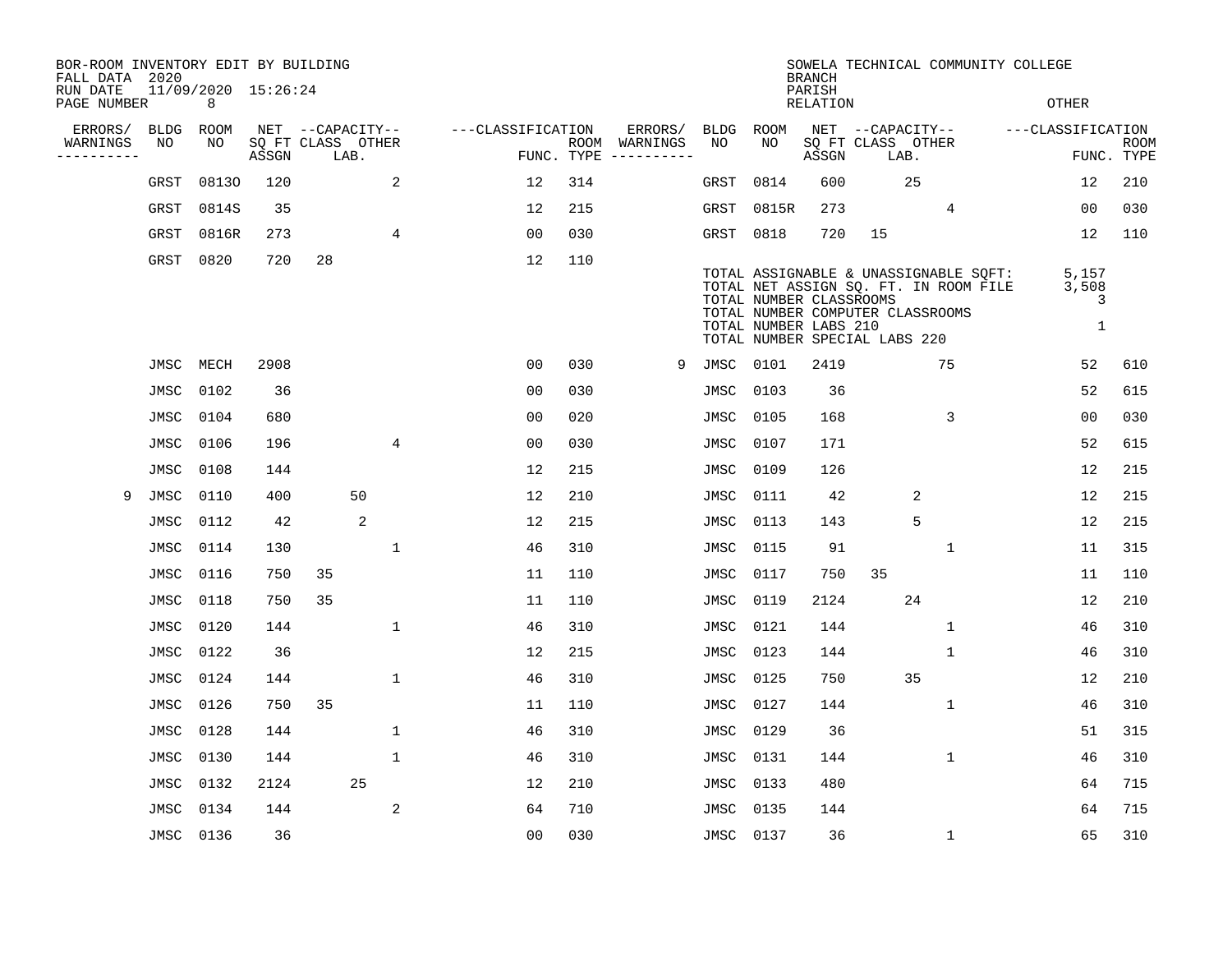| BOR-ROOM INVENTORY EDIT BY BUILDING<br>FALL DATA 2020 |      |           |                     |                           |              |                   |     |                                      |             |             | <b>BRANCH</b>                                    |                                                                                                                                                     |              | SOWELA TECHNICAL COMMUNITY COLLEGE |                             |             |
|-------------------------------------------------------|------|-----------|---------------------|---------------------------|--------------|-------------------|-----|--------------------------------------|-------------|-------------|--------------------------------------------------|-----------------------------------------------------------------------------------------------------------------------------------------------------|--------------|------------------------------------|-----------------------------|-------------|
| RUN DATE<br>PAGE NUMBER                               |      | 9         | 11/09/2020 15:26:24 |                           |              |                   |     |                                      |             |             | PARISH<br><b>RELATION</b>                        |                                                                                                                                                     |              |                                    | <b>OTHER</b>                |             |
| ERRORS/                                               | BLDG | ROOM      |                     | NET --CAPACITY--          |              | ---CLASSIFICATION |     | ERRORS/                              | <b>BLDG</b> | <b>ROOM</b> |                                                  | NET --CAPACITY--                                                                                                                                    |              | ---CLASSIFICATION                  |                             |             |
| WARNINGS<br>----------                                | NO   | NO        | ASSGN               | SQ FT CLASS OTHER<br>LAB. |              |                   |     | ROOM WARNINGS<br>FUNC. TYPE $------$ | NO          | NO          | ASSGN                                            | SQ FT CLASS OTHER<br>LAB.                                                                                                                           |              |                                    | FUNC. TYPE                  | <b>ROOM</b> |
|                                                       | JMSC | 0138      | 750                 | 35                        |              | 11                | 110 |                                      | JMSC        | 0139        | 1656                                             |                                                                                                                                                     |              |                                    | 00                          | 020         |
|                                                       | JMSC | 0140      | 1419                | 100                       |              | 52                | 610 |                                      | JMSC        | 0141        | 1320                                             |                                                                                                                                                     | 24           |                                    | 41                          | 420         |
|                                                       | JMSC | 0142      | 72                  |                           |              | 12                | 215 | 9                                    | JMSC        | 0143        | 72                                               |                                                                                                                                                     | $\mathbf 1$  |                                    | 41                          | 410         |
| 9                                                     | JMSC | 0144      | 144                 |                           | 2            | 41                | 410 |                                      | JMSC        | 0145        | 160                                              |                                                                                                                                                     |              |                                    | 00                          | 020         |
|                                                       | JMSC | 0146      | 100                 |                           |              | 0 <sub>0</sub>    | 010 |                                      | JMSC        | 0147        | 752                                              |                                                                                                                                                     |              |                                    | 0 <sub>0</sub>              | 020         |
|                                                       | JMSC | 0148      | 294                 |                           | 12           | 63                | 350 |                                      | JMSC        | 0149        | 336                                              |                                                                                                                                                     |              |                                    | 63                          | 313         |
|                                                       | JMSC | 0150      | 168                 |                           | $\mathbf{1}$ | 61                | 325 |                                      | JMSC        | 0151        | 120                                              |                                                                                                                                                     | 1            |                                    | 63                          | 310         |
|                                                       | JMSC | 0152      | 120                 |                           | $\mathbf 1$  | 46                | 310 |                                      | JMSC        | 0153        | 120                                              |                                                                                                                                                     | $\mathbf{1}$ |                                    | 46                          | 310         |
|                                                       | JMSC | 0154      | 120                 |                           | 1            | 46                | 310 |                                      | JMSC        | 0155        | 20                                               |                                                                                                                                                     |              |                                    | 63                          | 315         |
|                                                       | JMSC | 0156      | 63                  |                           | $\mathbf{1}$ | 0 <sub>0</sub>    | 030 |                                      | JMSC        | 0157        | 168                                              |                                                                                                                                                     |              |                                    | 65                          | 650         |
|                                                       | JMSC | 0158      | 96                  |                           |              | 63                | 315 |                                      | JMSC        | 0159        | 130                                              |                                                                                                                                                     |              |                                    | 46                          | 315         |
|                                                       | JMSC | 0160      | 290                 |                           |              | 0 <sub>0</sub>    | 020 |                                      | <b>JMSC</b> | 0163        | 224                                              |                                                                                                                                                     | 3            |                                    | 0 <sub>0</sub>              | 030         |
|                                                       | JMSC | 0164      | 224                 |                           | 3            | 00                | 030 |                                      | JMSC        | 0165        | 750                                              | 15                                                                                                                                                  |              |                                    | 12                          | 210         |
|                                                       | JMSC | 0166      | 750                 | 35                        |              | 12                | 210 |                                      | JMSC        | 0167        | 750                                              | 35                                                                                                                                                  |              |                                    | 11                          | 110         |
|                                                       | JMSC | 0168      | 750                 | 35                        |              | 12                | 210 |                                      | JMSC        | 0169        | 750                                              | 35                                                                                                                                                  |              |                                    | 11                          | 110         |
|                                                       | JMSC | 0170      | 750                 | 35                        |              | 11                | 110 |                                      | JMSC        | 0171        | 750                                              | 35                                                                                                                                                  |              |                                    | 12                          | 210         |
|                                                       | JMSC | 0172      | 108                 |                           | $\mathbf{1}$ | 12                | 310 |                                      | JMSC        | 0173        | 108                                              |                                                                                                                                                     | 1            |                                    | 12                          | 310         |
|                                                       | JMSC | 0174      | 260                 | 12                        |              | 12                | 215 |                                      | JMSC        | 0175        | 600                                              | 18                                                                                                                                                  |              |                                    | 12                          | 240         |
|                                                       | JMSC | 0176      | 165                 | 5                         |              | 12                | 210 |                                      | JMSC        | 0177        | 108                                              |                                                                                                                                                     | 1            |                                    | 12                          | 310         |
|                                                       | JMSC | 0178      | 90                  |                           |              | 12                | 215 |                                      | JMSC        | 0179        | 2000                                             | 50                                                                                                                                                  |              |                                    | 12                          | 210         |
|                                                       | JMSC | 0182      | 60                  |                           |              | 0 <sub>0</sub>    | 010 |                                      |             | JMSC 101A   | 64                                               | 2                                                                                                                                                   |              |                                    | 12                          | 215         |
|                                                       | JMSC | 2001      | 2908                |                           |              | 0 <sub>0</sub>    | 030 |                                      |             |             | TOTAL NUMBER CLASSROOMS<br>TOTAL NUMBER LABS 210 | TOTAL ASSIGNABLE & UNASSIGNABLE SQFT:<br>TOTAL NET ASSIGN SQ. FT. IN ROOM FILE<br>TOTAL NUMBER COMPUTER CLASSROOMS<br>TOTAL NUMBER SPECIAL LABS 220 |              |                                    | 38,453<br>27,992<br>8<br>10 |             |
|                                                       |      | MAGN 0100 | 696                 | 20                        |              | 12                | 210 |                                      |             | MAGN 0101   | 638                                              | 32                                                                                                                                                  |              |                                    | 12                          | 110         |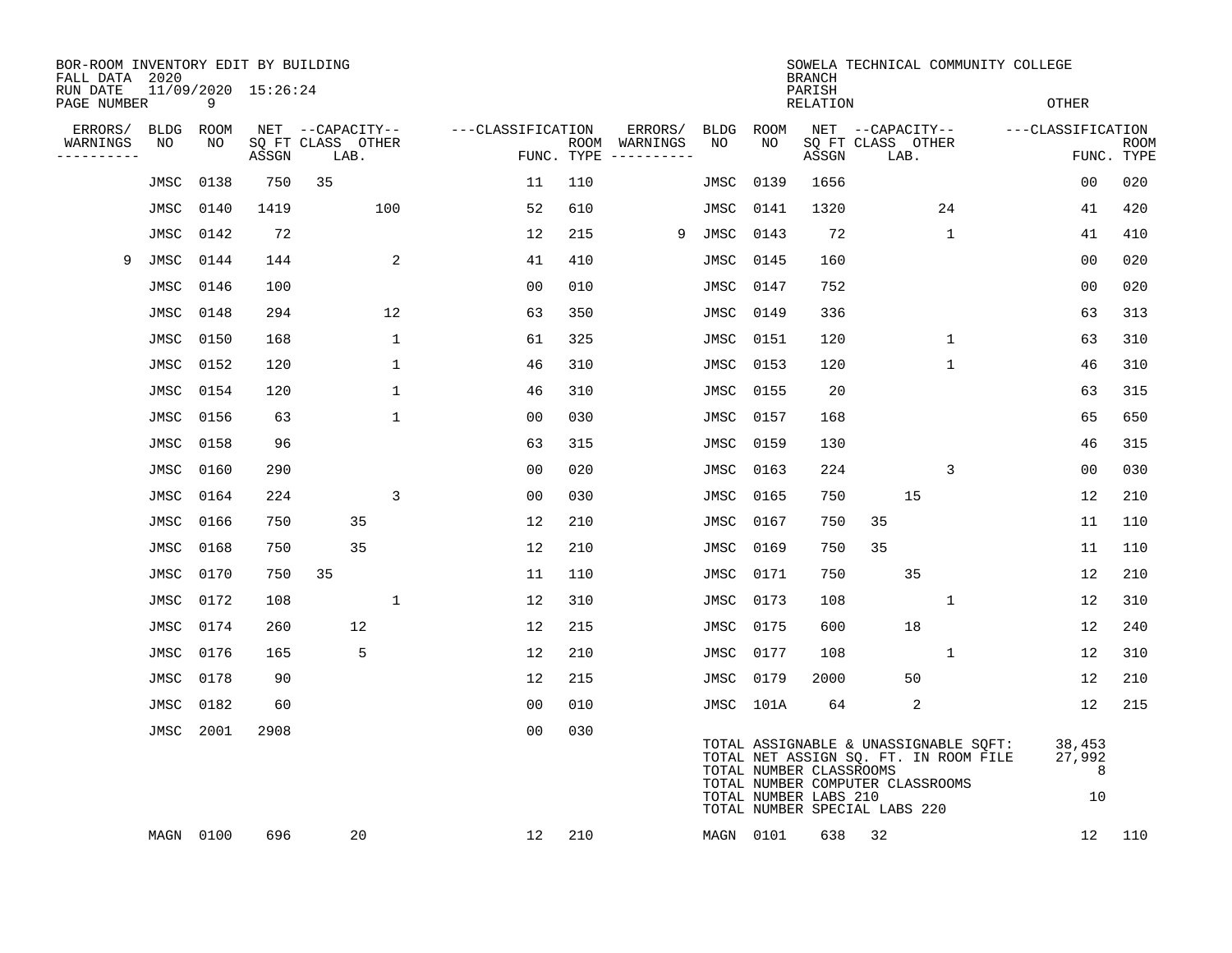| BOR-ROOM INVENTORY EDIT BY BUILDING<br>FALL DATA 2020 |      |                           |       |                           |                   |                    |          |             |             | <b>BRANCH</b>             |                           |              | SOWELA TECHNICAL COMMUNITY COLLEGE |                           |
|-------------------------------------------------------|------|---------------------------|-------|---------------------------|-------------------|--------------------|----------|-------------|-------------|---------------------------|---------------------------|--------------|------------------------------------|---------------------------|
| RUN DATE<br>PAGE NUMBER                               |      | 11/09/2020 15:26:24<br>10 |       |                           |                   |                    |          |             |             | PARISH<br><b>RELATION</b> |                           |              | <b>OTHER</b>                       |                           |
| ERRORS/                                               | BLDG | <b>ROOM</b>               |       | NET --CAPACITY--          | ---CLASSIFICATION |                    | ERRORS/  | <b>BLDG</b> | <b>ROOM</b> |                           | NET --CAPACITY--          |              | ---CLASSIFICATION                  |                           |
| WARNINGS<br>----------                                | NO   | NO                        | ASSGN | SQ FT CLASS OTHER<br>LAB. |                   | ROOM<br>FUNC. TYPE | WARNINGS | NO          | NO          | ASSGN                     | SQ FT CLASS OTHER<br>LAB. |              |                                    | <b>ROOM</b><br>FUNC. TYPE |
|                                                       | MAGN | 01020                     | 117   | 1                         | 12                | 310                |          | MAGN        | 0102P       | 260                       |                           | $\mathbf 1$  | 11                                 | 310                       |
|                                                       | MAGN | 0103                      | 696   | 20                        | 12                | 210                |          | MAGN        | 0104L       | 383                       |                           | 8            | 12                                 | 315                       |
|                                                       | MAGN | 0104M                     | 30    | $\mathbf 1$               | 11                | 315                |          | MAGN        | 0104W       | 55                        |                           | 1            | 12                                 | 315                       |
|                                                       | MAGN | 0105R                     | 190   | 4                         | 0 <sub>0</sub>    | 030                |          | MAGN        | 0106        | 679                       |                           | 20           | 53                                 | 680                       |
|                                                       | MAGN | 0107R                     | 195   | 3                         | 0 <sub>0</sub>    | 030                |          | MAGN        | 0108        | 705                       | 20                        |              | 12                                 | 210                       |
|                                                       | MAGN | 0109                      | 686   | 20                        | 12                | 210                |          | MAGN        | 0110        | 704                       | 20                        |              | 12                                 | 210                       |
|                                                       | MAGN | 0111                      | 1189  | 20                        | 11                | 210                |          | MAGN        | 0111J       | 150                       |                           |              | 0 <sub>0</sub>                     | 010                       |
|                                                       | MAGN | 0111S                     | 170   |                           | 11                | 215                |          | MAGN        | 0112J       | 150                       |                           |              | 0 <sub>0</sub>                     | 010                       |
|                                                       | MAGN | 0114                      | 1160  | 23                        | 11                | 210                |          | MAGN        | 0114S       | 127                       |                           |              | 11                                 | 215                       |
|                                                       | MAGN | 0300                      | 2507  | 20                        | 12                | 210                |          | MAGN        | 0301        | 120                       |                           | 1            | 12                                 | 310                       |
|                                                       | MAGN | 03010                     | 120   | 1                         | 12                | 310                |          | MAGN        | 0302        | 2725                      | 24                        |              | 12                                 | 210                       |
|                                                       | MAGN | 03030                     | 144   | $\mathbf 1$               | 12                | 310                |          | MAGN        | 03040       | 90                        |                           | $\mathbf{1}$ | 12                                 | 310                       |
|                                                       | MAGN | 0305                      | 433   | 2                         | 64                | 710                |          | MAGN        | 03060       | 90                        |                           | 1            | 12                                 | 310                       |
|                                                       | MAGN | 0307                      | 120   | 1                         | 12                | 310                |          | MAGN        | 0308        | 240                       |                           |              | 12                                 | 215                       |
|                                                       | MAGN | 0309S                     | 70    |                           | 12                | 215                |          | MAGN        | 0310S       | 200                       |                           |              | 12                                 | 215                       |
|                                                       | MAGN | 0311                      | 1723  | 30                        | 12                | 210                |          | MAGN        | 0401H       | 504                       |                           |              | 0 <sub>0</sub>                     | 020                       |
|                                                       | MAGN | 0401L                     | 676   | 15                        | 12                | 650                |          | MAGN        | 0402H       | 280                       |                           |              | 0 <sub>0</sub>                     | 020                       |
|                                                       | MAGN | 0403H                     | 144   |                           | 0 <sub>0</sub>    | 020                |          | MAGN        | 0404U       | 39                        |                           |              | 0 <sub>0</sub>                     | 030                       |
|                                                       | MAGN | 0405U                     | 39    |                           | 0 <sub>0</sub>    | 030                |          | MAGN        | 0406U       | 106                       |                           |              | 0 <sub>0</sub>                     | 030                       |
|                                                       | MAGN | 0407U                     | 28    |                           | 0 <sub>0</sub>    | 030                |          | MAGN        | 0408H       | 380                       |                           |              | 0 <sub>0</sub>                     | 020                       |
|                                                       | MAGN | 0500D                     | 1100  |                           | 53                | 455                |          | MAGN        | 5200        | 2397                      | 60                        |              | 53                                 | 240                       |
|                                                       | MAGN | 5200m                     | 100   | 1                         | 51                | 310                |          | MAGN        | 5200A       | 52                        |                           | 1            | 53                                 | 314                       |
|                                                       | MAGN | 5200B                     | 147   |                           | 53                | 315                |          | MAGN        | 5200C       | 147                       |                           | 1            | 53                                 | 314                       |
|                                                       | MAGN | 5200D                     | 138   | $\mathbf 1$               | 53                | 240                |          | MAGN        | 5200E       | 138                       |                           | $\mathbf 1$  | 53                                 | 314                       |
|                                                       | MAGN | 5200F                     | 138   | $\mathbf 1$               | 53                | 314                |          | MAGN        | 5200G       | 138                       |                           | 1            | 53                                 | 314                       |
|                                                       | MAGN | 5200H                     | 195   |                           | 0 <sub>0</sub>    | 030                |          | MAGN        | 5200I       | 154                       |                           |              | 63                                 | 665                       |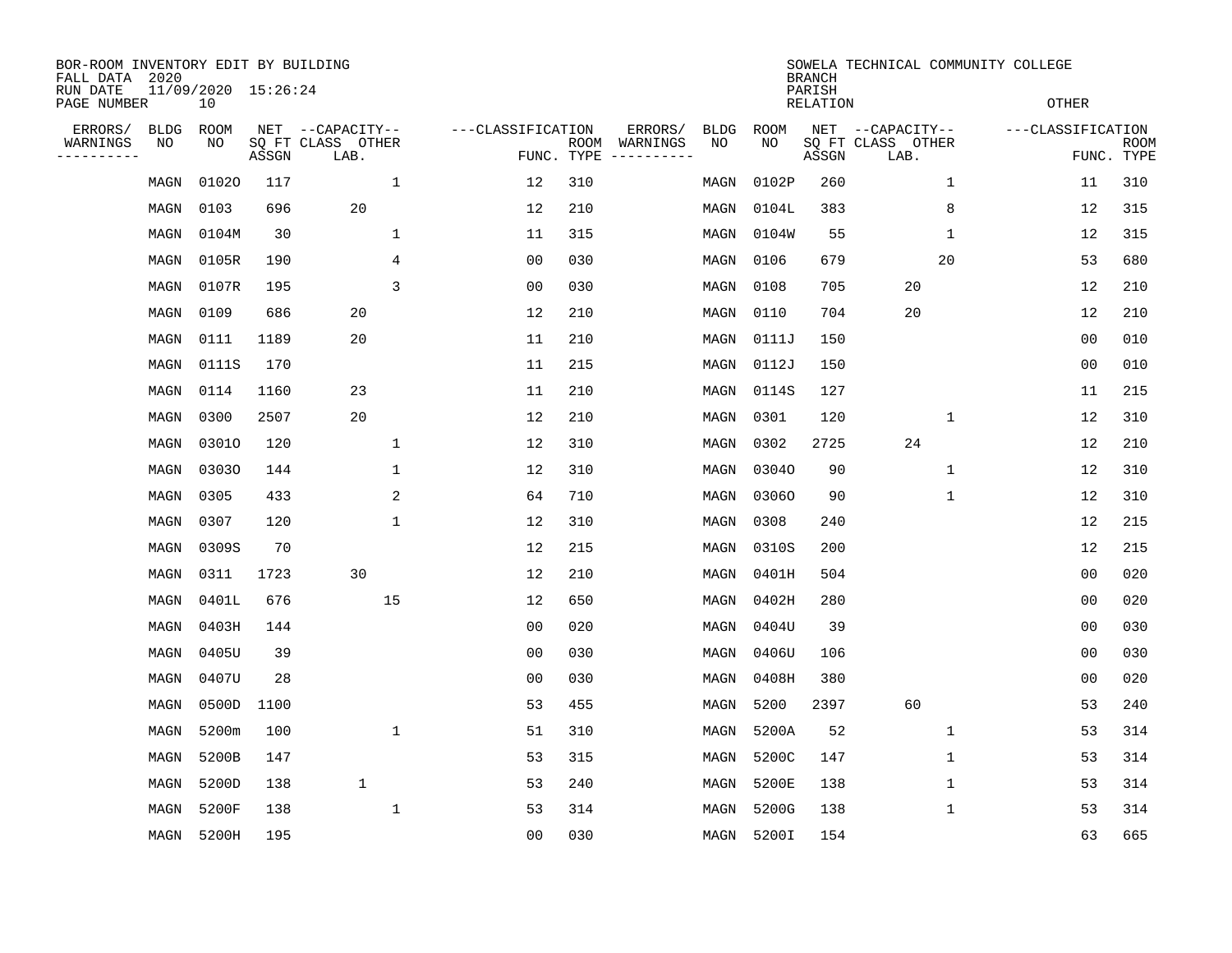| BOR-ROOM INVENTORY EDIT BY BUILDING<br>FALL DATA 2020 |           |                           |       |              |                           |                                    |                |     |                                      |           |                                                                                                                                         | <b>BRANCH</b>      |    |                           | SOWELA TECHNICAL COMMUNITY COLLEGE                                             |                                          |                           |
|-------------------------------------------------------|-----------|---------------------------|-------|--------------|---------------------------|------------------------------------|----------------|-----|--------------------------------------|-----------|-----------------------------------------------------------------------------------------------------------------------------------------|--------------------|----|---------------------------|--------------------------------------------------------------------------------|------------------------------------------|---------------------------|
| RUN DATE<br>PAGE NUMBER                               |           | 11/09/2020 15:26:24<br>11 |       |              |                           |                                    |                |     |                                      |           |                                                                                                                                         | PARISH<br>RELATION |    |                           |                                                                                | OTHER                                    |                           |
| ERRORS/                                               | BLDG ROOM |                           |       |              |                           | NET --CAPACITY-- ---CLASSIFICATION |                |     | ERRORS/ BLDG ROOM                    |           |                                                                                                                                         |                    |    |                           |                                                                                | NET --CAPACITY-- - ---CLASSIFICATION     |                           |
| WARNINGS<br>----------                                | NO        | NO                        | ASSGN |              | SQ FT CLASS OTHER<br>LAB. |                                    |                |     | ROOM WARNINGS<br>FUNC. TYPE $------$ | NO        | NO                                                                                                                                      | ASSGN              |    | SQ FT CLASS OTHER<br>LAB. |                                                                                |                                          | <b>ROOM</b><br>FUNC. TYPE |
|                                                       | MAGN      | 5200J                     | 484   |              |                           |                                    | 00             | 020 |                                      | MAGN      | 5200K                                                                                                                                   | 111                |    |                           |                                                                                | 00                                       | 020                       |
|                                                       | MAGN      | 5200L                     | 120   |              |                           |                                    | 53             | 650 |                                      | MAGN      | 5200N                                                                                                                                   | 95                 |    | 1                         |                                                                                | 51                                       | 310                       |
|                                                       | MAGN      | 5200P                     | 104   |              | $\mathbf{1}$              |                                    | 51             | 310 |                                      |           | MAGN 5200Q                                                                                                                              | 116                |    |                           |                                                                                | 00                                       | 020                       |
|                                                       | MAGN      | 5250E                     | 138   | $\mathbf{1}$ |                           |                                    | 53             | 115 |                                      |           | TOTAL NUMBER CLASSROOMS<br>TOTAL NUMBER COMPUTER CLASSROOMS<br>TOTAL NUMBER LABS 210<br>TOTAL NUMBER SPECIAL LABS 220                   |                    |    |                           | TOTAL ASSIGNABLE & UNASSIGNABLE SQFT:<br>TOTAL NET ASSIGN SQ. FT. IN ROOM FILE | 25,770<br>22,659<br>$\overline{1}$<br>10 |                           |
|                                                       |           | MTLA 0100S                | 600   |              |                           |                                    | 12             | 215 |                                      |           | MTLA 0100T 156<br>TOTAL NUMBER CLASSROOMS<br>TOTAL NUMBER COMPUTER CLASSROOMS<br>TOTAL NUMBER LABS 210<br>TOTAL NUMBER SPECIAL LABS 220 |                    |    |                           | TOTAL ASSIGNABLE & UNASSIGNABLE SOFT:<br>TOTAL NET ASSIGN SQ. FT. IN ROOM FILE | 12<br>756<br>756                         | 215                       |
|                                                       |           | MTLW 0100S 1400           |       |              |                           |                                    | 12             | 731 |                                      |           | TOTAL NUMBER CLASSROOMS<br>TOTAL NUMBER COMPUTER CLASSROOMS<br>TOTAL NUMBER LABS 210<br>TOTAL NUMBER SPECIAL LABS 220                   |                    |    |                           | TOTAL ASSIGNABLE & UNASSIGNABLE SQFT:<br>TOTAL NET ASSIGN SQ. FT. IN ROOM FILE | 1,400<br>1,400                           |                           |
|                                                       | NAAH 0100 |                           | 980   |              | 35                        |                                    | 12             | 650 |                                      | NAAH 0101 |                                                                                                                                         | 243                |    | 5                         |                                                                                | $12 \overline{ }$                        | 655                       |
|                                                       | NAAH      | 0102                      | 1182  |              | 25                        |                                    | 12             | 650 |                                      |           | NAAH 0102E                                                                                                                              | 72                 |    | 10                        |                                                                                | 00                                       | 020                       |
|                                                       | NAAH      | 0102H                     | 54    |              |                           |                                    | 00             | 020 |                                      | NAAH 0103 |                                                                                                                                         | 102                |    |                           |                                                                                | 12                                       | 655                       |
|                                                       | NAAH      | 0104                      | 378   |              | 5                         |                                    | 0 <sup>0</sup> | 030 |                                      | NAAH 0105 |                                                                                                                                         | 240                |    | 4                         |                                                                                | 00                                       | 030                       |
|                                                       | NAAH      | 0106                      | 704   | 32           |                           |                                    | 12             | 110 |                                      | NAAH 0107 |                                                                                                                                         | 1328               | 62 |                           |                                                                                | 12                                       | 110                       |
|                                                       | NAAH      | 0108                      | 1328  | 62           |                           |                                    | 12             | 110 |                                      |           | NAAH 0109A                                                                                                                              | 672                | 32 |                           |                                                                                | 12                                       | 110                       |
|                                                       | NAAH      | 0109B                     | 672   | 32           |                           |                                    | 12             | 110 |                                      | NAAH      | 0110                                                                                                                                    | 672                | 32 |                           |                                                                                | 12                                       | 110                       |
|                                                       | NAAH      | 0111                      | 1309  |              | 42                        |                                    | 12             | 210 |                                      |           | NAAH 0111A                                                                                                                              | 203                |    | 2                         |                                                                                | 12                                       | 210                       |
|                                                       | NAAH      | 0111B                     | 240   |              | 10                        |                                    | 12             | 210 |                                      |           | NAAH 0111C                                                                                                                              | 216                |    | 10                        |                                                                                | 12                                       | 210                       |
|                                                       | NAAH      | 0111D                     | 250   |              | 12                        |                                    | 12             | 210 |                                      |           | NAAH 0111E                                                                                                                              | 132                |    |                           |                                                                                | 12                                       | 215                       |
|                                                       |           | NAAH 0111F                | 90    |              | 2                         |                                    | 12             | 215 |                                      |           | NAAH 0111G                                                                                                                              | 36                 |    |                           |                                                                                | 12                                       | 215                       |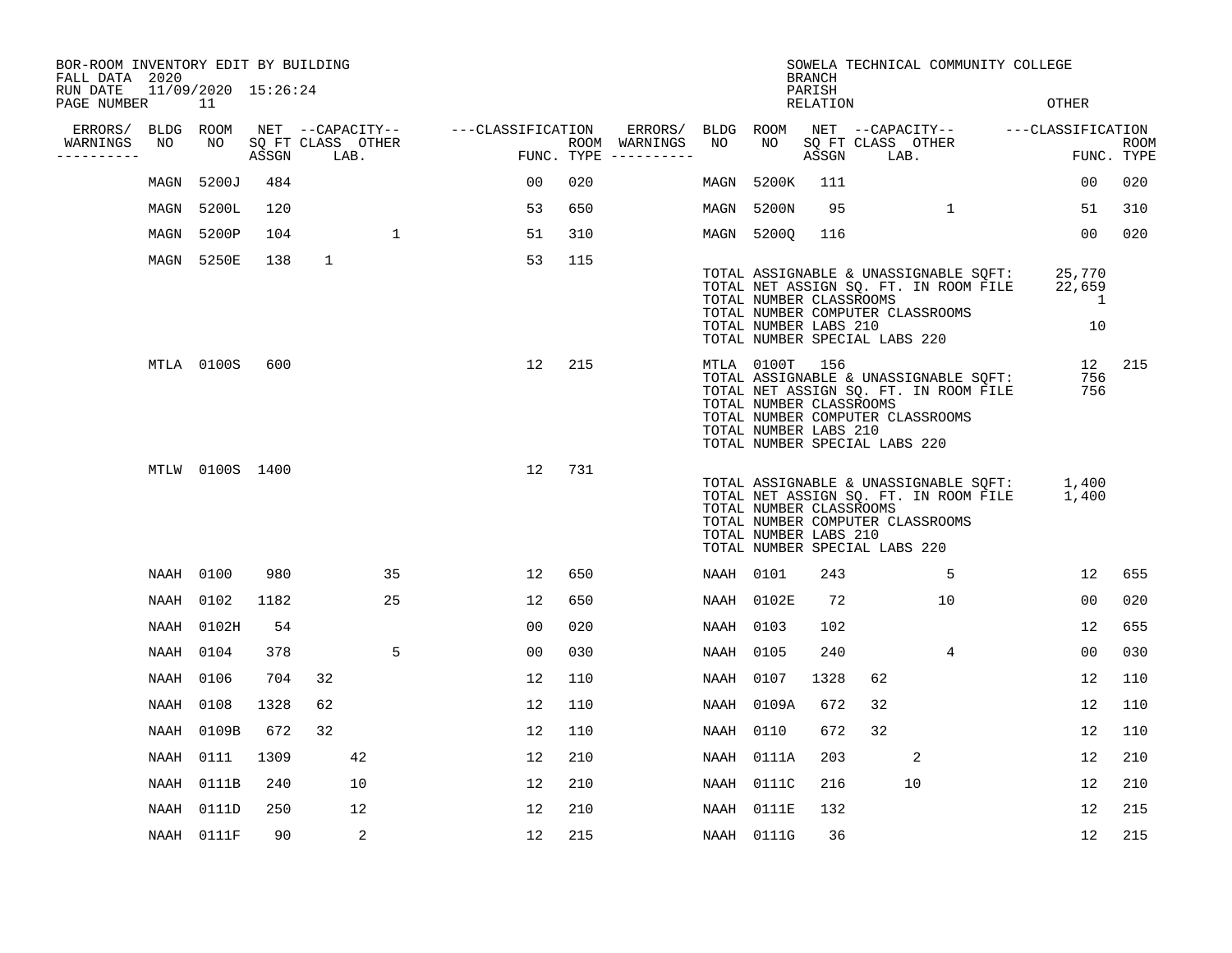| BOR-ROOM INVENTORY EDIT BY BUILDING<br>FALL DATA 2020 |             |                           |                            |                  |      |              |                   |                |     |                                      |             |       | <b>BRANCH</b>      |    |                           |              | SOWELA TECHNICAL COMMUNITY COLLEGE |                           |
|-------------------------------------------------------|-------------|---------------------------|----------------------------|------------------|------|--------------|-------------------|----------------|-----|--------------------------------------|-------------|-------|--------------------|----|---------------------------|--------------|------------------------------------|---------------------------|
| RUN DATE<br>PAGE NUMBER                               |             | 11/09/2020 15:26:24<br>12 |                            |                  |      |              |                   |                |     |                                      |             |       | PARISH<br>RELATION |    |                           |              | <b>OTHER</b>                       |                           |
| ERRORS/                                               | <b>BLDG</b> | ROOM                      |                            | NET --CAPACITY-- |      |              | ---CLASSIFICATION |                |     | ERRORS/                              | <b>BLDG</b> | ROOM  |                    |    | NET --CAPACITY--          |              | ---CLASSIFICATION                  |                           |
| WARNINGS<br>----------                                | NO          | NO                        | SQ FT CLASS OTHER<br>ASSGN |                  | LAB. |              |                   |                |     | ROOM WARNINGS<br>FUNC. TYPE $------$ | NO          | NO    | ASSGN              |    | SQ FT CLASS OTHER<br>LAB. |              |                                    | <b>ROOM</b><br>FUNC. TYPE |
|                                                       | NAAH        | 0112                      | 693                        | 32               |      |              |                   | 12             | 110 |                                      | NAAH        | 0113  | 1200               |    | 24                        |              | 12                                 | 210                       |
|                                                       | NAAH        | 0113A                     | 160                        |                  |      |              |                   | 12             | 215 |                                      | NAAH        | 0113B | 90                 |    |                           |              | 12                                 | 215                       |
|                                                       | NAAH        | 0113C                     | 51                         |                  |      |              |                   | 12             | 215 |                                      | NAAH        | 0113D | 136                |    |                           |              | 12                                 | 215                       |
|                                                       | NAAH        | 0114                      | 1200                       |                  | 24   |              |                   | 12             | 210 |                                      | NAAH        | 0114H | 72                 |    |                           |              | 0 <sub>0</sub>                     | 020                       |
|                                                       | NAAH        | 0115R                     | 44                         |                  |      | $\mathbf{1}$ |                   | 0 <sub>0</sub> | 030 |                                      | NAAH        | 0116  | 30                 |    |                           |              | 0 <sub>0</sub>                     | 030                       |
|                                                       |             | NAAH 0116R                | 40                         |                  |      | 1            |                   | 00             | 030 |                                      | NAAH        | 0118H | 242                |    |                           |              | 0 <sub>0</sub>                     | 020                       |
|                                                       | NAAH        | 0119                      | 516                        |                  |      |              |                   | 0 <sub>0</sub> | 030 |                                      | NAAH        | 0120  | 140                |    |                           |              | 64                                 | 710                       |
|                                                       | NAAH        | 0121                      | 56                         |                  |      |              |                   | 12             | 215 |                                      | NAAH        | 0122  | 136                |    |                           |              | 0 <sub>0</sub>                     | 030                       |
|                                                       | NAAH        | 0122H                     | 132                        |                  |      |              |                   | 0 <sub>0</sub> | 020 |                                      | NAAH        | 0123H | 2013               |    |                           |              | 00                                 | 020                       |
|                                                       | NAAH        | 0124                      | 600                        |                  |      |              |                   | 00             | 020 |                                      | NAAH        | 0125  | 231                |    |                           |              | 0 <sub>0</sub>                     | 020                       |
|                                                       | NAAH        | 0126                      | 81                         |                  |      |              |                   | 0 <sub>0</sub> | 020 |                                      | NAAH        | 0200  | 286                |    |                           |              | 0 <sub>0</sub>                     | 020                       |
|                                                       | NAAH        | 0201                      | 2142                       | 68               |      |              |                   | 12             | 110 |                                      | NAAH        | 0201C | 1344               |    |                           |              | 0 <sub>0</sub>                     | 020                       |
|                                                       | NAAH        | 0201H 1344                |                            |                  |      |              |                   | 0 <sub>0</sub> | 020 |                                      | NAAH        | 0202  | 672                | 28 |                           |              | 12                                 | 110                       |
|                                                       | NAAH        | 0202H                     | 205                        |                  |      |              |                   | 0 <sub>0</sub> | 020 |                                      | NAAH        | 0203  | 1407               | 54 |                           |              | 12                                 | 110                       |
|                                                       | NAAH        | 0203C                     | 130                        |                  |      |              |                   | 0 <sub>0</sub> | 020 |                                      | NAAH        | 0203H | 819                |    |                           |              | 0 <sub>0</sub>                     | 020                       |
|                                                       | NAAH        | 0204                      | 1375                       | 54               |      |              |                   | 12             | 110 |                                      | NAAH        | 0205  | 1764               |    | 32                        |              | 12                                 | 210                       |
|                                                       | NAAH        | 0206                      | 128                        |                  |      | 1            |                   | 12             | 314 |                                      | NAAH        | 0207  | 115                |    |                           |              | 12                                 | 215                       |
|                                                       | NAAH        | 0208                      | 1292                       |                  | 54   |              |                   | 12             | 240 |                                      | NAAH        | 0209  | 128                |    |                           | $\mathbf 1$  | 12                                 | 314                       |
|                                                       | NAAH        | 0210                      | 112                        |                  |      |              |                   | 12             | 215 |                                      | NAAH        | 0211  | 528                |    |                           |              | 0 <sub>0</sub>                     | 030                       |
|                                                       | NAAH        | 0212                      | 138                        |                  |      |              |                   | 0 <sub>0</sub> | 030 |                                      | NAAH        | 0213  | 68                 |    |                           |              | 0 <sub>0</sub>                     | 010                       |
|                                                       | NAAH        | 0214                      | 176                        |                  |      |              |                   | 64             | 710 |                                      | NAAH        | 0214H | 138                |    |                           |              | 0 <sub>0</sub>                     | 020                       |
|                                                       | NAAH        | 0215                      | 462                        |                  |      | 10           |                   | 12             | 310 |                                      | NAAH        | 0215H | 596                |    |                           |              | 0 <sub>0</sub>                     | 020                       |
|                                                       | NAAH        | 0217                      | 105                        |                  |      |              |                   | 0 <sub>0</sub> | 030 |                                      | NAAH        | 0218  | 196                |    |                           | $\mathbf{1}$ | 12                                 | 325                       |
|                                                       | NAAH        | 0219                      | 204                        |                  |      | 2            |                   | 12             | 314 |                                      | NAAH        | 0220  | 204                |    |                           | 2            | 12                                 | 314                       |
|                                                       | NAAH        | 0221                      | 204                        |                  |      | 2            |                   | 12             | 314 |                                      | NAAH        | 0222  | 204                |    |                           | 2            | 12                                 | 314                       |
|                                                       | NAAH 0223   |                           | 204                        |                  |      | 2            |                   | 12             | 314 |                                      | NAAH 0224   |       | 204                |    |                           | 2            | 12                                 | 314                       |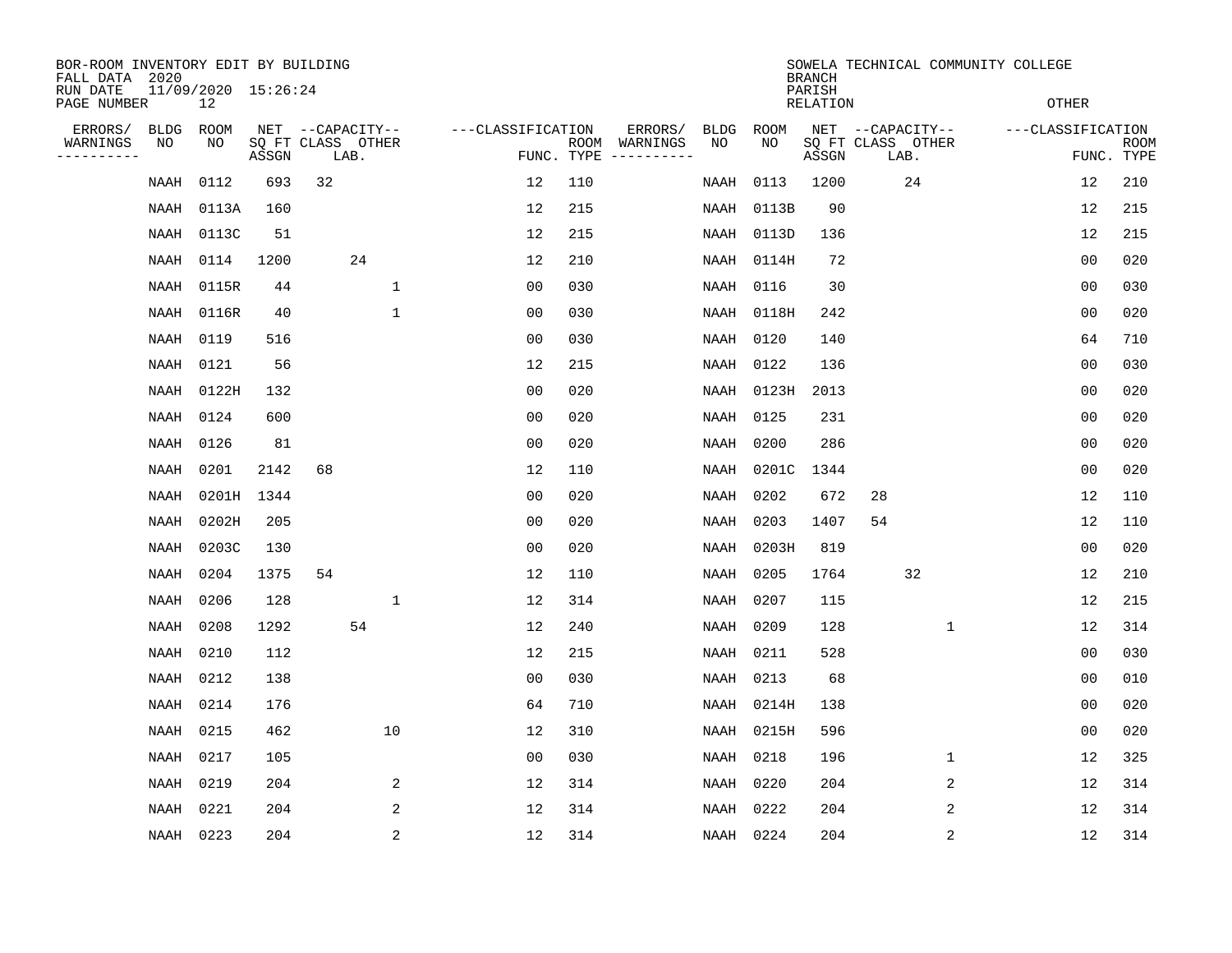| BOR-ROOM INVENTORY EDIT BY BUILDING<br>FALL DATA 2020 |      |                           |       |                           |                   |     |                                      |           |            | <b>BRANCH</b>                                    | SOWELA TECHNICAL COMMUNITY COLLEGE                                                                                                                  |                             |                           |
|-------------------------------------------------------|------|---------------------------|-------|---------------------------|-------------------|-----|--------------------------------------|-----------|------------|--------------------------------------------------|-----------------------------------------------------------------------------------------------------------------------------------------------------|-----------------------------|---------------------------|
| RUN DATE<br>PAGE NUMBER                               |      | 11/09/2020 15:26:24<br>13 |       |                           |                   |     |                                      |           |            | PARISH<br>RELATION                               |                                                                                                                                                     | <b>OTHER</b>                |                           |
| ERRORS/                                               | BLDG | ROOM                      |       | NET --CAPACITY--          | ---CLASSIFICATION |     | ERRORS/                              | BLDG      | ROOM       |                                                  | NET --CAPACITY--                                                                                                                                    | ---CLASSIFICATION           |                           |
| WARNINGS<br>---------                                 | NO   | NO                        | ASSGN | SQ FT CLASS OTHER<br>LAB. |                   |     | ROOM WARNINGS<br>FUNC. TYPE $------$ | NO.       | NO.        | ASSGN                                            | SQ FT CLASS OTHER<br>LAB.                                                                                                                           |                             | <b>ROOM</b><br>FUNC. TYPE |
|                                                       | NAAH | 0225                      | 397   | 8                         | 12                | 315 |                                      | NAAH      | 0226       | 215                                              | 2                                                                                                                                                   | 12                          | 314                       |
|                                                       | NAAH | 0227                      | 335   | 15                        | 12                | 350 |                                      | NAAH      | 0228       | 228                                              | 2                                                                                                                                                   | 12                          | 314                       |
|                                                       | NAAH | 0229                      | 215   | 2                         | 12                | 314 |                                      | NAAH      | 0230       | 228                                              | 2                                                                                                                                                   | 12                          | 314                       |
|                                                       | NAAH | 0231                      | 213   |                           | 12                | 315 |                                      | NAAH      | 0232       | 213                                              | 2                                                                                                                                                   | 12                          | 314                       |
|                                                       | NAAH | 0232R                     | 266   | 4                         | 0 <sub>0</sub>    | 030 |                                      |           | NAAH 0233R | 266                                              | 5                                                                                                                                                   | 12                          | 315                       |
|                                                       | NAAH | 0234                      | 209   | 2                         | 12                | 314 |                                      |           | NAAH 0235  | 209                                              | 2                                                                                                                                                   | 12                          | 314                       |
|                                                       | NAAH | 0236                      | 90    | $\mathbf 1$               | 0 <sub>0</sub>    | 030 |                                      | NAAH 0237 |            | 90                                               | $\mathbf{1}$                                                                                                                                        | 00                          | 030                       |
|                                                       |      | NAAH 0238                 | 306   |                           | 12                | 315 |                                      |           |            | TOTAL NUMBER CLASSROOMS<br>TOTAL NUMBER LABS 210 | TOTAL ASSIGNABLE & UNASSIGNABLE SQFT:<br>TOTAL NET ASSIGN SQ. FT. IN ROOM FILE<br>TOTAL NUMBER COMPUTER CLASSROOMS<br>TOTAL NUMBER SPECIAL LABS 220 | 39,340<br>28,312<br>11<br>8 |                           |
|                                                       | OAKD | HALL                      | 2691  | 100                       | 0 <sub>0</sub>    | 020 |                                      |           | OAKD ICER  | 30                                               |                                                                                                                                                     | 52                          | 675                       |
|                                                       | OAKD | LARR                      | 142   |                           | 0 <sub>0</sub>    | 030 |                                      |           | OAKD LFRR  | 30                                               | $\mathbf{1}$                                                                                                                                        | 0 <sub>0</sub>              | 030                       |
|                                                       | OAKD | MERR                      | 372   |                           | 0 <sub>0</sub>    | 030 |                                      |           | OAKD MFRR  | 40                                               | $\mathbf{1}$                                                                                                                                        | 00                          | 030                       |
|                                                       | OAKD | 0001                      | 2691  | 100                       | 00                | 020 |                                      | OAKD      | 1001       | 372                                              | 2                                                                                                                                                   | 00                          | 030                       |
|                                                       | OAKD | 1002                      | 40    | 1                         | 11                | 315 |                                      | OAKD      | 1010       | 396                                              | 6                                                                                                                                                   | 63                          | 313                       |
|                                                       | OAKD | 1011                      | 143   | 2                         | 63                | 310 |                                      | OAKD      | 1012       | 281                                              |                                                                                                                                                     | 11                          | 115                       |
|                                                       | OAKD | 1013                      | 163   | 2                         | 64                | 310 |                                      | OAKD      | 1015       | 163                                              |                                                                                                                                                     | 63                          | 315                       |
|                                                       | OAKD | 1020                      | 488   | 25                        | 11                | 240 |                                      |           | OAKD 1021  | 112                                              |                                                                                                                                                     | 63                          | 315                       |
|                                                       | OAKD | 1022                      | 128   |                           | 63                | 315 |                                      | OAKD      | 1030       | 525                                              | 30                                                                                                                                                  | 41                          | 420                       |
|                                                       | OAKD | 1031                      | 525   | 11                        | 12                | 210 |                                      |           | OAKD 1034  | 90                                               | 1                                                                                                                                                   | 12                          | 310                       |
|                                                       | OAKD | 1043                      | 463   | 30                        | 46                | 350 |                                      | OAKD      | 1050       | 732                                              | 15                                                                                                                                                  | 52                          | 650                       |
|                                                       | OAKD | 1051                      | 312   | 20                        | 65                | 350 |                                      |           | OAKD 1060  | 582                                              | 30                                                                                                                                                  | 12                          | 210                       |
|                                                       | OAKD | 1061                      | 490   | 20                        | 12                | 210 |                                      |           | OAKD 1070  | 1040                                             | 30                                                                                                                                                  | 12                          | 110                       |
|                                                       | OAKD | 1071                      | 100   |                           | 11                | 115 |                                      |           | OAKD 1072  | 225                                              | 4                                                                                                                                                   | 12                          | 310                       |
|                                                       |      | OAKD 1075                 | 600   | 5                         | 12                | 310 |                                      |           | OAKD 1080  | 1753                                             | 25                                                                                                                                                  | 12                          | 210                       |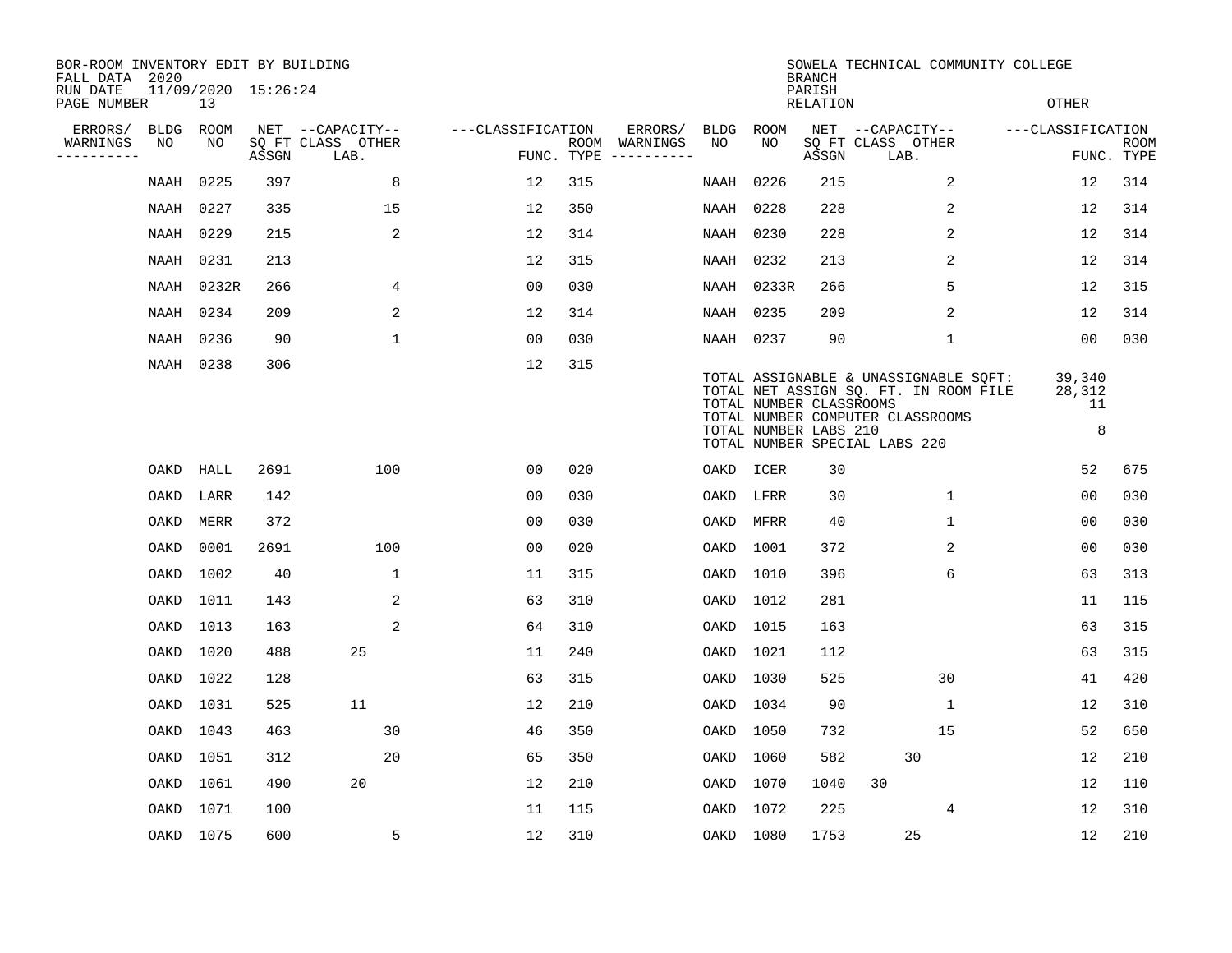| BOR-ROOM INVENTORY EDIT BY BUILDING<br>FALL DATA 2020 |      |           |       |                           |                                    |      |                                                           |           |           | <b>BRANCH</b>                                           | SOWELA TECHNICAL COMMUNITY COLLEGE                                                                                                                              |                                  |                           |
|-------------------------------------------------------|------|-----------|-------|---------------------------|------------------------------------|------|-----------------------------------------------------------|-----------|-----------|---------------------------------------------------------|-----------------------------------------------------------------------------------------------------------------------------------------------------------------|----------------------------------|---------------------------|
| RUN DATE 11/09/2020 15:26:24<br>PAGE NUMBER           |      | 14        |       |                           |                                    |      |                                                           |           |           | PARISH<br>RELATION                                      |                                                                                                                                                                 | <b>OTHER</b>                     |                           |
| ERRORS/ BLDG ROOM<br>WARNINGS<br>---------            | NO   | NO        | ASSGN | SQ FT CLASS OTHER<br>LAB. | NET --CAPACITY-- ---CLASSIFICATION |      | ERRORS/ BLDG ROOM<br>ROOM WARNINGS<br>FUNC. TYPE $------$ | NO        | NO        | ASSGN                                                   | NET --CAPACITY-- ---CLASSIFICATION<br>SQ FT CLASS OTHER<br>LAB.                                                                                                 |                                  | <b>ROOM</b><br>FUNC. TYPE |
|                                                       | OAKD | 1081      | 193   |                           | 12                                 | 215  |                                                           | OAKD 1083 |           | 303                                                     | 20                                                                                                                                                              | 12                               | 110                       |
|                                                       |      | OAKD 1090 | 1080  | 30                        | 12                                 | 210  |                                                           | OAKD 1091 |           | 220                                                     |                                                                                                                                                                 | 12                               | 215                       |
|                                                       | OAKD | 1093      | 475   | 25                        | 12                                 | 210  |                                                           | OAKD 1100 |           | 75                                                      |                                                                                                                                                                 | $00 \,$                          | 010                       |
|                                                       |      | OAKD 1130 | 1270  | 30                        | 12                                 | 210  |                                                           | OAKD 1131 |           | 84                                                      |                                                                                                                                                                 | 12                               | 215                       |
|                                                       |      | OAKD 1140 | 610   | 30                        | 11                                 | 110  |                                                           | OAKD 1141 |           | 614                                                     | 15                                                                                                                                                              | 14                               | 115                       |
|                                                       |      | OAKD 1142 | 500   | 30                        | 14                                 | 110  |                                                           |           | OAKD 1143 | 108<br>TOTAL NUMBER CLASSROOMS<br>TOTAL NUMBER LABS 210 | 1<br>TOTAL ASSIGNABLE & UNASSIGNABLE SQFT:<br>TOTAL NET ASSIGN SQ. FT. IN ROOM FILE<br>TOTAL NUMBER COMPUTER CLASSROOMS<br>TOTAL NUMBER SPECIAL LABS 220        | 11<br>21,251<br>14,838<br>4<br>7 | 310                       |
|                                                       |      | OKB0 MNRR | 42    | $\mathbf{1}$              | 0 <sub>0</sub>                     | 0.30 |                                                           |           | OKB0 STOR | 15                                                      |                                                                                                                                                                 | 0 <sub>0</sub>                   | 010                       |
|                                                       | OKB0 | WORR      | 42    | $\mathbf{1}$              | 00                                 | 030  |                                                           |           | OKB0 0001 | 42                                                      | $\mathbf{1}$                                                                                                                                                    | $00 \,$                          | 030                       |
|                                                       | OKB0 | 1120      | 2444  |                           | 82                                 | 215  |                                                           |           | OKB0 1121 | 78                                                      |                                                                                                                                                                 | 82                               | 115                       |
|                                                       |      | OKB0 1122 | 140   |                           | 82                                 | 215  |                                                           |           | OKB0 1123 | 416                                                     |                                                                                                                                                                 | 82                               | 115                       |
|                                                       |      | OKB0 1124 | 15    |                           | 00                                 | 010  |                                                           |           |           | TOTAL NUMBER CLASSROOMS<br>TOTAL NUMBER LABS 210        | TOTAL ASSIGNABLE & UNASSIGNABLE SQFT: 3,234<br>TOTAL NET ASSIGN SQ. FT. IN ROOM FILE 3,078<br>TOTAL NUMBER COMPUTER CLASSROOMS<br>TOTAL NUMBER SPECIAL LABS 220 |                                  |                           |
|                                                       |      | OKB1 0001 | 132   |                           | 75                                 | 731  |                                                           |           | OKB1 0002 | 810<br>TOTAL NUMBER CLASSROOMS<br>TOTAL NUMBER LABS 210 | TOTAL ASSIGNABLE & UNASSIGNABLE SQFT:<br>TOTAL NET ASSIGN SQ. FT. IN ROOM FILE<br>TOTAL NUMBER COMPUTER CLASSROOMS<br>TOTAL NUMBER SPECIAL LABS 220             | 942<br>942                       | 12 215                    |
|                                                       |      | OKB2 1113 | 480   |                           | 00                                 | 010  |                                                           |           |           | TOTAL NUMBER CLASSROOMS<br>TOTAL NUMBER LABS 210        | TOTAL ASSIGNABLE & UNASSIGNABLE SQFT:<br>TOTAL NET ASSIGN SQ. FT. IN ROOM FILE<br>TOTAL NUMBER COMPUTER CLASSROOMS<br>TOTAL NUMBER SPECIAL LABS 220             | 480                              |                           |
|                                                       |      | OKB4 4001 | 1092  |                           | 12 <sup>°</sup>                    | 215  |                                                           |           |           |                                                         | TOTAL ASSIGNABLE & UNASSIGNABLE SQFT:                                                                                                                           | 1,092                            |                           |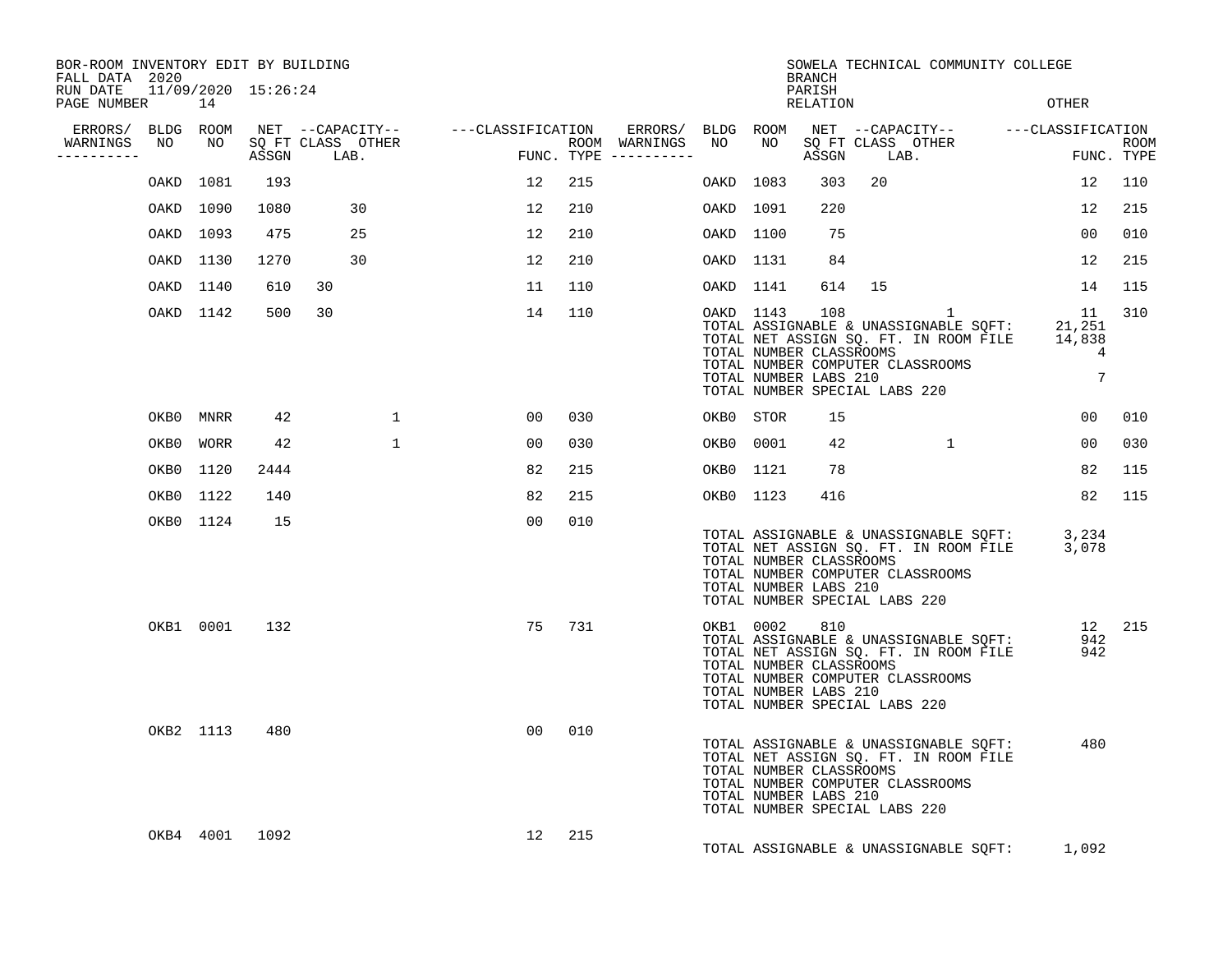| BOR-ROOM INVENTORY EDIT BY BUILDING<br>FALL DATA 2020 |           |                           |      |                                    |                                                       |                |     |           |                                                                                                                       | <b>BRANCH</b>             |            |    | SOWELA TECHNICAL COMMUNITY COLLEGE                                             |                                                        |     |
|-------------------------------------------------------|-----------|---------------------------|------|------------------------------------|-------------------------------------------------------|----------------|-----|-----------|-----------------------------------------------------------------------------------------------------------------------|---------------------------|------------|----|--------------------------------------------------------------------------------|--------------------------------------------------------|-----|
| RUN DATE<br>PAGE NUMBER                               |           | 11/09/2020 15:26:24<br>15 |      |                                    |                                                       |                |     |           |                                                                                                                       | PARISH<br><b>RELATION</b> |            |    |                                                                                | OTHER                                                  |     |
|                                                       |           |                           |      |                                    | ERRORS/ BLDG ROOM NET --CAPACITY-- ----CLASSIFICATION |                |     |           |                                                                                                                       |                           |            |    |                                                                                | ERRORS/ BLDG ROOM NET --CAPACITY-- - ---CLASSIFICATION |     |
| WARNINGS<br>----------                                | NO        |                           |      | NO SQ FT CLASS OTHER<br>ASSGN LAB. | ROOM WARNINGS<br>FUNC. TYPE ---------                 |                |     | NO        | NO SQ FT CLASS OTHER                                                                                                  |                           | ASSGN LAB. |    |                                                                                | ROOM<br>FUNC. TYPE                                     |     |
|                                                       |           |                           |      |                                    |                                                       |                |     |           | TOTAL NUMBER CLASSROOMS<br>TOTAL NUMBER COMPUTER CLASSROOMS<br>TOTAL NUMBER LABS 210<br>TOTAL NUMBER SPECIAL LABS 220 |                           |            |    |                                                                                | TOTAL NET ASSIGN SQ. FT. IN ROOM FILE 1,092            |     |
|                                                       | OKB5 1145 |                           | 192  |                                    |                                                       | 12             | 215 |           | TOTAL NUMBER CLASSROOMS<br>TOTAL NUMBER COMPUTER CLASSROOMS<br>TOTAL NUMBER LABS 210<br>TOTAL NUMBER SPECIAL LABS 220 |                           |            |    | TOTAL ASSIGNABLE & UNASSIGNABLE SQFT:<br>TOTAL NET ASSIGN SQ. FT. IN ROOM FILE | 192<br>192                                             |     |
|                                                       | OKB6 1116 |                           | 416  |                                    |                                                       | 11             | 315 |           | TOTAL NUMBER CLASSROOMS<br>TOTAL NUMBER COMPUTER CLASSROOMS<br>TOTAL NUMBER LABS 210<br>TOTAL NUMBER SPECIAL LABS 220 |                           |            |    | TOTAL ASSIGNABLE & UNASSIGNABLE SQFT:<br>TOTAL NET ASSIGN SQ. FT. IN ROOM FILE | 416<br>416                                             |     |
|                                                       |           | PELI 01010                | 143  | 2                                  |                                                       | 12             | 310 | PELI 0102 |                                                                                                                       | 441                       | 34         |    |                                                                                | 12                                                     | 110 |
|                                                       |           | PELI 0102L                | 441  | 25                                 |                                                       | 12             | 650 | PELI 0103 |                                                                                                                       | 340                       |            | 10 |                                                                                | 12                                                     | 210 |
|                                                       | PELI 0104 |                           | 530  | 20                                 |                                                       | 12             | 210 | PELI 0105 |                                                                                                                       | 3915                      |            | 15 |                                                                                | 13                                                     | 210 |
|                                                       |           | PELI 01050                | 130  | 2                                  |                                                       | 13             | 310 |           | PELI 0105R                                                                                                            | 85                        |            |    | 3                                                                              | 0 <sub>0</sub>                                         | 030 |
|                                                       |           | PELI 0105S                | 224  |                                    |                                                       | 13             | 215 | PELI 0106 |                                                                                                                       | 4186                      |            | 36 |                                                                                | 12                                                     | 210 |
|                                                       |           | PELI 01060                | 143  | 2                                  |                                                       | 12             | 314 |           | PELI 0106R                                                                                                            | 85                        |            |    | 3                                                                              | 00                                                     | 030 |
|                                                       |           | <b>PELI 0106S</b>         | 168  |                                    |                                                       | 12             | 215 |           | PELI 0106T                                                                                                            | 71                        |            |    |                                                                                | 12                                                     | 215 |
|                                                       | PELI 0107 |                           | 3091 | 24                                 |                                                       | 12             | 210 |           | PELI 01070                                                                                                            | 110                       |            |    |                                                                                | 12                                                     | 215 |
|                                                       |           | PELI 0107R                | 101  | 3                                  |                                                       | 00             | 030 |           | PELI 0107S                                                                                                            | 148                       |            |    |                                                                                | 63                                                     | 215 |
|                                                       | PELI 0108 |                           | 351  | 3                                  |                                                       | 12             | 325 |           | PELI 01090                                                                                                            | 150                       |            |    | $\mathbf{1}$                                                                   | 12                                                     | 310 |
|                                                       |           | PELI 0110U                | 131  |                                    |                                                       | 0 <sub>0</sub> | 030 | PELI 0111 |                                                                                                                       | 433                       | 29         |    |                                                                                | 12                                                     | 110 |
|                                                       |           | PELI 0112S                | 345  |                                    |                                                       | 12             | 215 |           | PELI 0113H                                                                                                            | 473                       |            |    |                                                                                | 00                                                     | 020 |
|                                                       |           | PELI 0114H                | 290  |                                    |                                                       | 0 <sub>0</sub> | 020 |           | PELI 0115H                                                                                                            | 171                       |            |    |                                                                                | 00                                                     | 020 |
|                                                       |           | PELI 0116H                | 74   |                                    |                                                       | 0 <sub>0</sub> | 020 | PELI 0117 |                                                                                                                       | 3210                      |            | 20 |                                                                                | 12                                                     | 210 |
|                                                       |           | PELI 0118R                | 104  | 2                                  |                                                       | 0 <sub>0</sub> | 030 |           | PELI 0119R                                                                                                            | 91                        |            |    | 2                                                                              | 0 <sub>0</sub>                                         | 030 |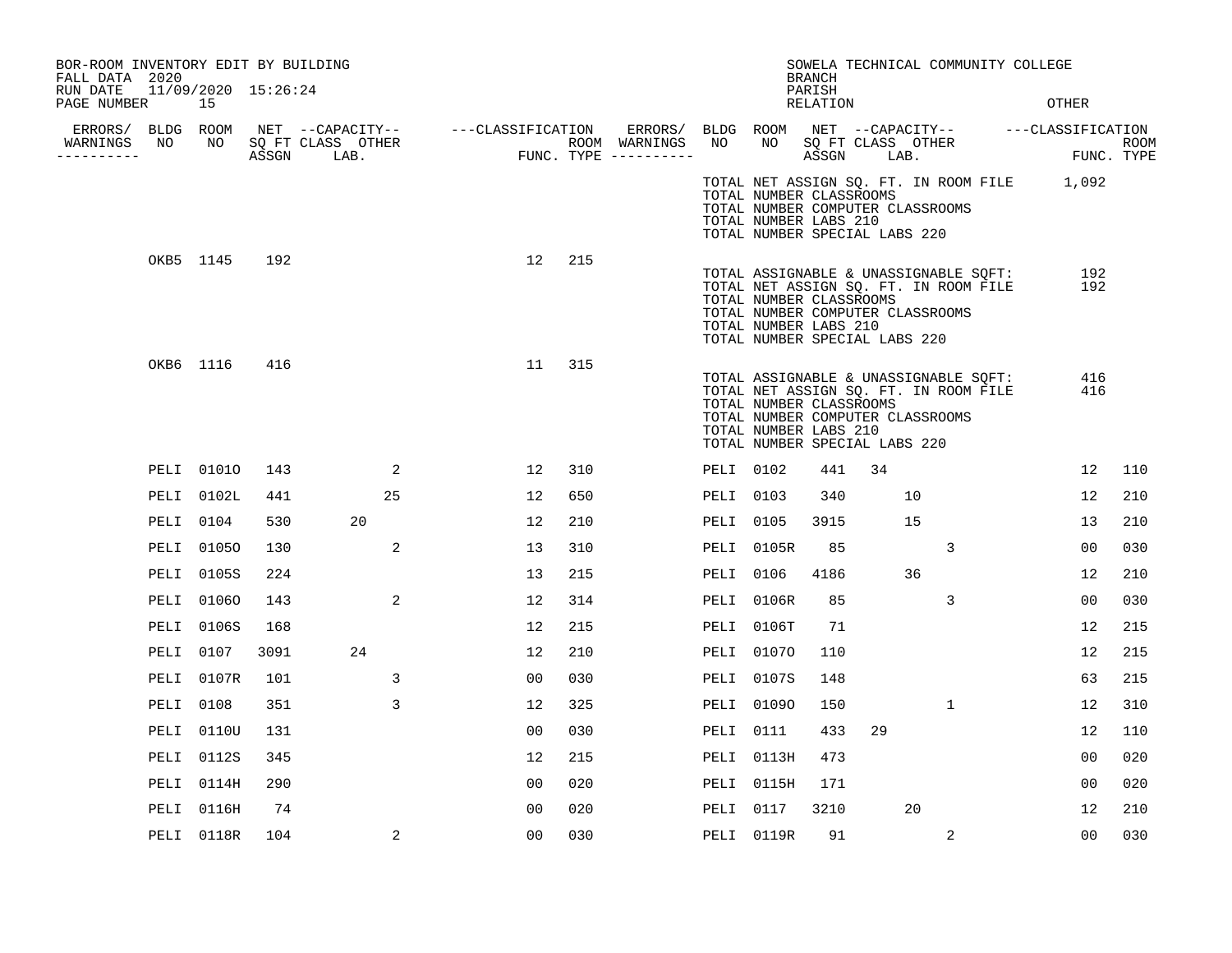| BOR-ROOM INVENTORY EDIT BY BUILDING<br>FALL DATA 2020 |            |                           |       |                           |                                    |     |                                                   |                 |            | <b>BRANCH</b>                                           | SOWELA TECHNICAL COMMUNITY COLLEGE                                                                                                                  |                                  |                           |
|-------------------------------------------------------|------------|---------------------------|-------|---------------------------|------------------------------------|-----|---------------------------------------------------|-----------------|------------|---------------------------------------------------------|-----------------------------------------------------------------------------------------------------------------------------------------------------|----------------------------------|---------------------------|
| RUN DATE<br>PAGE NUMBER                               |            | 11/09/2020 15:26:24<br>16 |       |                           |                                    |     |                                                   |                 |            | PARISH<br><b>RELATION</b>                               |                                                                                                                                                     | OTHER                            |                           |
| ERRORS/<br>WARNINGS<br>---------                      | BLDG<br>NO | ROOM<br>NO                | ASSGN | SQ FT CLASS OTHER<br>LAB. | NET --CAPACITY-- ---CLASSIFICATION |     | ERRORS/<br>ROOM WARNINGS<br>FUNC. TYPE ---------- | BLDG ROOM<br>NO | NO         | ASSGN                                                   | NET --CAPACITY-- - ---CLASSIFICATION<br>SQ FT CLASS OTHER<br>LAB.                                                                                   |                                  | <b>ROOM</b><br>FUNC. TYPE |
|                                                       | PELI       | 0207S                     | 397   |                           | 12                                 | 215 |                                                   |                 | PELI 0212S | 345<br>TOTAL NUMBER CLASSROOMS<br>TOTAL NUMBER LABS 210 | TOTAL ASSIGNABLE & UNASSIGNABLE SQFT:<br>TOTAL NET ASSIGN SQ. FT. IN ROOM FILE<br>TOTAL NUMBER COMPUTER CLASSROOMS<br>TOTAL NUMBER SPECIAL LABS 220 | 12<br>20,917<br>19,312<br>2<br>6 | 215                       |
|                                                       |            | PTEC 0101                 | 1776  | 30                        | 12                                 | 210 |                                                   | PTEC 0102       |            | 590                                                     | 30                                                                                                                                                  | 12                               | 210                       |
|                                                       | PTEC       | 0103                      | 590   | 30                        | 12                                 | 240 |                                                   | PTEC            | 0104       | 590                                                     | 30                                                                                                                                                  | 12                               | 210                       |
|                                                       | PTEC       | 0105                      | 681   | 15                        | 12                                 | 410 |                                                   | PTEC            | 0106       | 590                                                     | 30                                                                                                                                                  | 12                               | 210                       |
|                                                       | PTEC       | 0107                      | 590   | 30                        | 12                                 | 210 |                                                   | PTEC            | 0108       | 590                                                     | 30                                                                                                                                                  | 12                               | 210                       |
|                                                       | PTEC       | 0109R                     | 215   | 5                         | 0 <sub>0</sub>                     | 030 |                                                   | PTEC            | 0110R      | 185                                                     | 4                                                                                                                                                   | 0 <sub>0</sub>                   | 030                       |
|                                                       | PTEC       | 0111                      | 53    |                           | 0 <sub>0</sub>                     | 030 |                                                   | PTEC            | 0112       | 111                                                     | $\overline{2}$                                                                                                                                      | 12                               | 310                       |
|                                                       | PTEC       | 0113                      | 113   | 2                         | 12                                 | 310 |                                                   | PTEC            | 0114       | 111                                                     | 2                                                                                                                                                   | 12                               | 310                       |
|                                                       | PTEC       | 0115                      | 111   | $\mathbf 1$               | 12                                 | 310 |                                                   | PTEC            | 0116       | 111                                                     | 2                                                                                                                                                   | 12                               | 310                       |
|                                                       | PTEC       | 0117                      | 153   | 2                         | 12                                 | 310 |                                                   | PTEC            | 0118       | 31                                                      |                                                                                                                                                     | 00                               | 010                       |
|                                                       | PTEC       | 0119                      | 54    |                           | 0 <sub>0</sub>                     | 030 |                                                   | PTEC            | 0120       | 117                                                     | 2                                                                                                                                                   | 12                               | 310                       |
|                                                       | PTEC       | 0121                      | 293   | 6                         | 12                                 | 310 |                                                   | PTEC            | 0122       | 93                                                      |                                                                                                                                                     | 12                               | 315                       |
|                                                       | PTEC       | 0123                      | 110   | $\overline{2}$            | 12                                 | 310 |                                                   | PTEC            | 0124       | 610                                                     | 30                                                                                                                                                  | 12                               | 210                       |
|                                                       | PTEC       | 0125                      | 610   | 30                        | 12                                 | 210 |                                                   | PTEC            | 0126A      | 75                                                      |                                                                                                                                                     | 00                               | 030                       |
|                                                       | PTEC       | 0126B                     | 75    |                           | 0 <sub>0</sub>                     | 030 |                                                   | PTEC            | 0127       | 82                                                      |                                                                                                                                                     | 12                               | 215                       |
|                                                       | PTEC       | 0128                      | 165   | 7                         | 12                                 | 210 |                                                   | PTEC            | 0132A      | 110                                                     |                                                                                                                                                     | 0 <sub>0</sub>                   | 020                       |
|                                                       | PTEC       | 0132B                     | 145   |                           | 0 <sub>0</sub>                     | 020 |                                                   | PTEC            | 0132C      | 218                                                     |                                                                                                                                                     | 0 <sub>0</sub>                   | 020                       |
|                                                       | PTEC       | 0132D                     | 182   |                           | 0 <sub>0</sub>                     | 020 |                                                   | PTEC            | 0132E      | 141                                                     |                                                                                                                                                     | 00                               | 020                       |
|                                                       | PTEC       | 0132H                     | 838   |                           | 0 <sub>0</sub>                     | 020 |                                                   | PTEC            | 0133H      | 282                                                     |                                                                                                                                                     | 00                               | 020                       |
|                                                       | PTEC       | 0134                      | 46    |                           | 0 <sub>0</sub>                     | 030 |                                                   | PTEC            | 0135H      | 110                                                     |                                                                                                                                                     | 0 <sub>0</sub>                   | 020                       |
|                                                       | PTEC       | 0136H                     | 145   |                           | 0 <sub>0</sub>                     | 020 |                                                   | PTEC            | 0137H      | 218                                                     |                                                                                                                                                     | 0 <sub>0</sub>                   | 020                       |
|                                                       | PTEC       | 0138H                     | 182   |                           | 0 <sub>0</sub>                     | 020 |                                                   |                 | PTEC 0139H | 141                                                     |                                                                                                                                                     | 00                               | 020                       |
|                                                       | PTEC       | 0140                      | 825   | 50                        | 12                                 | 210 |                                                   |                 |            |                                                         | TOTAL ASSIGNABLE & UNASSIGNABLE SQFT:                                                                                                               | 13,058                           |                           |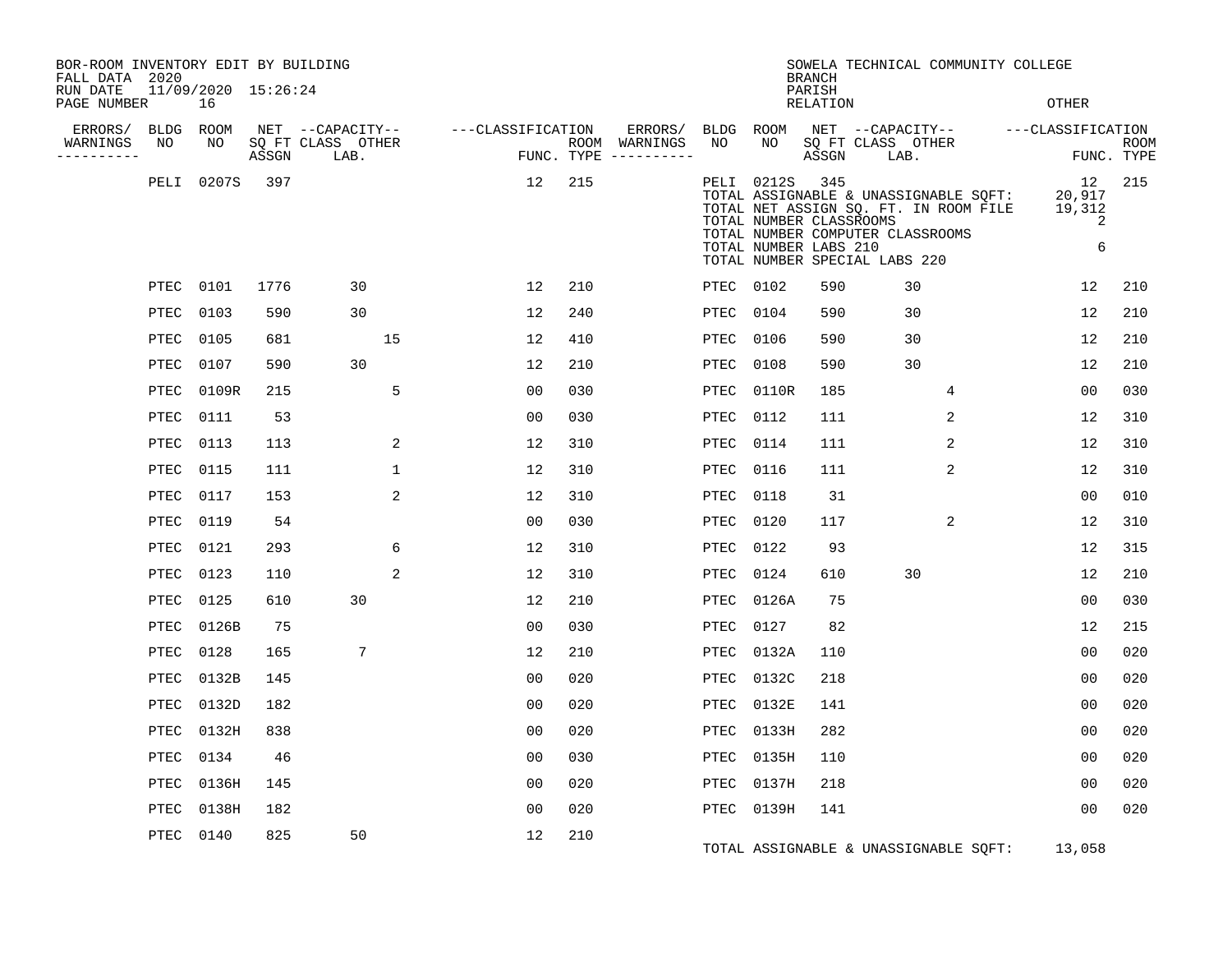| BOR-ROOM INVENTORY EDIT BY BUILDING<br>FALL DATA 2020 |           |                           |       |                           |             |                   |     |                                        |           |                                                                                   | <b>BRANCH</b>             |      | SOWELA TECHNICAL COMMUNITY COLLEGE    |                                    |                           |
|-------------------------------------------------------|-----------|---------------------------|-------|---------------------------|-------------|-------------------|-----|----------------------------------------|-----------|-----------------------------------------------------------------------------------|---------------------------|------|---------------------------------------|------------------------------------|---------------------------|
| RUN DATE<br>PAGE NUMBER                               |           | 11/09/2020 15:26:24<br>17 |       |                           |             |                   |     |                                        |           |                                                                                   | PARISH<br><b>RELATION</b> |      |                                       | OTHER                              |                           |
| ERRORS/                                               | BLDG      | ROOM                      |       | NET --CAPACITY--          |             | ---CLASSIFICATION |     | ERRORS/                                | BLDG ROOM |                                                                                   |                           |      |                                       | NET --CAPACITY-- ---CLASSIFICATION |                           |
| WARNINGS<br>----------                                | NO        | NO                        | ASSGN | SQ FT CLASS OTHER<br>LAB. |             |                   |     | ROOM WARNINGS<br>FUNC. TYPE ---------- | NO        | NO                                                                                | ASSGN                     | LAB. | SQ FT CLASS OTHER                     |                                    | <b>ROOM</b><br>FUNC. TYPE |
|                                                       |           |                           |       |                           |             |                   |     |                                        |           |                                                                                   |                           |      | TOTAL NET ASSIGN SQ. FT. IN ROOM FILE | 9,612                              |                           |
|                                                       |           |                           |       |                           |             |                   |     |                                        |           | TOTAL NUMBER CLASSROOMS<br>TOTAL NUMBER LABS 210<br>TOTAL NUMBER SPECIAL LABS 220 |                           |      | TOTAL NUMBER COMPUTER CLASSROOMS      | 10                                 |                           |
|                                                       | RAAH      | 0001                      | 2074  |                           |             | 00                | 030 |                                        | RAAH 0100 |                                                                                   | 1071                      |      |                                       | 0 <sub>0</sub>                     | 020                       |
|                                                       | RAAH      | 0101                      | 348   |                           |             | 00                | 020 |                                        | RAAH 0102 |                                                                                   | 756                       | 32   |                                       | 11                                 | 110                       |
|                                                       | RAAH      | 0104                      | 75    |                           |             | 0 <sub>0</sub>    | 030 |                                        |           | RAAH 01050                                                                        | 160                       |      | 2                                     | 61                                 | 314                       |
|                                                       | RAAH      | 0106H                     | 365   |                           |             | 0 <sub>0</sub>    | 020 |                                        | RAAH 0107 |                                                                                   | 60                        |      |                                       | 11                                 | 731                       |
|                                                       | RAAH      | 0108                      | 312   |                           | 12          | 61                | 350 |                                        |           | RAAH 01090                                                                        | 189                       |      | $\mathbf 1$                           | 61                                 | 314                       |
|                                                       | RAAH      | 01100                     | 195   |                           | $\mathbf 1$ | 61                | 325 |                                        | RAAH      | 0111                                                                              | 162                       |      |                                       | 61                                 | 650                       |
|                                                       | RAAH      | 0112                      | 1025  |                           |             | 0 <sub>0</sub>    | 020 |                                        | RAAH 0113 |                                                                                   | 1181                      |      | 60                                    | 61                                 | 680                       |
|                                                       | RAAH      | 0114                      | 1181  | 36                        |             | 11                | 110 |                                        |           | RAAH 0115R                                                                        | 41                        |      | $\mathbf 1$                           | 00                                 | 030                       |
|                                                       | RAAH      | 0116R                     | 41    |                           | $\mathbf 1$ | 00                | 030 |                                        | RAAH      | 0117                                                                              | 635                       |      |                                       | 0 <sub>0</sub>                     | 030                       |
|                                                       | RAAH      | 0118                      | 318   |                           |             | 11                | 730 |                                        | RAAH      | 0119                                                                              | 336                       |      | 4                                     | 0 <sub>0</sub>                     | 030                       |
|                                                       | RAAH      | 0120                      | 336   |                           | 4           | 0 <sub>0</sub>    | 030 |                                        | RAAH 0121 |                                                                                   | 135                       |      |                                       | 64                                 | 730                       |
|                                                       | RAAH      | 0122                      | 72    |                           |             | 0 <sub>0</sub>    | 010 |                                        | RAAH 0123 |                                                                                   | 994                       |      |                                       | 0 <sub>0</sub>                     | 020                       |
|                                                       | RAAH      | 0124                      | 799   | 32                        |             | 11                | 110 |                                        | RAAH 0125 |                                                                                   | 759                       | 32   |                                       | 11                                 | 110                       |
|                                                       | RAAH      | 0126                      | 763   | 32                        |             | 11                | 110 |                                        | RAAH 0127 |                                                                                   | 776                       | 32   |                                       | 11                                 | 110                       |
|                                                       | RAAH      | 0128                      | 348   |                           |             | 00                | 020 |                                        | RAAH 0129 |                                                                                   | 5926                      |      | 140                                   | 41                                 | 430                       |
|                                                       | RAAH      | 0130                      | 286   |                           | 10          | 41                | 350 |                                        | RAAH 0131 |                                                                                   | 128                       |      | $\mathbf{1}$                          | 41                                 | 325                       |
|                                                       | RAAH      | 0132                      | 128   |                           | 6           | 41                | 410 |                                        | RAAH 0133 |                                                                                   | 128                       |      | 6                                     | 41                                 | 410                       |
|                                                       | RAAH      | 0134                      | 128   |                           | 6           | 41                | 410 |                                        | RAAH 0135 |                                                                                   | 128                       |      | 6                                     | 41                                 | 410                       |
|                                                       | RAAH      | 0136                      | 77    |                           | $\mathbf 1$ | 41                | 440 |                                        | RAAH 0137 |                                                                                   | 77                        |      | $\mathbf{1}$                          | 41                                 | 440                       |
|                                                       | RAAH      | 0138                      | 245   |                           | 2           | 41                | 440 |                                        | RAAH 0139 |                                                                                   | 152                       |      |                                       | 41                                 | 455                       |
|                                                       | RAAH      | 0141                      | 1030  | 50                        |             | 41                | 240 |                                        | RAAH 0143 |                                                                                   | 42                        |      |                                       | 00                                 | 020                       |
|                                                       | RAAH      | 0144                      | 745   | 30                        |             | 61                | 110 |                                        | RAAH 0145 |                                                                                   | 2352                      |      | 100                                   | 61                                 | 680                       |
|                                                       | RAAH 0146 |                           | 228   |                           |             | 41                | 440 |                                        | RAAH 0202 |                                                                                   | 77                        |      | $\mathbf{1}$                          | 11                                 | 310                       |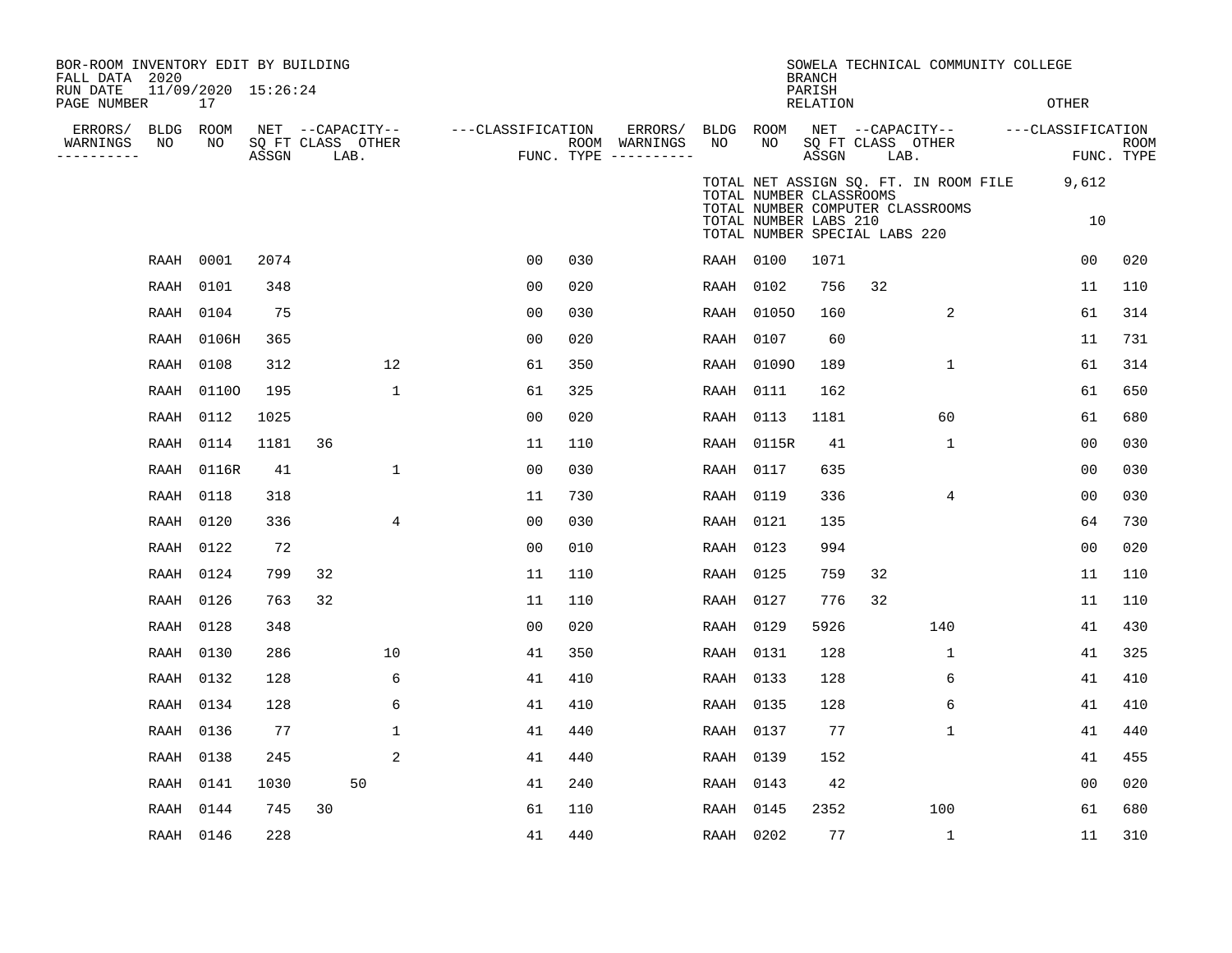| BOR-ROOM INVENTORY EDIT BY BUILDING<br>FALL DATA 2020 |           |                     |    |                           |                   |            |                              |      |                                      | <b>BRANCH</b>             | SOWELA TECHNICAL COMMUNITY COLLEGE                                             |                              |                           |
|-------------------------------------------------------|-----------|---------------------|----|---------------------------|-------------------|------------|------------------------------|------|--------------------------------------|---------------------------|--------------------------------------------------------------------------------|------------------------------|---------------------------|
| RUN DATE<br>PAGE NUMBER                               | 18        | 11/09/2020 15:26:24 |    |                           |                   |            |                              |      |                                      | PARISH<br><b>RELATION</b> |                                                                                | <b>OTHER</b>                 |                           |
| ERRORS/<br>BLDG                                       | ROOM      |                     |    | NET --CAPACITY--          | ---CLASSIFICATION |            | ERRORS/                      | BLDG | ROOM                                 |                           | NET --CAPACITY--                                                               | ---CLASSIFICATION            |                           |
| WARNINGS<br>NO<br>----------                          | NO.       | ASSGN               |    | SQ FT CLASS OTHER<br>LAB. |                   | FUNC. TYPE | ROOM WARNINGS<br>----------- | NO   | NO.                                  | ASSGN                     | SQ FT CLASS OTHER<br>LAB.                                                      |                              | <b>ROOM</b><br>FUNC. TYPE |
| RAAH                                                  | 0203      | 72                  |    | $\mathbf 1$               | 11                | 310        |                              | RAAH | 0204                                 | 194                       |                                                                                | 11                           | 315                       |
| RAAH                                                  | 0205      | 94                  |    | $\mathbf{1}$              | 11                | 310        |                              | RAAH | 0206                                 | 94                        | $\mathbf{1}$                                                                   | 11                           | 310                       |
|                                                       | RAAH 0207 | 94                  |    | 1                         | 11                | 310        |                              | RAAH | 0208                                 | 94                        | $\mathbf{1}$                                                                   | 11                           | 310                       |
| RAAH                                                  | 0209      | 94                  |    | 1                         | 11                | 310        |                              | RAAH | 0210                                 | 94                        | 1                                                                              | 11                           | 310                       |
|                                                       | RAAH 0211 | 94                  |    | $\mathbf{1}$              | 11                | 310        |                              | RAAH | 0212                                 | 94                        | $\mathbf 1$                                                                    | 11                           | 310                       |
|                                                       | RAAH 0213 | 94                  |    | $\mathbf{1}$              | 11                | 310        |                              | RAAH | 0214                                 | 75                        |                                                                                | 11                           | 315                       |
|                                                       | RAAH 0215 | 194                 |    | $\mathbf{1}$              | 11                | 325        |                              | RAAH | 0216                                 | 84                        | $\mathbf{1}$                                                                   | 11                           | 314                       |
| RAAH                                                  | 0217      | 100                 |    | $\mathbf{1}$              | 11                | 310        |                              | RAAH | 0218                                 | 242                       | 6                                                                              | 11                           | 310                       |
|                                                       | RAAH 0219 | 100                 |    |                           | 11                | 315        |                              | RAAH | 0220                                 | 84                        | $\mathbf{1}$                                                                   | 11                           | 310                       |
| RAAH                                                  | 0221      | 84                  |    | $\mathbf 1$               | 11                | 310        |                              | RAAH | 0222                                 | 84                        | $\mathbf{1}$                                                                   | 11                           | 310                       |
| RAAH                                                  | 0223      | 84                  |    | $\mathbf{1}$              | 11                | 310        |                              | RAAH | 0223R                                | 41                        | $\mathbf 1$                                                                    | 0 <sub>0</sub>               | 030                       |
| RAAH                                                  | 0224      | 95                  |    | $\mathbf{1}$              | 11                | 310        |                              | RAAH | 0225                                 | 630                       |                                                                                | 0 <sub>0</sub>               | 020                       |
| RAAH                                                  | 0226      | 1059                | 40 |                           | 11                | 110        |                              | RAAH | 0227                                 | 1059                      | 40                                                                             | 11                           | 110                       |
| RAAH                                                  | 0228      | 1097                |    | 35                        | 11                | 240        |                              | RAAH | 0229                                 | 754                       | 32                                                                             | 11                           | 110                       |
| RAAH                                                  | 0230      | 754                 | 32 |                           | 11                | 110        |                              | RAAH | 0232R                                | 41                        | $\mathbf 1$                                                                    | 0 <sub>0</sub>               | 030                       |
| RAAH                                                  | 0234      | 32                  |    |                           | 0 <sub>0</sub>    | 010        |                              | RAAH | 0235                                 | 42                        |                                                                                | 0 <sub>0</sub>               | 020                       |
|                                                       | RAAH 0236 | 175                 |    |                           | 11                | 730        |                              | RAAH | 0237                                 | 187                       |                                                                                | 0 <sub>0</sub>               | 020                       |
|                                                       | RAAH 0238 | 225                 |    | 4                         | 0 <sub>0</sub>    | 030        |                              | RAAH | 0239                                 | 225                       | 4                                                                              | 0 <sub>0</sub>               | 030                       |
| RAAH                                                  | 0241      | 776                 | 32 |                           | 11                | 110        |                              | RAAH | 0242                                 | 763                       | 32                                                                             | 11                           | 110                       |
|                                                       | RAAH 0243 | 759                 | 32 |                           | 11                | 110        |                              | RAAH | 0244                                 | 799                       | 35                                                                             | 11                           | 110                       |
| RAAH                                                  | 0245      | 117                 |    |                           | 11                | 115        |                              | RAAH | 0246                                 | 2747                      | 20                                                                             | 00                           | 020                       |
|                                                       | RAAH 0247 | 1131                |    | 9                         | 11                | 650        |                              | RAAH | 0248                                 | 1071                      | 8                                                                              | 11                           | 650                       |
| RAAH                                                  | 0249      | 56                  |    |                           | 64                | 710        |                              | RAAH | 0250                                 | 130                       | 2                                                                              | 64                           | 310                       |
|                                                       | RAAH 0251 | 1053                |    | 12                        | 11                | 650        |                              |      | RAAH 0252<br>TOTAL NUMBER CLASSROOMS | 1050                      | TOTAL ASSIGNABLE & UNASSIGNABLE SQFT:<br>TOTAL NET ASSIGN SQ. FT. IN ROOM FILE | 00<br>46,495<br>33,472<br>15 | 030                       |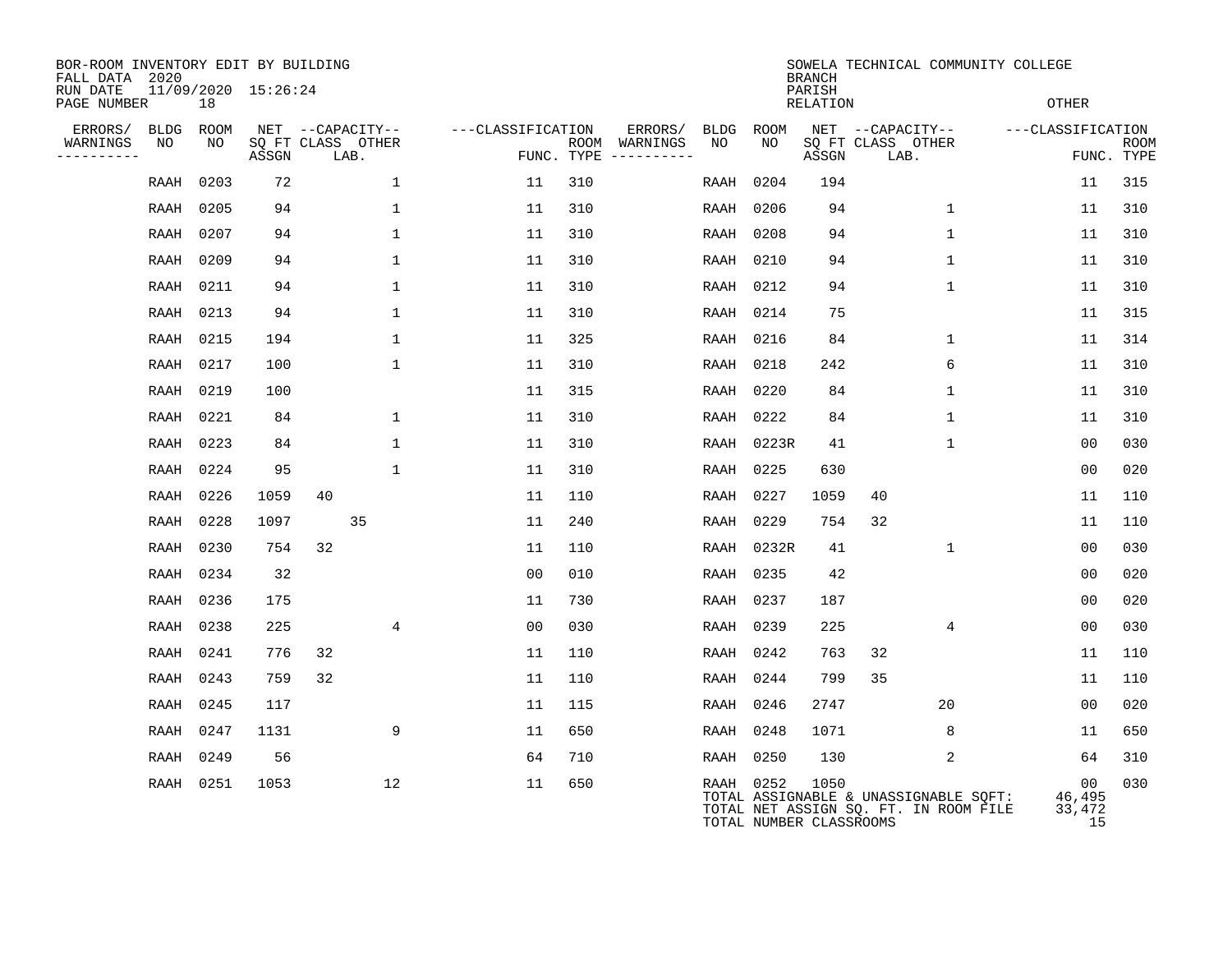| BOR-ROOM INVENTORY EDIT BY BUILDING<br>FALL DATA 2020 |                           |      |                                 |                                    |     |                                                 |                 |            | <b>BRANCH</b>                                    | SOWELA TECHNICAL COMMUNITY COLLEGE                                                                                                                        |                |                           |
|-------------------------------------------------------|---------------------------|------|---------------------------------|------------------------------------|-----|-------------------------------------------------|-----------------|------------|--------------------------------------------------|-----------------------------------------------------------------------------------------------------------------------------------------------------------|----------------|---------------------------|
| RUN DATE<br>PAGE NUMBER                               | 11/09/2020 15:26:24<br>19 |      |                                 |                                    |     |                                                 |                 |            | PARISH<br>RELATION                               |                                                                                                                                                           | OTHER          |                           |
| ERRORS/<br>WARNINGS<br>NO<br>----------               | BLDG ROOM<br>NO           |      | SQ FT CLASS OTHER<br>ASSGN LAB. | NET --CAPACITY-- ---CLASSIFICATION |     | ERRORS/<br>ROOM WARNINGS<br>FUNC. TYPE $------$ | BLDG ROOM<br>NO | NO         | ASSGN                                            | NET --CAPACITY-- ---CLASSIFICATION<br>SQ FT CLASS OTHER<br>LAB.                                                                                           |                | <b>ROOM</b><br>FUNC. TYPE |
|                                                       |                           |      |                                 |                                    |     |                                                 |                 |            | TOTAL NUMBER LABS 210                            | TOTAL NUMBER COMPUTER CLASSROOMS<br>TOTAL NUMBER SPECIAL LABS 220                                                                                         |                |                           |
|                                                       | SRDA 0001                 | 450  | 25                              | 12                                 | 670 |                                                 | SRDA 0002       |            | 450                                              | 25                                                                                                                                                        |                | 12 670                    |
|                                                       | SRDA 0003                 | 450  | 25                              | 12                                 | 670 |                                                 |                 |            | TOTAL NUMBER CLASSROOMS<br>TOTAL NUMBER LABS 210 | TOTAL ASSIGNABLE & UNASSIGNABLE SOFT: 1,350<br>TOTAL NET ASSIGN SQ. FT. IN ROOM FILE<br>TOTAL NUMBER COMPUTER CLASSROOMS<br>TOTAL NUMBER SPECIAL LABS 220 | 1,350          |                           |
|                                                       | SRTC 0100                 | 354  |                                 | 00                                 | 020 |                                                 | SRTC 0101       |            | 992                                              |                                                                                                                                                           | 0 <sub>0</sub> | 020                       |
| SRTC                                                  | 0102                      | 1309 |                                 | 0 <sub>0</sub>                     | 020 |                                                 | SRTC 0103       |            | 1107                                             |                                                                                                                                                           | 0 <sub>0</sub> | 020                       |
| SRTC                                                  | 0104                      | 126  |                                 | 0 <sub>0</sub>                     | 020 |                                                 | SRTC 0105       |            | 623                                              |                                                                                                                                                           | 0 <sub>0</sub> | 020                       |
| SRTC                                                  | 0106                      | 328  |                                 | 00                                 | 020 |                                                 | SRTC 0107       |            | 326                                              |                                                                                                                                                           | 0 <sub>0</sub> | 020                       |
| SRTC                                                  | 0108                      | 2519 | 250                             | 11                                 | 610 |                                                 | SRTC 0109       |            | 42                                               |                                                                                                                                                           | 72             | 730                       |
| SRTC                                                  | 0110                      | 1131 | 50                              | 14                                 | 680 |                                                 | SRTC 0111       |            | 48                                               |                                                                                                                                                           | 0 <sub>0</sub> | 020                       |
| SRTC                                                  | 0112R                     | 247  | 4                               | 00                                 | 030 |                                                 |                 | SRTC 0113R | 247                                              | 4                                                                                                                                                         | 0 <sub>0</sub> | 030                       |
| SRTC                                                  | 0114E                     | 36   |                                 | 0 <sup>0</sup>                     | 020 |                                                 | SRTC 0115       |            | 56                                               |                                                                                                                                                           | 00             | 030                       |
|                                                       | SRTC 0116                 | 53   |                                 | 0 <sub>0</sub>                     | 010 |                                                 | SRTC 0117       |            | 283                                              |                                                                                                                                                           | 64             | 710                       |
| SRTC                                                  | 0118                      | 248  |                                 | 12                                 | 630 |                                                 | SRTC 0119       |            | 203                                              |                                                                                                                                                           | 00             | 020                       |
|                                                       | SRTC 0126                 | 126  |                                 | 0 <sup>0</sup>                     | 020 |                                                 | SRTC 0201       |            | 432                                              |                                                                                                                                                           | 12             | 650                       |
|                                                       | SRTC 0202                 | 203  |                                 | 0 <sub>0</sub>                     | 020 |                                                 | SRTC 0203       |            | 623                                              |                                                                                                                                                           | 0 <sub>0</sub> | 020                       |
|                                                       | SRTC 0204                 | 742  | 30                              | 61                                 | 350 |                                                 | SRTC            | 0205       | 80                                               |                                                                                                                                                           | 00             | 010                       |
| SRTC                                                  | 0206                      | 330  |                                 | 0 <sub>0</sub>                     | 020 |                                                 | SRTC            | 0207       | 243                                              | 5                                                                                                                                                         | 61             | 310                       |
| SRTC                                                  | 0208                      | 327  |                                 | 00                                 | 020 |                                                 | SRTC            | 0209       | 80                                               |                                                                                                                                                           | 61             | 731                       |
|                                                       | SRTC 0210                 | 306  | 16                              | 61                                 | 350 |                                                 | SRTC 0211       |            | 225                                              | 1                                                                                                                                                         | 61             | 325                       |
| SRTC                                                  | 0212                      | 140  | 1                               | 61                                 | 314 |                                                 | SRTC 0213       |            | 195                                              | 1                                                                                                                                                         | 65             | 314                       |
| SRTC                                                  | 0214                      | 143  | 5                               | 61                                 | 315 |                                                 | SRTC            | 0215       | 72                                               |                                                                                                                                                           | 61             | 731                       |
|                                                       | SRTC 0216                 | 32   |                                 | 0 <sub>0</sub>                     | 020 |                                                 |                 | SRTC 0217R | 248                                              | 4                                                                                                                                                         | 0 <sub>0</sub> | 030                       |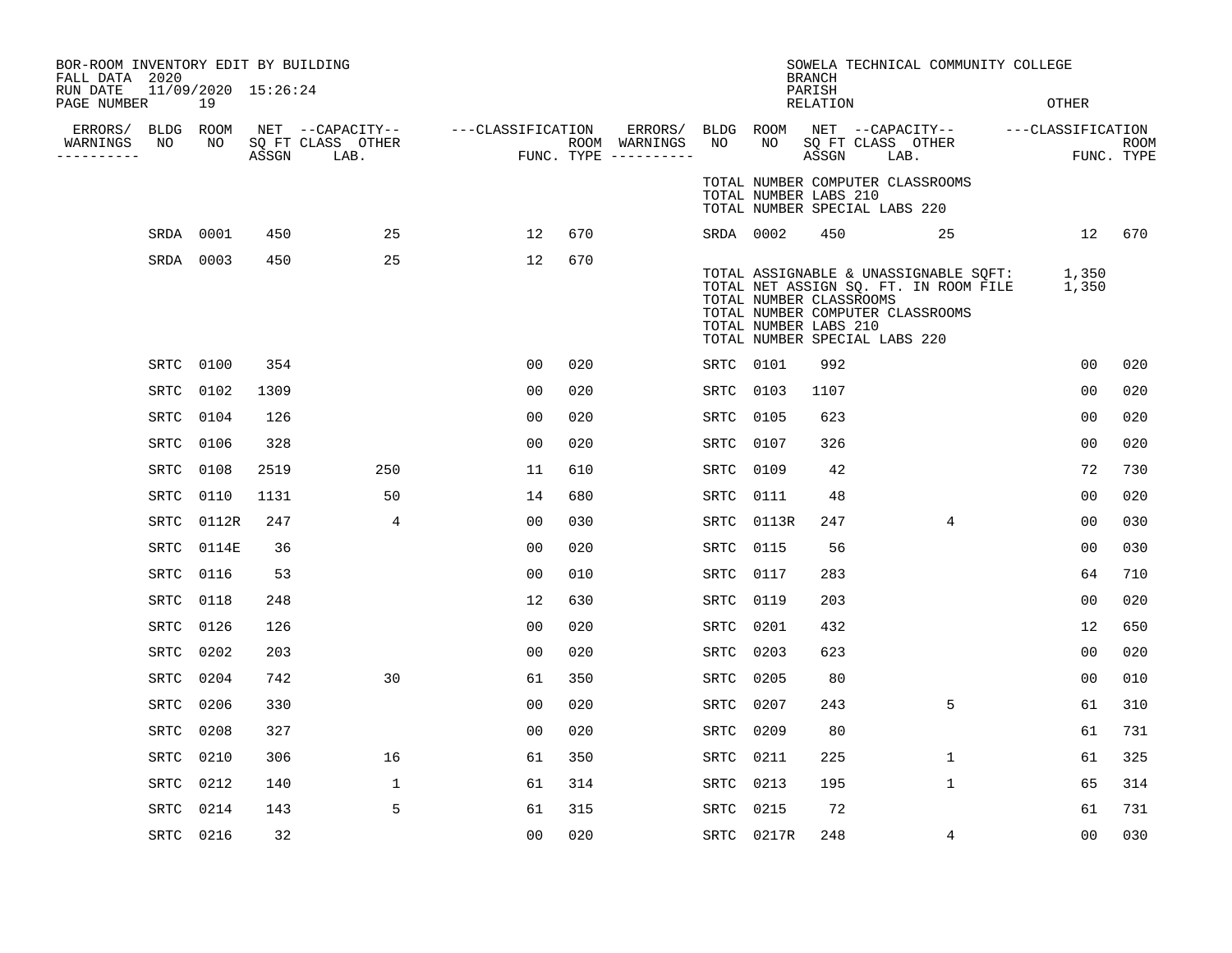| BOR-ROOM INVENTORY EDIT BY BUILDING<br>FALL DATA 2020 |             |             |                     |                           |                   |                    |                               |             | <b>BRANCH</b>             |                           | SOWELA TECHNICAL COMMUNITY COLLEGE |                           |
|-------------------------------------------------------|-------------|-------------|---------------------|---------------------------|-------------------|--------------------|-------------------------------|-------------|---------------------------|---------------------------|------------------------------------|---------------------------|
| RUN DATE<br>PAGE NUMBER                               |             | 20          | 11/09/2020 15:26:24 |                           |                   |                    |                               |             | PARISH<br><b>RELATION</b> |                           | <b>OTHER</b>                       |                           |
| ERRORS/                                               | <b>BLDG</b> | <b>ROOM</b> |                     | NET --CAPACITY--          | ---CLASSIFICATION |                    | ERRORS/<br><b>BLDG</b>        | <b>ROOM</b> |                           | NET --CAPACITY--          | ---CLASSIFICATION                  |                           |
| WARNINGS<br>.                                         | NO          | NO          | ASSGN               | SQ FT CLASS OTHER<br>LAB. |                   | ROOM<br>FUNC. TYPE | NO<br>WARNINGS<br>----------- | NO          | ASSGN                     | SQ FT CLASS OTHER<br>LAB. |                                    | <b>ROOM</b><br>FUNC. TYPE |
|                                                       | SRTC        | 0218R       | 248                 | 4                         | 0 <sub>0</sub>    | 030                | SRTC                          | 0219        | 48                        |                           | 00                                 | 010                       |
|                                                       | SRTC        | 0220        | 69                  | 1                         | 0 <sub>0</sub>    | 030                | SRTC                          | 0221        | 306                       |                           | 63                                 | 710                       |
|                                                       | SRTC        | 0222        | 240                 |                           | 12                | 650                | SRTC                          | 0300        | 196                       |                           | 0 <sub>0</sub>                     | 020                       |
|                                                       | <b>SRTC</b> | 0301        | 1358                | 32                        | 12                | 650                | SRTC                          | 0302        | 290                       |                           | 0 <sub>0</sub>                     | 020                       |
|                                                       | <b>SRTC</b> | 0303        | 718                 | 32                        | 13                | 110                | SRTC                          | 0304        | 723                       | 32                        | 14                                 | 680                       |
|                                                       | <b>SRTC</b> | 0305        | 723                 | 32                        | 14                | 110                | SRTC                          | 0306        | 723                       | 32                        | 14                                 | 680                       |
|                                                       | <b>SRTC</b> | 0307        | 718                 | 40                        | 14                | 240                | SRTC                          | 0308        | 250                       |                           | 13                                 | 650                       |
|                                                       | <b>SRTC</b> | 0309        | 335                 |                           | 0 <sub>0</sub>    | 020                | SRTC                          | 0310        | 120                       | 1                         | 13                                 | 314                       |
|                                                       | <b>SRTC</b> | 0311        | 120                 | 1                         | 13                | 314                | SRTC                          | 0312        | 120                       | 1                         | 13                                 | 314                       |
|                                                       | <b>SRTC</b> | 0313        | 219                 |                           | 13                | 315                | SRTC                          | 0314        | 213                       | $\mathbf 1$               | 13                                 | 314                       |
|                                                       | <b>SRTC</b> | 0315        | 190                 | $\mathbf{1}$              | 13                | 314                | SRTC                          | 0316        | 88                        | $\mathbf 1$               | 13                                 | 314                       |
|                                                       | <b>SRTC</b> | 0317        | 230                 | 12                        | 13                | 350                | SRTC                          | 0318        | 164                       | 4                         | 13                                 | 630                       |
|                                                       | SRTC        | 0319R       | 66                  | 1                         | 0 <sub>0</sub>    | 030                | SRTC                          | 0320R       | 66                        | 1                         | 0 <sub>0</sub>                     | 030                       |
|                                                       | SRTC        | 0321        | 148                 |                           | 00                | 020                | SRTC                          | 0322        | 180                       | 1                         | 13                                 | 314                       |
|                                                       | SRTC        | 0323        | 176                 | 1                         | 13                | 314                | SRTC                          | 0324        | 235                       | 1                         | 13                                 | 314                       |
|                                                       | SRTC        | 0325        | 254                 |                           | 13                | 315                | SRTC                          | 0401        | 1358                      |                           | 0 <sub>0</sub>                     | 020                       |
|                                                       | SRTC        | 0402        | 290                 |                           | 0 <sub>0</sub>    | 020                | SRTC                          | 0403        | 720                       | 32                        | 12                                 | 210                       |
|                                                       | SRTC        | 0404        | 722                 | 32                        | 12                | 110                | SRTC                          | 0405        | 722                       | 32                        | 12                                 | 110                       |
|                                                       | <b>SRTC</b> | 0406        | 722                 | 32                        | 12                | 110                | SRTC                          | 0407        | 720                       | 32                        | 12                                 | 210                       |
|                                                       | <b>SRTC</b> | 0408        | 196                 | 3                         | 12                | 314                | SRTC                          | 0409        | 465                       |                           | 0 <sub>0</sub>                     | 020                       |
|                                                       | <b>SRTC</b> | 0410        | 88                  | 1                         | 12                | 325                | SRTC                          | 0411        | 88                        | 1                         | 12                                 | 314                       |
|                                                       | <b>SRTC</b> | 0412        | 88                  | 1                         | 12                | 314                | SRTC                          | 0413        | 88                        | 1                         | 12                                 | 314                       |
|                                                       | <b>SRTC</b> | 0414        | 88                  | 1                         | 12                | 314                | SRTC                          | 0415        | 88                        | 1                         | 12                                 | 314                       |
|                                                       | <b>SRTC</b> | 0416        | 88                  | 1                         | 12                | 314                | SRTC                          | 0417        | 88                        | 1                         | 12                                 | 314                       |
|                                                       | <b>SRTC</b> | 0418        | 88                  | $\mathbf 1$               | 12                | 314                | <b>SRTC</b>                   | 0419        | 88                        | $\mathbf{1}$              | 13                                 | 314                       |
|                                                       | SRTC        | 0420        | 88                  | $\mathbf 1$               | 65                | 314                |                               | SRTC 0421   | 96                        | $\mathbf 1$               | 12                                 | 314                       |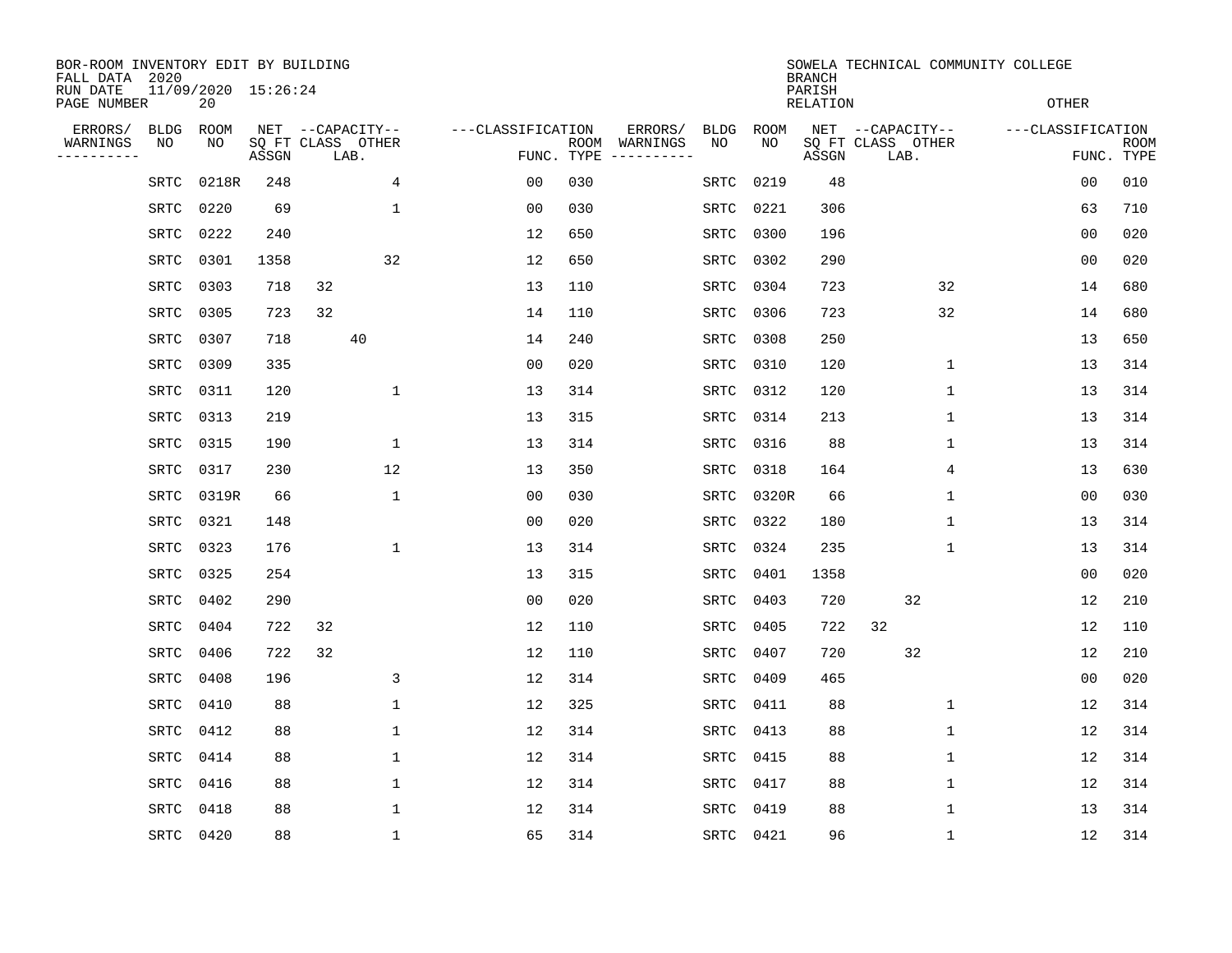| BOR-ROOM INVENTORY EDIT BY BUILDING<br>FALL DATA 2020 |           |                           |       |                           |              |                   |     |                                      |             |                                                               | <b>BRANCH</b>             | SOWELA TECHNICAL COMMUNITY COLLEGE                                                                                                                        |                                   |                           |
|-------------------------------------------------------|-----------|---------------------------|-------|---------------------------|--------------|-------------------|-----|--------------------------------------|-------------|---------------------------------------------------------------|---------------------------|-----------------------------------------------------------------------------------------------------------------------------------------------------------|-----------------------------------|---------------------------|
| RUN DATE<br>PAGE NUMBER                               |           | 11/09/2020 15:26:24<br>21 |       |                           |              |                   |     |                                      |             |                                                               | PARISH<br><b>RELATION</b> |                                                                                                                                                           | <b>OTHER</b>                      |                           |
| ERRORS/                                               | BLDG      | ROOM                      |       | NET --CAPACITY--          |              | ---CLASSIFICATION |     | ERRORS/                              | BLDG        | <b>ROOM</b>                                                   |                           | NET --CAPACITY--                                                                                                                                          | ---CLASSIFICATION                 |                           |
| WARNINGS<br>---------                                 | NO        | NO                        | ASSGN | SQ FT CLASS OTHER<br>LAB. |              |                   |     | ROOM WARNINGS<br>FUNC. TYPE $------$ | NO          | NO                                                            | ASSGN                     | SQ FT CLASS OTHER<br>LAB.                                                                                                                                 |                                   | <b>ROOM</b><br>FUNC. TYPE |
|                                                       | SRTC      | 0422                      | 300   |                           | 16           | 12                | 350 |                                      | <b>SRTC</b> | 0423                                                          | 156                       | $\overline{4}$                                                                                                                                            | 12                                | 650                       |
|                                                       | SRTC      | 0424                      | 106   |                           |              | 12                | 315 |                                      | SRTC        | 0425                                                          | 275                       | 6                                                                                                                                                         | 12                                | 314                       |
|                                                       | SRTC      | 0426                      | 126   |                           |              | 12                | 315 |                                      | <b>SRTC</b> | 0427                                                          | 63                        |                                                                                                                                                           | 00                                | 030                       |
|                                                       | SRTC      | 0428                      | 63    |                           |              | 0 <sub>0</sub>    | 030 |                                      | SRTC        | 0429                                                          | 913                       |                                                                                                                                                           | 00                                | 030                       |
|                                                       | SRTC      | 0430                      | 100   |                           |              | 63                | 710 |                                      | SRTC        | 0430M                                                         | 48                        | $\mathbf{1}$                                                                                                                                              | 12                                | 315                       |
|                                                       | SRTC      | 0430W                     | 48    |                           | $\mathbf{1}$ | 12                | 315 |                                      | SRTC        | 0501                                                          | 1432                      |                                                                                                                                                           | 00                                | 020                       |
|                                                       | SRTC      | 0502                      | 1425  | 26                        |              | 14                | 210 |                                      | SRTC        | 0503                                                          | 910                       | 25                                                                                                                                                        | 14                                | 210                       |
|                                                       | SRTC      | 0504                      | 918   | 25                        |              | 12                | 210 |                                      | SRTC        | 0505                                                          | 908                       | 25                                                                                                                                                        | 13                                | 210                       |
|                                                       | SRTC      | 0506                      | 867   |                           |              | 0 <sub>0</sub>    | 030 |                                      | SRTC        | 0507                                                          | 908                       | 32                                                                                                                                                        | 12                                | 210                       |
|                                                       | SRTC 0508 |                           | 918   | 19                        |              | 12                | 210 |                                      | SRTC        | 0509                                                          | 102                       |                                                                                                                                                           | 12                                | 215                       |
|                                                       | SRTC      | 0510                      | 202   | $\overline{4}$            |              | 12                | 210 |                                      | SRTC        | 0510X                                                         | 2065                      | 50                                                                                                                                                        | 12                                | 210                       |
|                                                       | SRTC      | 0511                      | 105   |                           |              | 63                | 710 |                                      | SRTC        | 0512                                                          | 1314                      | 25                                                                                                                                                        | 12                                | 210                       |
|                                                       | SRTC      | 0513                      | 453   | 10                        |              | 12                | 210 |                                      | SRTC        | 0600                                                          | 156                       | 3                                                                                                                                                         | 12                                | 115                       |
|                                                       | SRTC      | 0600M                     | 156   |                           | 3            | 0 <sub>0</sub>    | 030 |                                      | SRTC        | 0600W                                                         | 156                       | 3                                                                                                                                                         | 0 <sub>0</sub>                    | 030                       |
|                                                       | SRTC      | 0601                      | 1037  |                           |              | 0 <sub>0</sub>    | 020 |                                      | SRTC        | 0602                                                          | 26                        |                                                                                                                                                           | 0 <sub>0</sub>                    | 020                       |
|                                                       | SRTC      | 0603                      | 212   |                           |              | 0 <sub>0</sub>    | 030 |                                      | SRTC        | 0604                                                          | 212                       |                                                                                                                                                           | 0 <sub>0</sub>                    | 030                       |
|                                                       | SRTC      | 0605                      | 465   |                           |              | 0 <sub>0</sub>    | 030 |                                      | SRTC        | 0606                                                          | 941                       | 20                                                                                                                                                        | 12                                | 210                       |
|                                                       | SRTC      | 0607                      | 1416  | 32                        |              | 12                | 210 |                                      | SRTC        | 0608                                                          | 1400                      | 32                                                                                                                                                        | 12                                | 210                       |
|                                                       | SRTC      | 0609                      | 2024  | 20                        |              | 14                | 210 |                                      | SRTC        | 0610                                                          | 1108                      | 20                                                                                                                                                        | 13                                | 210                       |
|                                                       | SRTC      | 0611                      | 1108  | 20                        |              | 13                | 215 |                                      |             | SRTC 0612                                                     | 1108                      | 25                                                                                                                                                        | 13                                | 215                       |
|                                                       | SRTC      | 0613                      | 258   |                           |              | 13                | 215 |                                      | SRTC        | 0614                                                          | 169                       |                                                                                                                                                           | 13                                | 215                       |
|                                                       |           | SRTC 0615                 | 263   |                           |              | 13                | 215 |                                      |             | SRTC 0616<br>TOTAL NUMBER CLASSROOMS<br>TOTAL NUMBER LABS 210 | 6452                      | 25<br>TOTAL ASSIGNABLE & UNASSIGNABLE SQFT:<br>TOTAL NET ASSIGN SQ. FT. IN ROOM FILE<br>TOTAL NUMBER COMPUTER CLASSROOMS<br>TOTAL NUMBER SPECIAL LABS 220 | 13<br>64,730<br>47,525<br>5<br>18 | 210                       |
|                                                       |           | SSSC 0101A 2620           |       |                           | 17           | 51                | 310 |                                      |             | SSSC 0101B 2620                                               |                           | 24                                                                                                                                                        | 52                                | 650                       |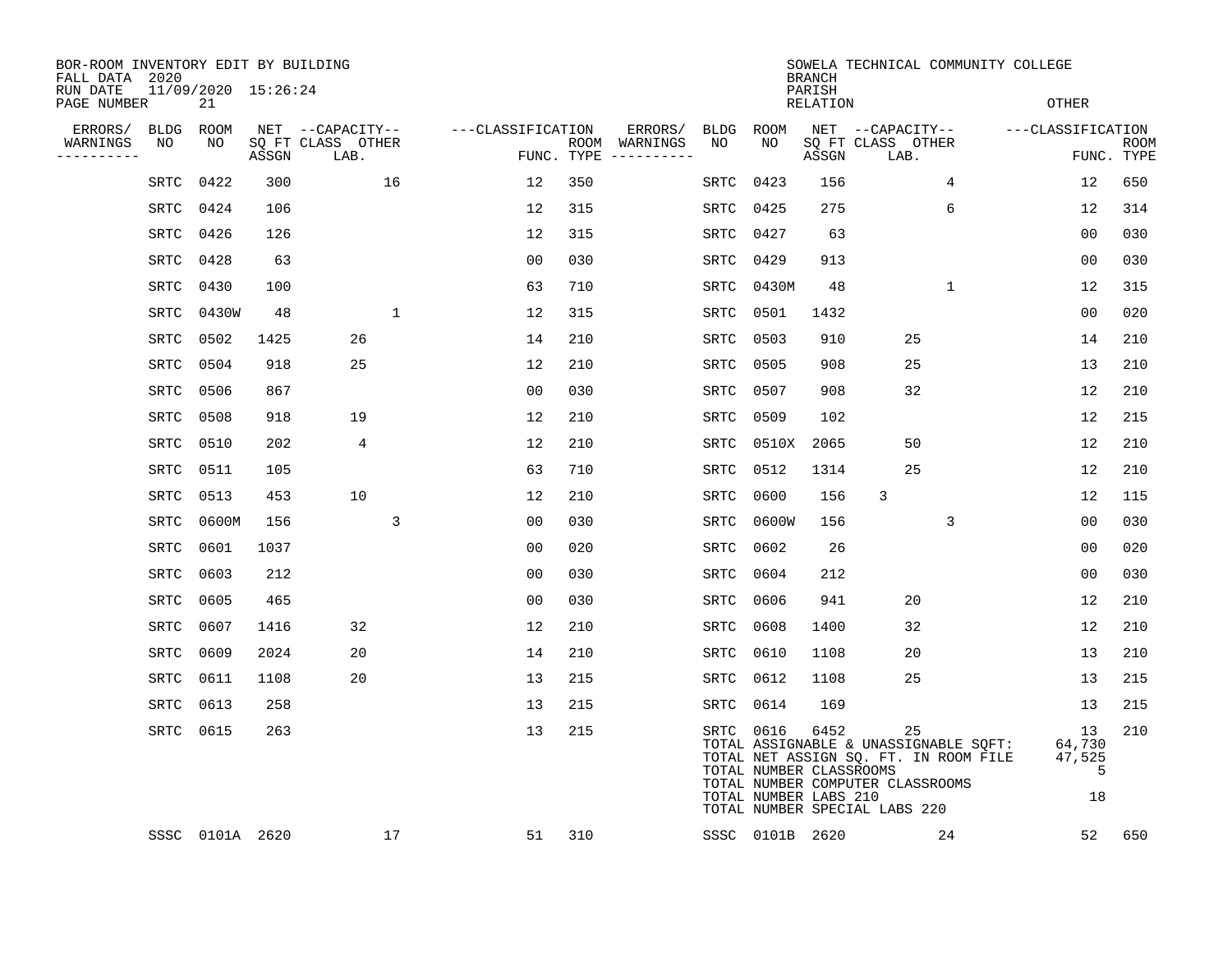| BOR-ROOM INVENTORY EDIT BY BUILDING<br>FALL DATA 2020 |             |       |                     |                           |                   |                    |                         |      |           | <b>BRANCH</b>             | SOWELA TECHNICAL COMMUNITY COLLEGE |                   |                           |
|-------------------------------------------------------|-------------|-------|---------------------|---------------------------|-------------------|--------------------|-------------------------|------|-----------|---------------------------|------------------------------------|-------------------|---------------------------|
| RUN DATE<br>PAGE NUMBER                               |             | 22    | 11/09/2020 15:26:24 |                           |                   |                    |                         |      |           | PARISH<br><b>RELATION</b> |                                    | <b>OTHER</b>      |                           |
| ERRORS/                                               | <b>BLDG</b> | ROOM  |                     | NET --CAPACITY--          | ---CLASSIFICATION |                    | ERRORS/                 | BLDG | ROOM      |                           | NET --CAPACITY--                   | ---CLASSIFICATION |                           |
| WARNINGS<br>-----------                               | NO          | ΝO    | ASSGN               | SQ FT CLASS OTHER<br>LAB. |                   | ROOM<br>FUNC. TYPE | WARNINGS<br>----------- | NO   | NO        | ASSGN                     | SQ FT CLASS OTHER<br>LAB.          |                   | <b>ROOM</b><br>FUNC. TYPE |
|                                                       | SSSC        | 0102  | 976                 | 50                        | 52                | 630                |                         | SSSC | 0103      | 579                       |                                    | 91                | 635                       |
|                                                       | SSSC        | 0104  | 578                 |                           | 91                | 635                |                         | SSSC | 0105      | 1746                      |                                    | 91                | 660                       |
|                                                       | SSSC        | 0106  | 1002                | 20                        | 52                | 670                |                         | SSSC | 0107      | 2140                      | 60                                 | 51                | 680                       |
|                                                       | SSSC        | 0108  | 415                 | 8                         | 52                | 310                |                         | SSSC | 0109      | 416                       | 8                                  | 51                | 310                       |
|                                                       | SSSC        | 0110  | 166                 |                           | 51                | 315                |                         | SSSC | 0111      | 134                       |                                    | 51                | 315                       |
|                                                       | SSSC        | 0112  | 268                 | 4                         | 0 <sub>0</sub>    | 030                |                         | SSSC | 0113      | 44                        |                                    | 00                | 020                       |
|                                                       | SSSC        | 0114  | 114                 | $\mathbf 1$               | 0 <sub>0</sub>    | 030                |                         | SSSC | 0115      | 127                       | 3                                  | 51                | 310                       |
|                                                       | SSSC        | 0116  | 129                 | 3                         | 51                | 310                |                         | SSSC | 0117      | 158                       | 3                                  | 51                | 310                       |
|                                                       | SSSC        | 0118  | 179                 |                           | 56                | 315                |                         | SSSC | 0119      | 128                       | 3                                  | 53                | 310                       |
|                                                       | SSSC        | 0120  | 130                 | 3                         | 53                | 310                |                         | SSSC | 0121      | 130                       | 3                                  | 56                | 314                       |
|                                                       | SSSC        | 0122  | 130                 | 3                         | 54                | 325                |                         | SSSC | 0124      | 251                       | 1                                  | 61                | 325                       |
|                                                       | SSSC        | 0125  | 128                 | 3                         | 54                | 314                |                         | SSSC | 0126      | 126                       | 3                                  | 54                | 314                       |
|                                                       | SSSC        | 0127  | 126                 | 3                         | 55                | 314                |                         | SSSC | 0128      | 126                       | 3                                  | 55                | 314                       |
|                                                       | SSSC        | 0129  | 130                 | 1                         | 54                | 314                |                         | SSSC | 0130      | 130                       | 3                                  | 53                | 314                       |
|                                                       | SSSC        | 0131  | 127                 | 3                         | 53                | 314                |                         | SSSC | 0132      | 127                       | 3                                  | 55                | 314                       |
|                                                       | SSSC        | 0133  | 127                 | 3                         | 55                | 310                |                         | SSSC | 0134      | 129                       | 3                                  | 55                | 310                       |
|                                                       | SSSC        | 0135  | 959                 | 50                        | 0 <sub>0</sub>    | 020                |                         | SSSC | 0136      | 38                        |                                    | 0 <sub>0</sub>    | 020                       |
|                                                       | SSSC        | 0137R | 324                 | 6                         | 00                | 030                |                         | SSSC | 0138      | 40                        |                                    | 0 <sub>0</sub>    | 010                       |
|                                                       | SSSC        | 0139  | 633                 |                           | 91                | 750                |                         | SSSC | 0140      | 18                        |                                    | 0 <sub>0</sub>    | 030                       |
|                                                       | SSSC        | 0141  | 899                 | 42                        | 51                | 240                |                         | SSSC | 0142      | 857                       | 40                                 | 51                | 240                       |
|                                                       | SSSC        | 0143  | 106                 | 3                         | 53                | 314                |                         | SSSC | 0144      | 119                       |                                    | 0 <sub>0</sub>    | 030                       |
|                                                       | SSSC        | 0145  | 119                 |                           | 0 <sub>0</sub>    | 030                |                         | SSSC | 0146      | 959                       | 12                                 | 53                | 310                       |
|                                                       | SSSC        | 0147  | 130                 | 3                         | 53                | 314                |                         | SSSC | 0148      | 137                       | 3                                  | 53                | 314                       |
|                                                       | SSSC        | 0149  | 107                 |                           | 53                | 315                |                         | SSSC | 0150      | 642                       |                                    | 52                | 670                       |
|                                                       | SSSC        | 0151  | 642                 |                           | 52                | 670                |                         | SSSC | 0152      | 24                        |                                    | 63                | 710                       |
|                                                       | SSSC 0153   |       | 65                  |                           | 0 <sub>0</sub>    | 030                |                         |      | SSSC 0154 | 70                        |                                    | 0 <sub>0</sub>    | 030                       |